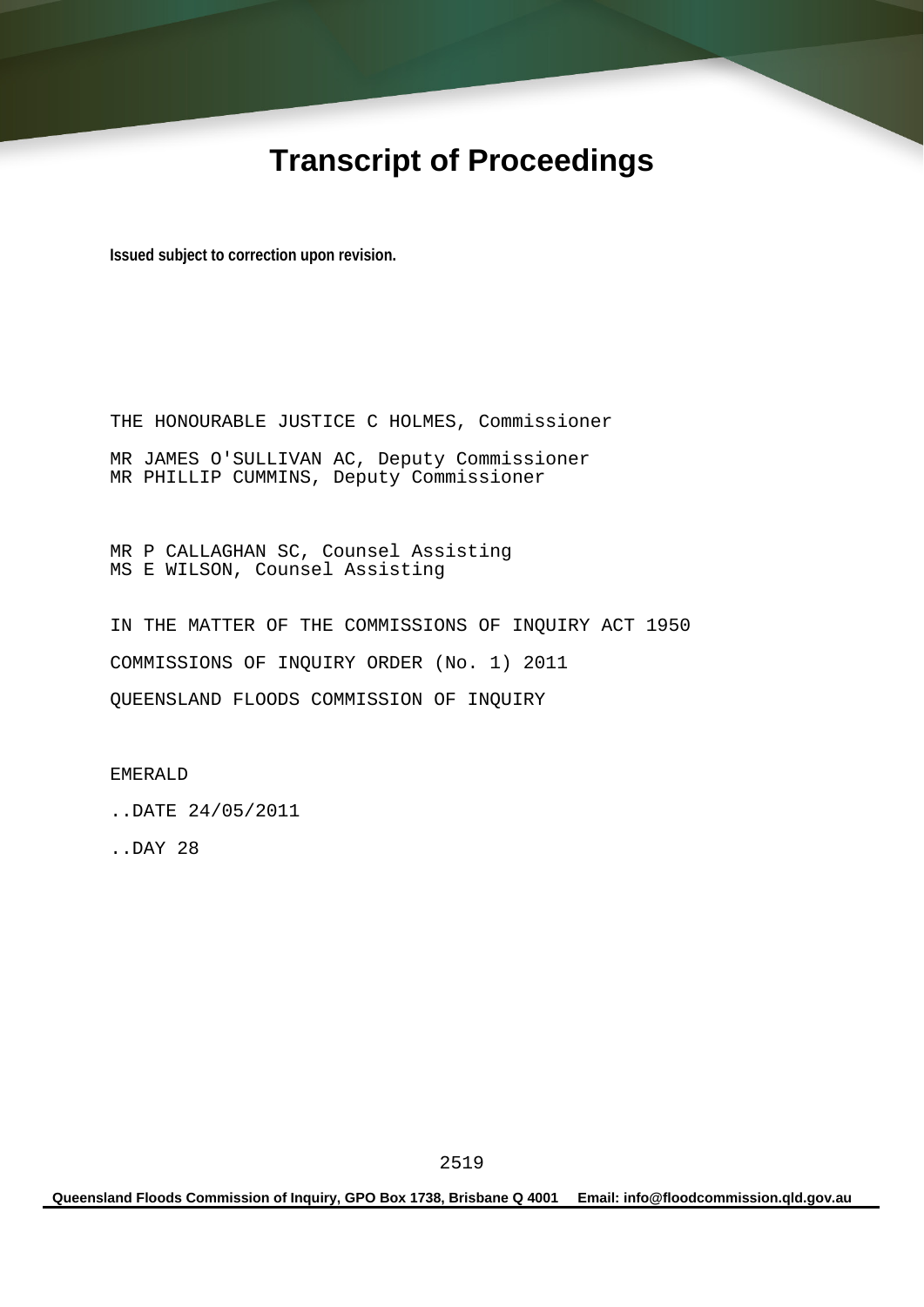THE COMMISSION RESUMED AT 2.02 P.M.

COMMISSIONER: Yes, Ms Wilson. I might take the appearances once more. Ms Wilson, for the Commission. Mr Ambrose for SunWater with Mr Dollar. Mr Ure.

MR URE: For the Barcaldine Regional Council.

COMMISSIONER: Mr Rolls for the Crown and Ms O'Gorman for the Commonwealth.

MS O'GORMAN: Yes, Commissioner.

COMMISSIONER: That's the lot. Yes, Ms Wilson.

MS WILSON: On 31 December 2010, New Year's Eve, the height of the Nogoa River reached a peak at record level. The Nogoa River and the town of Emerald largely became the same. Water from the river stretched into and engulfed much of the town. A significant number of houses and businesses were flooded causing extensive damage and a loss of property and possessions.

Sitting below the Fairbairn Dam on the Nogoa River, Emerald had faced serious flooding only two years earlier in 2008. Like other towns across Central Queensland the end of 2010 brought soaking rains to Emerald and the Nogoa catchment. On December 27, as the rains intensified, the Local Disaster Management Group was activated to respond to the likelihood of flooding along the Nogoa River. Eventually it became clear these floods would not only reach the levels seen in 2008 but would rise past them. The water was flowing over the spillway of Fairbairn Dam at a height of more than five and a-half metres. The main bridges across the Nogoa River were soon swamped and flood waters inundated a large section of Emerald residential and industrial areas.

One thing should be noted. Fairbairn Dam is not a flood mitigation dam, its purpose is to hold water for drinking and industry. It does not have gates and the flow of water out of it cannot be controlled. When heavy rains hit the catchment above the dam, the water goes into the dam and then at a certain level flows over the spillway and down into the Nogoa. Extensive flooding occurred not only in Emerald but throughout this region. We will hear about some of the widespread flooding within the central highlands and central western regions.

On the other side of the Drummond Range lies a small down of Alpha and Jericho, both of which were affected by flood events in late December 2010. Jericho first flooded on Christmas Day when the Jordan River overflowed and entered the township. The water subsided and the town escaped heavy flooding at that stage. However, continued rain saw up to 200 mils fall in the headwaters above Jericho and Alpha. The rain surged down from the mountain ranges from the south and east of the towns.

**50** 

**60** 

**20** 

**40** 

**10**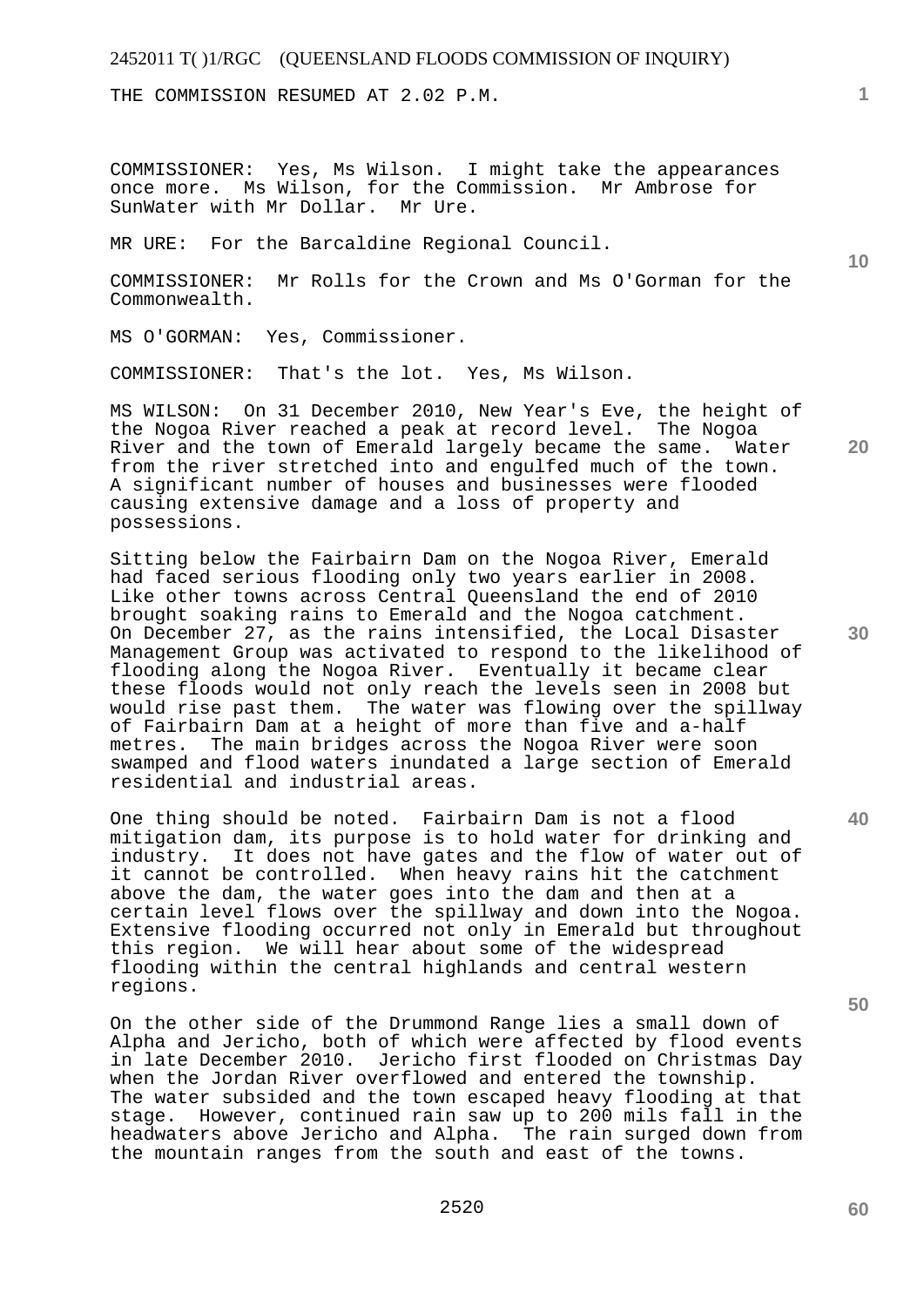By December 27, authorities realised the extent of the flood that was heading their way. Jericho prepared for a second flood peak that would exceed the last. Alpha residents were door knocked to inform them of the possible inundation.

On December 28 a disaster situation was declared around both townships. As the waters steadily rose evacuations occurred, houses were flooded, businesses were affected and roads and rail lines were damaged. The twisting and warping of the Alpha railway line graphically demonstrates the power of floods and the damage caused by flooding waters in this region.

The township of Rolleston in the Central Highlands was already suffering from a series of flood peaks earlier in December. The low lying roads in the area were already in a perilous state after flooding events from the year prior and the town had been isolated on many an occasion prior to Christmas 2010. However, when 400 mil of rain fell on the Comet River headlands in a little over 48 hours, another flood event was on its way.

The flood event that occurred this time was unlike any before<br>it. So much so that the peak in Rolleston on 27 December So much so that the peak in Rolleston on 27 December exceeded the previous flood record set only 10 months prior by 2.67 metres, swamping cotton crops, grazing land and vital roads. This flood isolated Rolleston yet again. Flood continued into January 2011 and the area is still recovering. It will for some time yet.

In this hearing the Commission will call witnesses. We will call witnesses from the Barcaldine and Central Highlands Regional Council who will discuss a range of issues. We will call Des Howard, the local disaster coordinator from Barcaldine Regional Council who will outline the overall response to the floods in Alpha and Jericho. Given the vast distances between towns, the speed and capacity of the Local Disaster Management Group to respond to extensive flooding within the council's region will be considered.

Sergeant Jim Kelly, the officer in charge of Alpha, will provide a first hand account of the flooding in Jericho and Alpha.

Councillor Gail Nixon of the Central Highlands Regional Council will give evidence about the flooding in Rolleston, a town so often cut off by flood waters.

Mr Max Mayne, a Rolleston cotton grower, will be called to give his account of the response in that region. Using his own helicopter he responded to a distress call and was able to assist by providing supplies to local residents and properties isolated by flood waters.

We will hear from Danielle Hogarth the Central Regional Manager for AgForce regarding fodder drops to local stock across the region. After receiving calls from members,

**10** 

**1**

**20** 

**30** 

**40**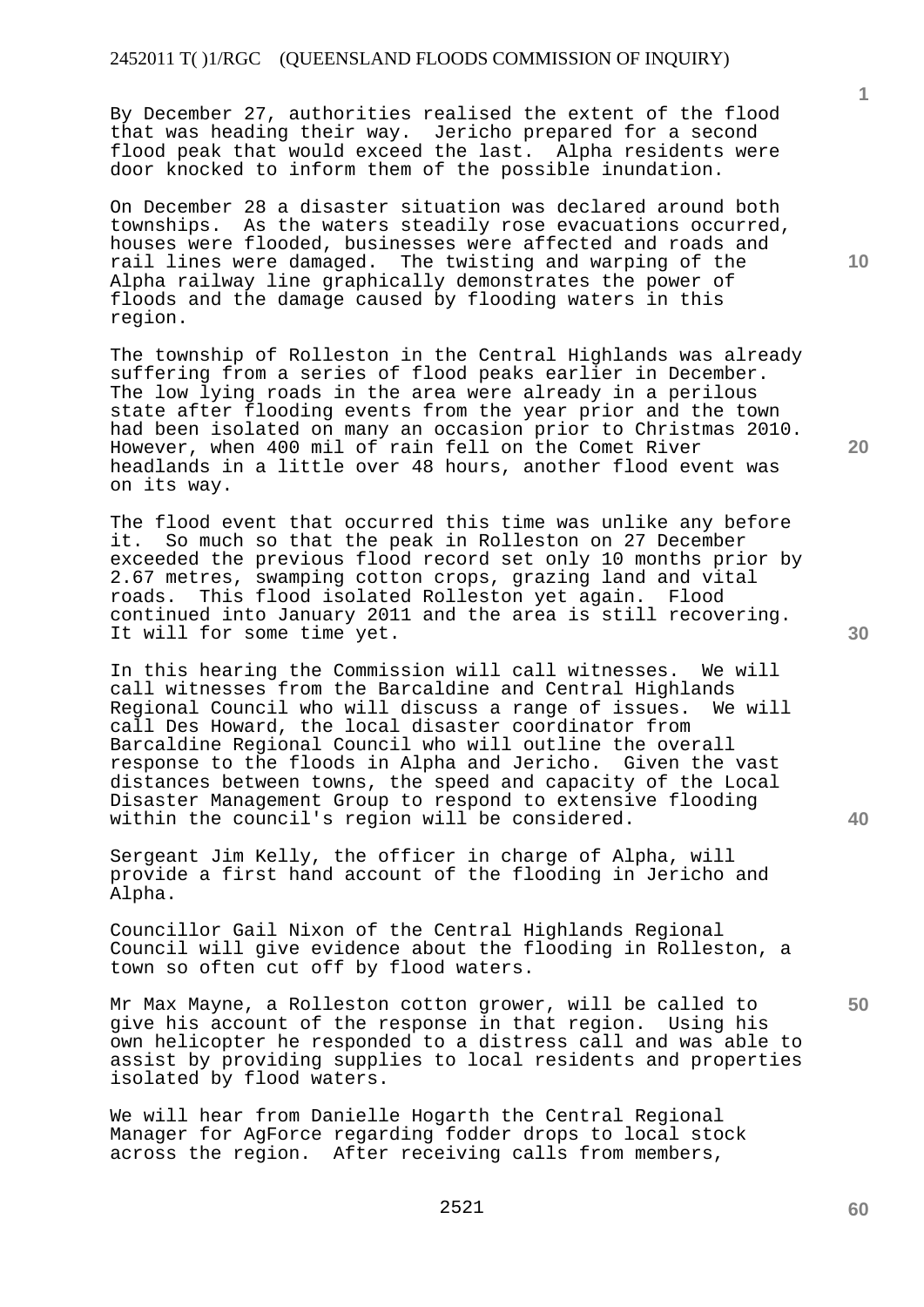Ms Hogarth coordinated the fodder drops despite such drops not being part of AgForce's regular operations.

We will hear from Alan Mann who lives in Emerald and who had to self-evacuate his family. A metre of water went through he and his family's house.

The Commission will hear from the Mayor and the Local Disaster Management Group chair of Central Highlands, Councillor Maguire, providing evidence about his role before and during the flood event and as well as the future direction of flood management in Emerald and the wider Central Highlands.

The Local Disaster Coordinator Bill Wilkinson will also be called to provide details on the disaster response in Emerald and Rolleston along with the preparations made before the flood hit in December 2010.

These are the witnesses that we will call here in Emerald. It must be noted that the first task for the Commission pursuant to the Terms of Reference is to provide an interim report due on 1 August this year. This report will deal with matters associated with flood preparedness to enable early recommendations to be implemented before next summer's wet season. To that end we will examine practical or legislature changes that will contribute to a more effective response by government agencies. Madam Commissioner, may we now have a short adjournment before we call the first witness?

COMMISSIONER: We will adjourn.

THE COMMISSION ADJOURNED AT 2.09 P.M.

THE COMMISSION RESUMED AT 2.13 P.M.

MS WILSON: I call Sergeant Kelly.

JAMES RAYMOND KELLY, SWORN AND EXAMINED:

**50**  MS WILSON: Is your full name James Raymond Kelly?-- Correct. You are a sergeant of police?-- That is correct. You are the Officer in Charge of the Alpha station?-- Yes. You provided a statement to the Queensland Floods Commission of Inquiry?-- I have.

**30** 

**20** 

**1**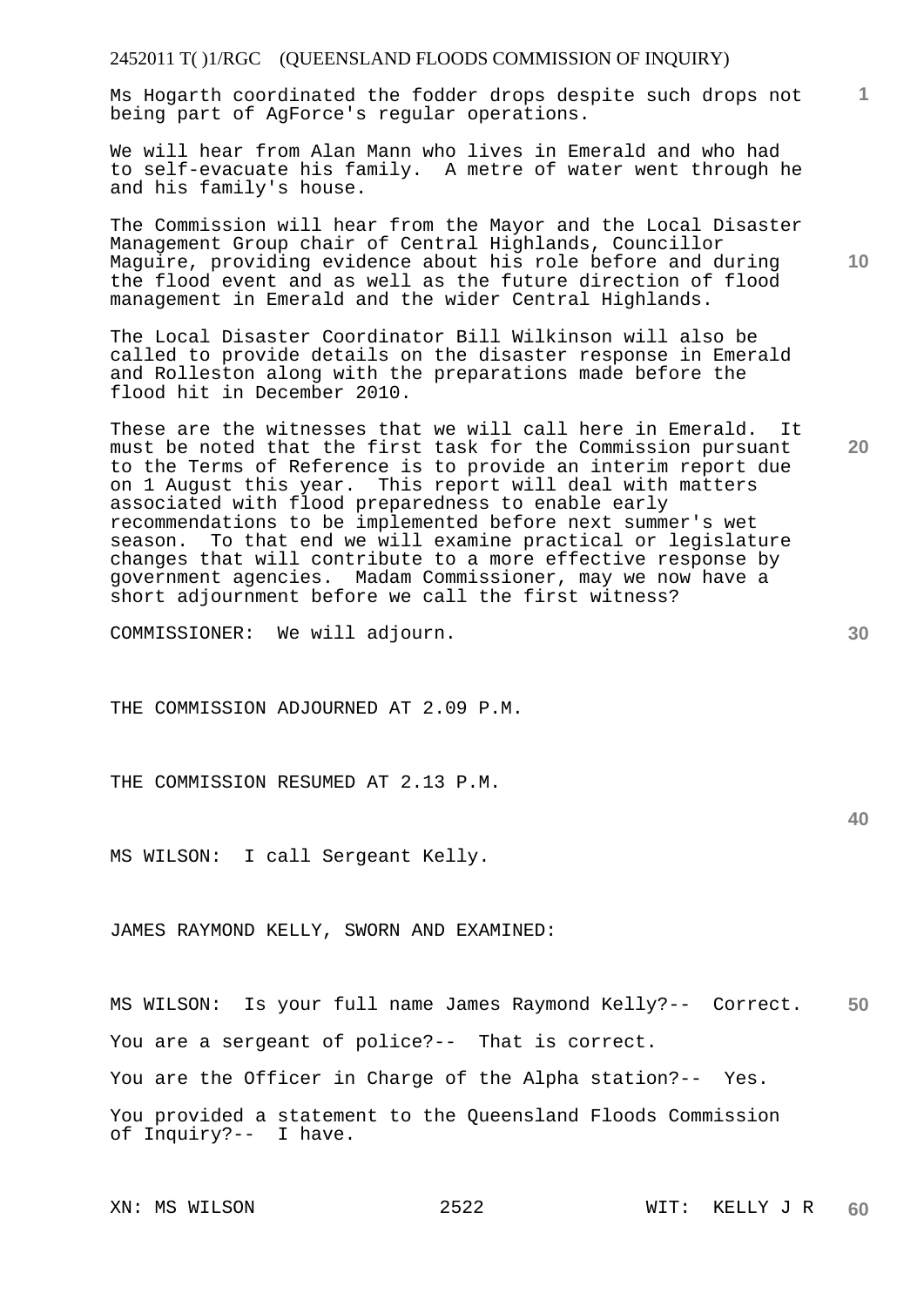Can you have a look at this document, please? Is that your statement?-- Yes.

Madam Commissioner, I tender that document.

COMMISSIONER: Exhibit 469.

ADMITTED AND MARKED "EXHIBIT 469"

MS WILSON: Now, at the time of the flooding at the end of last year the permanent officer in charge of Jericho police was on leave?-- Correct.

How did that affect your role?-- Usually when the officer in charge of Jericho goes away Alpha takes over looking after Jericho division along with Barcaldine on the western side. They all look after accidents and stuff more to the western area and we do regular patrols through the town while that officer is away.

How many police are in Jericho?-- Only the one.

Who looks after the town of Jericho itself? Would that be you or would that be the officer in charge?-- No, the officer in charge of Jericho looks after - it is a one officer station.

Yes?-- Alpha being a two officer station. When that officer is away we usually obtain that vehicle so you have two vehicles in Alpha, if something happens up there and only requires one officer, one officer can go there and deal with it in that vehicle and we keep the other vehicle at Alpha.

On 24 December last year you were advised by Sgt Mason - and he was the Officer in Charge of Barcaldine police?-- Yes.

He said to you that he was at the Jericho police station?-- Yes.

And he stated that he believed there would be a flooding issue in the Jericho township?-- That is correct, yes.

Information came from people who lived upstream of Jordan Creek and they provided information that there would be some inundation of Jericho, is that the case?-- There was water coming down Jordan Creek but also water coming off the western side of the range between Alpha and Jericho, rain that on the - on the 23rd there was heavy downfall there so it was filling Jordan Creek up, so with the information of what was in the catchment of the Jordan we believed it was going to inundate Jericho.

I am interested how people who live upstream of Jordan Creek, how they would be aware there would be inundation of Jericho. Do they go on past experience?-- Mostly past experience.

**20** 

**10** 

**1**

**30**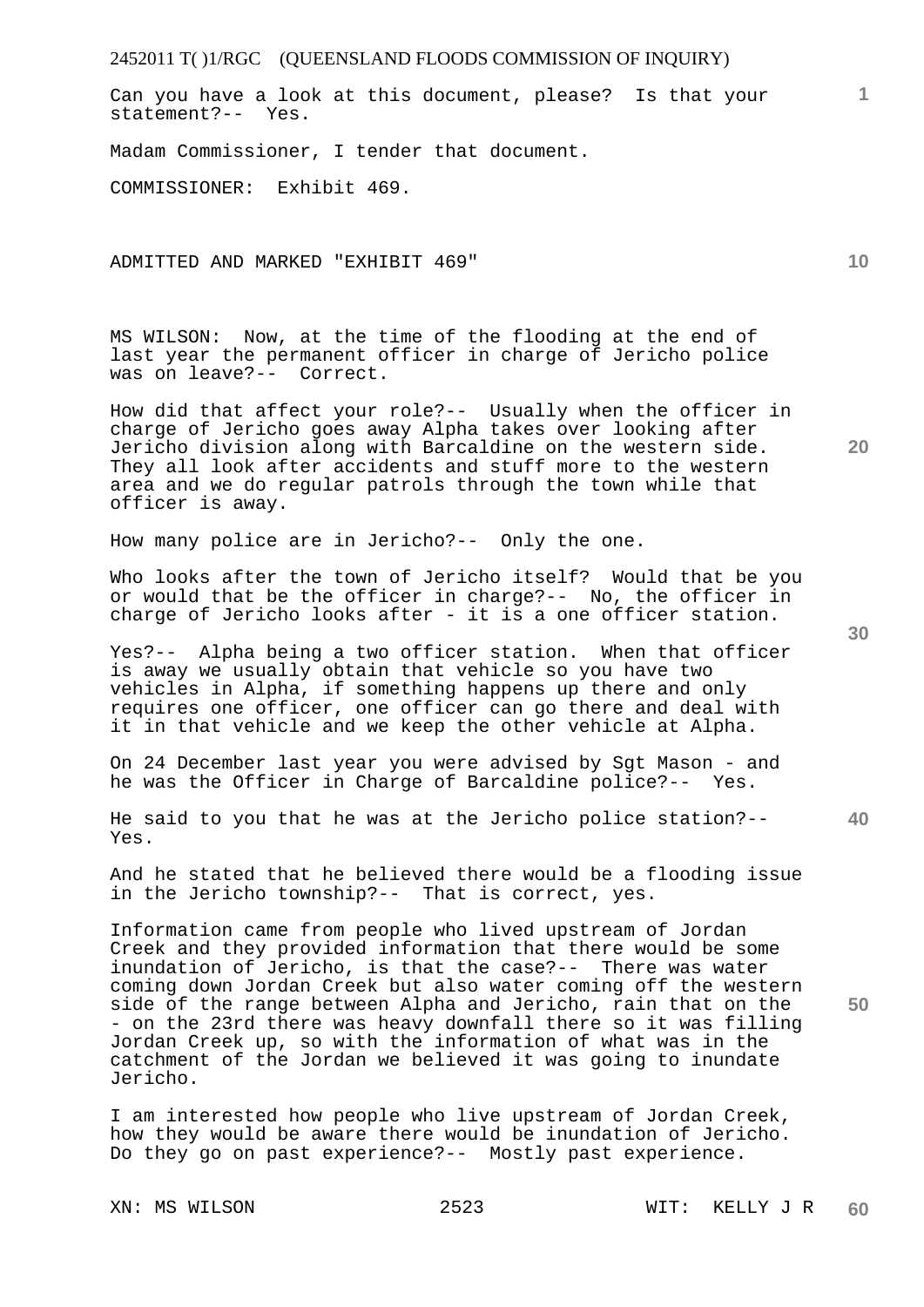Properties in the Alpha and Jericho region don't change hands all that much. There is a good lot of knowledge upstream of both towns and with what water was in the creek and what had fallen overnight on the - from those - the rainfall event, contacting them, them giving relative heights to where Jordan Creek had flooded in the major flood in '90 and a few other floods that I was aware of since being at Alpha, they gave heights of what they thought might come into town.

Now, information from the locals and residents who lived on these streams, was essential in both of the flooding events that occurred in Jericho and Alpha?-- Definitely.

After you got this initial information, more contact was made with other rural residence who lived upstream to gauge the possible water heights?-- Yeah, due to the number of small creeks and that that run into Jordan Creek and Alpha Creek, depending on where the varying rainfalls are people will tell you it - one property it is really high, next property we haven't got a lot there, depending on where the storm was or the rainfall was. You try and get as much information to gauge how much is actually going to come into the main channel.

Then you piece that information together, for example, when one property owner says, "It is quite high here," and another property owner says, "It is not so high here," you know it hasn't reached that property and is still coming down the creek. Is that what occurs?-- You try and gauge how much water will come into the main town on the way if all storms, say, on the eastern side of the channel and not the western side, or if it is where the events happen was a major general rainfall over the whole area, you know you are going to get a lot of water into the mainstream. But if it is only storms that can drop say four or five inches you know you are going to get big flows in the creek but maybe not enough to do flooding. But if it was four or five inches over the whole of the district you know you are in strife.

There is a measurement post at a property called Glencoe?-- Yes, Dick Jame's place, yes.

How far away is that property from Jericho?-- Straight line, guessing probably about 30 kilometres.

In your statement you state that Dick Chambers was able to give the reading and advise on what heights are needed at that point to equate with an inundation of the Jericho town area and at this time it showed there was a water height that would impact on Jericho?-- Yes, that is correct.

How does that calculation work out from the measurement post at Glenco and interpreting that measurement to the flood height at Jericho?-- When speaking with Mr Chambers he gave us reading heights of what were on the measuring posts there and it was - well, not calculated but known if it reaches that amount at Glenco and there is general rainfall over the areas as what it was in December, there was enough water that would

**10** 

**1**

**20** 

**30** 

**40**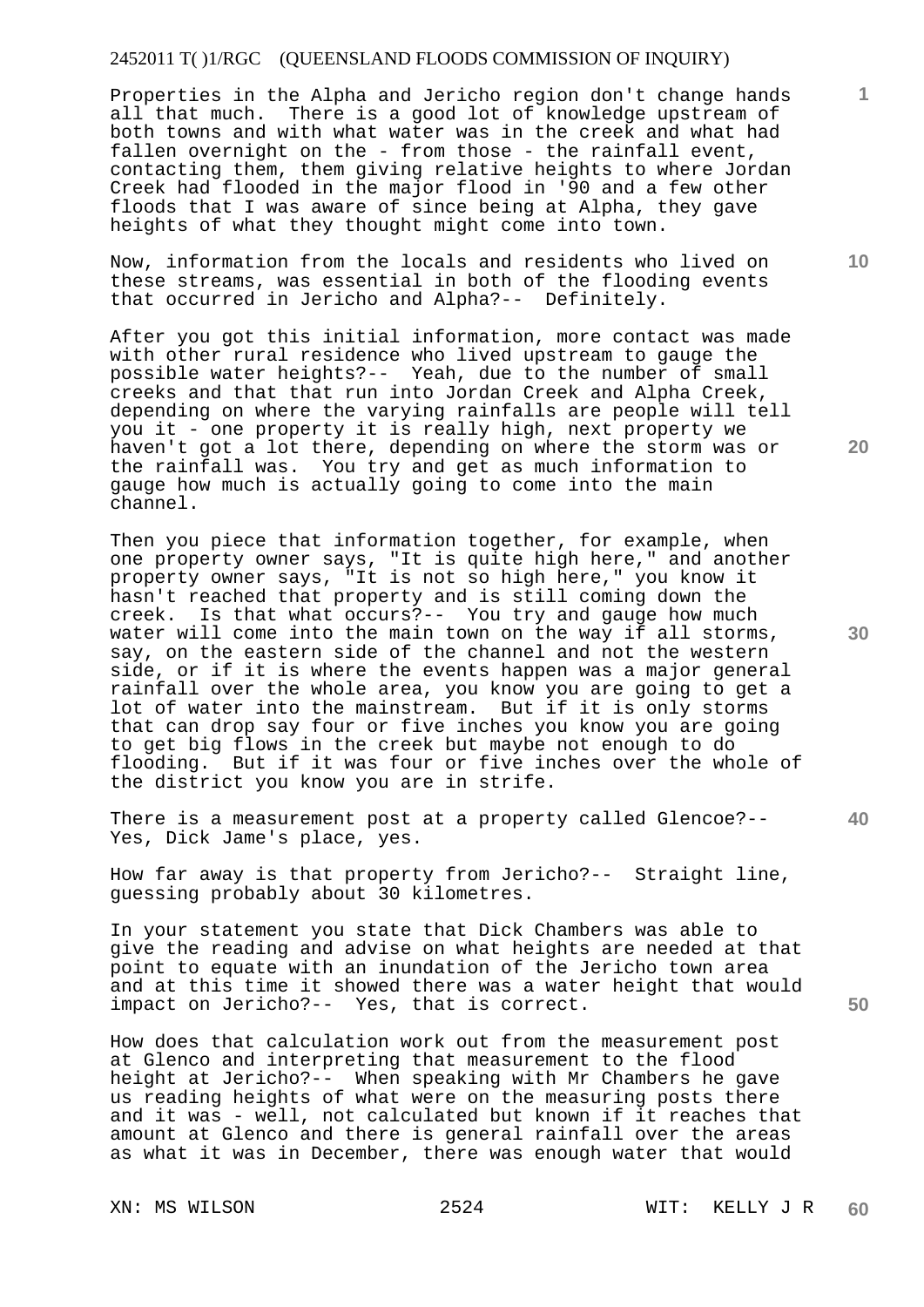come in and inundate Jericho. Like I said, I wouldn't know how long Dick or his family has been on that property but he has been there quite long enough to know the heights of what that post will be - bring basically into town. I am not aware of that being calibrated to any measurements in Jericho where the river heights, the water heights for other measuring posts on the Alpha Creek are calculated in town but he gave readings of on that post - on the measurement post there and from those readings we knew water would come into town.

So from all the information that you gained from talking to local residents upstream?-- Yes.

Particularly the information that you got from the measurement post at Glenco, you came to the conclusion Jericho - floods were heading towards Jericho?-- Definitely, yes.

You state you took up with Jane Williams and she is in charge with the Knowing the Spiritus bush nurse clinic in Jericho?-- Correct.

You state that is to whom most people turn when there is no police presence in town. How does that work?-- Again, not a resident of Jericho any longer but Jane has been around the area for - she was the DON at the local hospital and shifted up there to Jericho, a very competent knowledgeable lady, like, being in charge of the hospital. If people have got problems, not of a police nature but you know if they are worried about anything, they used to source Jane as a sounding board or for somebody to fix it. She would contact somebody else and - other police or council or whatever after that but, yeah, she was the sounding board they would go to first and give her information or if they wanted some help with something they would probably go to Jane first.

So why did you go and see Jane?-- Just with the local knowledge there now and in my statement with her husband, Brett, he's been in Jericho quite a while and has been through flooding events at both Alpha and Jericho, so they have got good local knowledge of what level it would go and heights and stuff.

Was it information, further information gathering as well?-- Yeah, with Jane we also had - with Knowing the Spiritus, you know, she would know a lot of people who needed to be evacuated if it needed to get there, what medical supplies they had in town, who was probably going to be in, you know, more the person that needed to be evacuated first and help us out in that respect.

At this point in time you were aware there would be flooding but not to a level that would affect housing?-- That was the impression I got. It was going to come into town, going on the heights that Dick gave us from previous amounts and what I had seen in the flooding in Jericho since I had been in Alpha, I didn't think, sort of, get close to a couple of houses but the first inundation, yeah, it didn't get into any living areas, it only got into a few sheds and laundries under houses

**20** 

**10** 

**40** 

**50**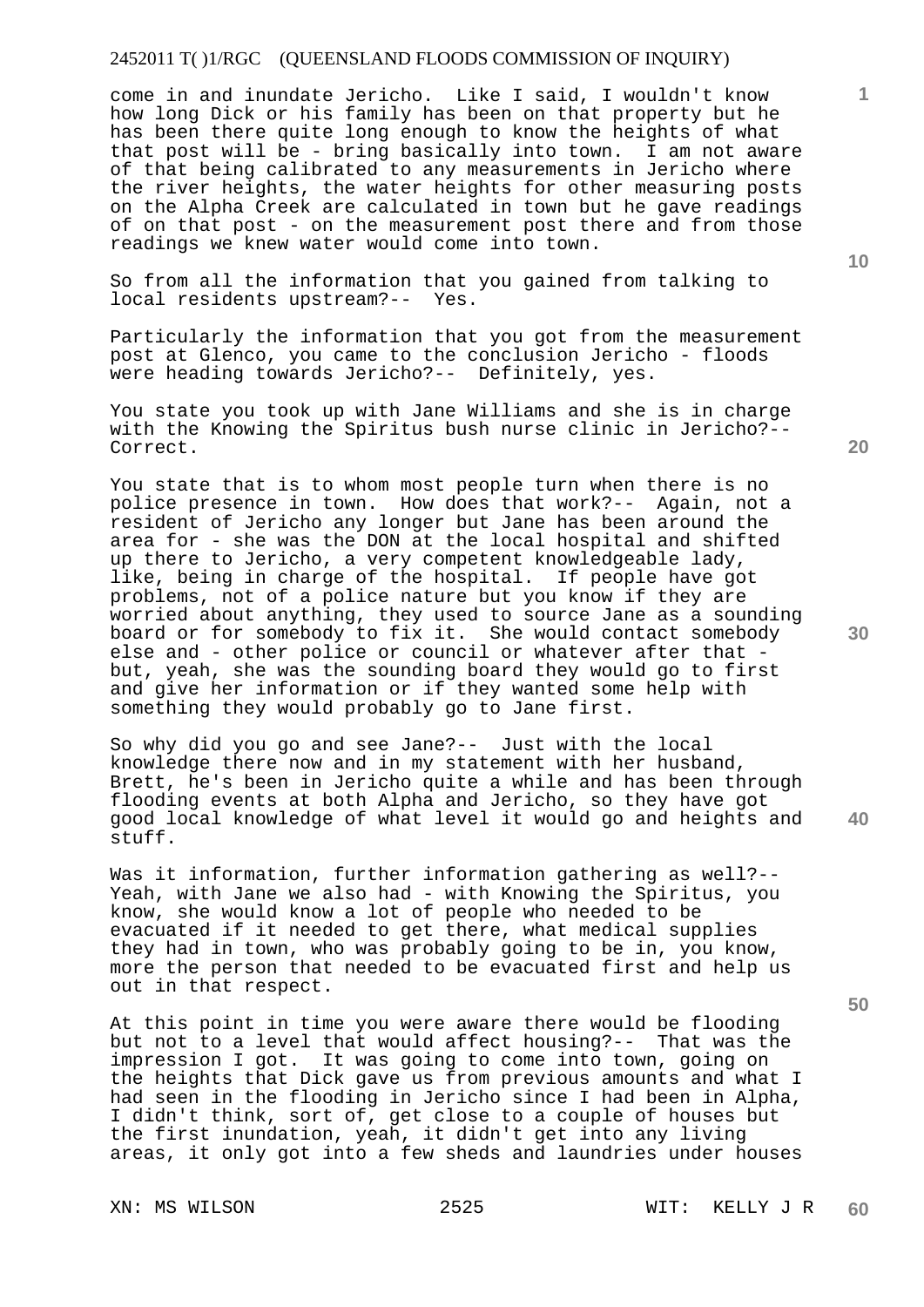but didn't get into anybody's living area.

Didn't cross the floorboards?-- No.

Now, at this stage in this first flood event at Jericho?-- Yes.

You state that a number of local residents moved from their houses to the town hall?-- Yes.

Is the town hall used as an evacuation centre?-- Yes, a central point people go to.

Do they know that?-- Yeah, they do. The local - most of the people in Jericho and Alpha have been there quite some time so they lived through - gone through these events before. As I stated in there, a few of them just said, "We will shift in the daylight and dry rather than in the wet and the dark," so they didn't - they had been through shifting at night-time in the dark when the water is in town and they didn't want to do that again so they packed up early and set up camp in the hall.

The hall, that is used as an evacuation centre. Can you tell me what the facilities are like? Have you cooking facilities?-- There is a small kitchenette there, toilets - I don't believe there is a shower there, I am not 100 per cent sure on that but it is probably a bit bigger than this room so you can fit quite a few people in there. Probably would have been 25 people ended up in there, between mums and dads and kids, being Christmas time there were a few people come back for Christmas and at their parents' place or relatives' place and they, yeah, took the opportunity, like I said, to do it in the daylight and dry to shift out and set up camp there so they would be ready for Christmas the next day.

When you say around about 25, is that 25 people sleeping there?-- Yes.

You state that water commenced to enter Jericho around 2 o'clock, 2 a.m. on Christmas Day?-- Yes.

It was a slow process?-- Very slow.

Someone described it like a black snake?-- I thought that was a pretty good comment. Just sneaks in, no particular order of the streets it goes up unless you knew all the levels, turns corners in the gutters and on the streets and slowly walks through town.

On 26 December, again using the network of rural residents upstream, contact was again made and the information you were getting was the water was commencing to drop?-- That is correct, yeah, there had been no major rainfall overnight, Christmas night.

Did you return to Alpha, did you?-- Yeah, I got back to Alpha about 4 o'clock in the afternoon after checking with Tim

**10** 

**1**

**20** 

**30** 

**40**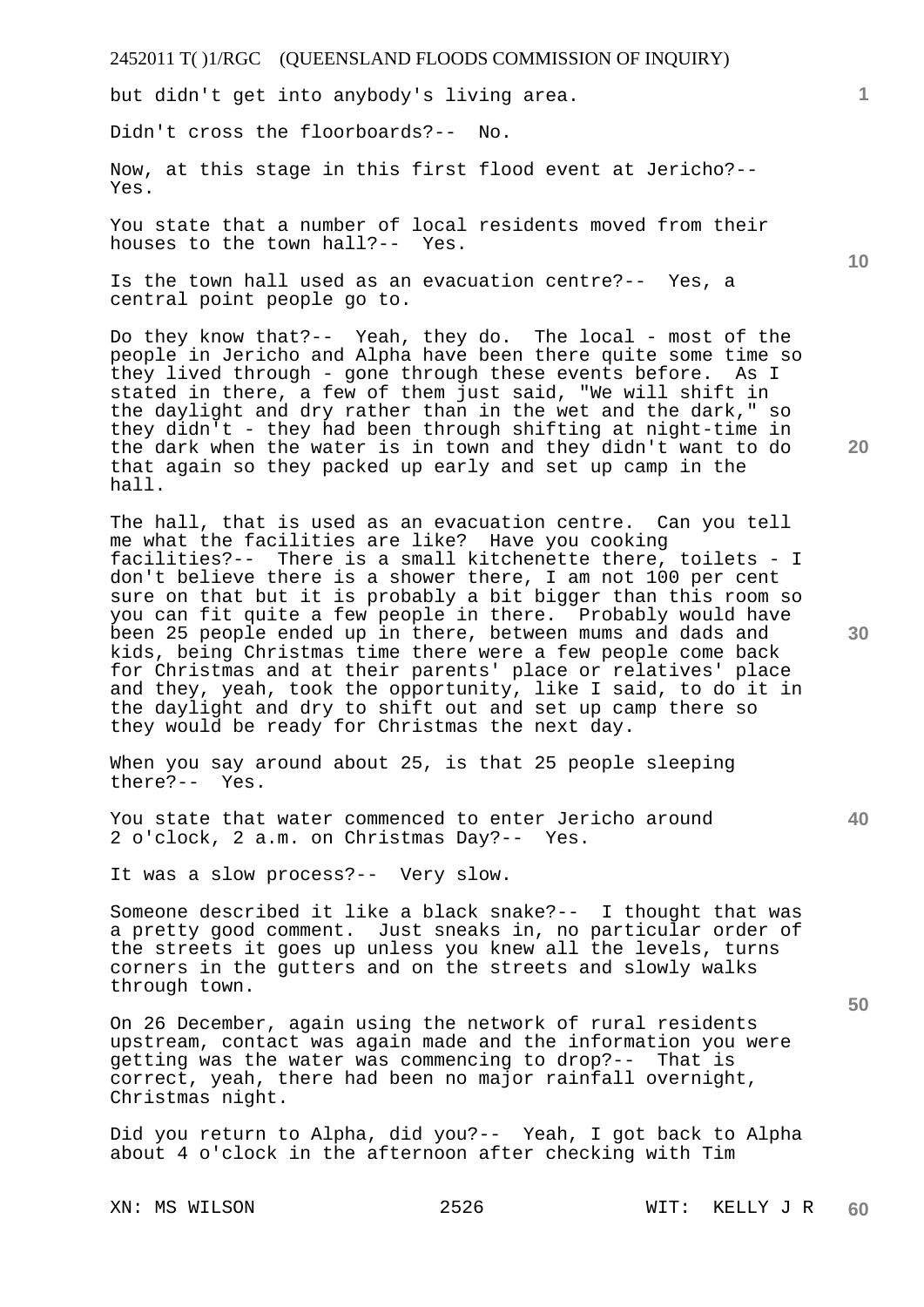Mission at Barcaldine again and Inspector McKeys out at Longreach and made a decision that everybody was fairly happy<br>in Jericho, just waiting for the water to go down. The road, in Jericho, just waiting for the water to go down. the Jordan Bridge at the Jordan Creek was able to be used again by vehicles. The water was down on the western side of town and the river was able to be crossed again so.

That night around about 8 o'clock you received a call from a fellow called Terry Gleeson who has a property called Rainmore 70 kilometres south-east of Alpha?-- Terry is a manager out there, yes.

You state that he and others had observed a significant amount of rain in the area?-- That is correct.

Their concern was because of how much rain had previously occurred all this water was going to be run off water?-- Yeah, that is correct. Last year Alpha district had probably twice its usual amount so any rain that we were receiving probably from after September was all run-off. Nothing was soaking. It just didn't soak in any more. There was - the ground was up to saturation point and a small amount probably did soak in but the rest was basically run-off.

So when you received this information did you have any concerns about the town of Alpha?-- Not at that particular time because we hadn't received any further information. We thought it might have been a storm over Rainmore sky and Cheshire where the other gentlemen lives. It is a fairly small catchment area, full of hills, it started to run quick but, yeah, in the statement too I said there was already five metres in the water in the creek at Alpha. We knew it would push it up but would take probably 30 hours to come down from their catchment in the town so we had a fair bit of run-off still within - run-off with the main channel at Alpha itself to get rid of that five metres.

When you refer to five metres of water in the Alpha Creek that was in the afternoon of the 26th, is that the case?-- Yeah, I checked that when I come back from Jericho.

You know that because the Alpha police do the reading heights in the Alpha Creek on behalf of the Bureau of Meteorology?-- That is correct.

There is a rain gauge on the railway bridge that crosses Alpha Creek?-- Measuring gauge, yeah.

How do the police then provide this information back to the Bureau?-- Via computer. Used to be the old ring up system but now we have a website we go to and place that on. We commence reading the creek once it gets over two metres.

How often do you do readings of the creek?-- Probably not to their schedule because we get a bit busy sometimes.

What is their schedule? What is their expectation?-- If it goes over two metres it is 9 o'clock and 9 o'clock.

**10** 

**1**

**30** 

**20** 

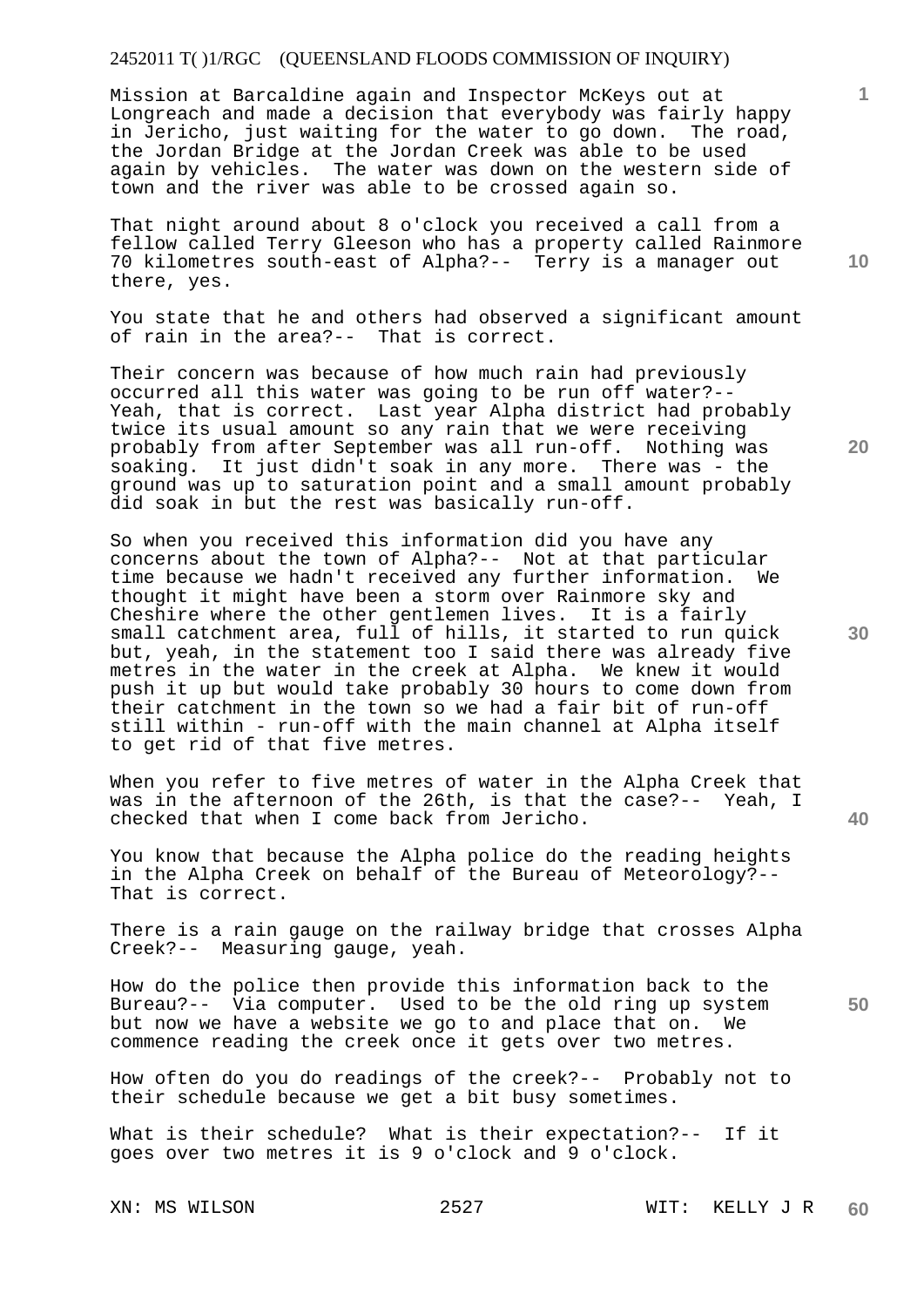9 a.m. in the morning and 9 p.m.?-- Yes and if it goes over the four metre mark it is every three hours.

Then?-- Yeah, just the three hourly ones, sort of thing.

**10**  Were you aware that the police at the time were able to do that during this time?-- We were sending reports. Like I said, we probably don't stick to their schedule a little while, with other things going on, but yeah, we would send one first thing in the morning, lunchtime, mid-afternoon and one late at night, probably don't get out of bed at 3 o'clock in the morning to do it.

**20** 

**1**

**30** 

**40**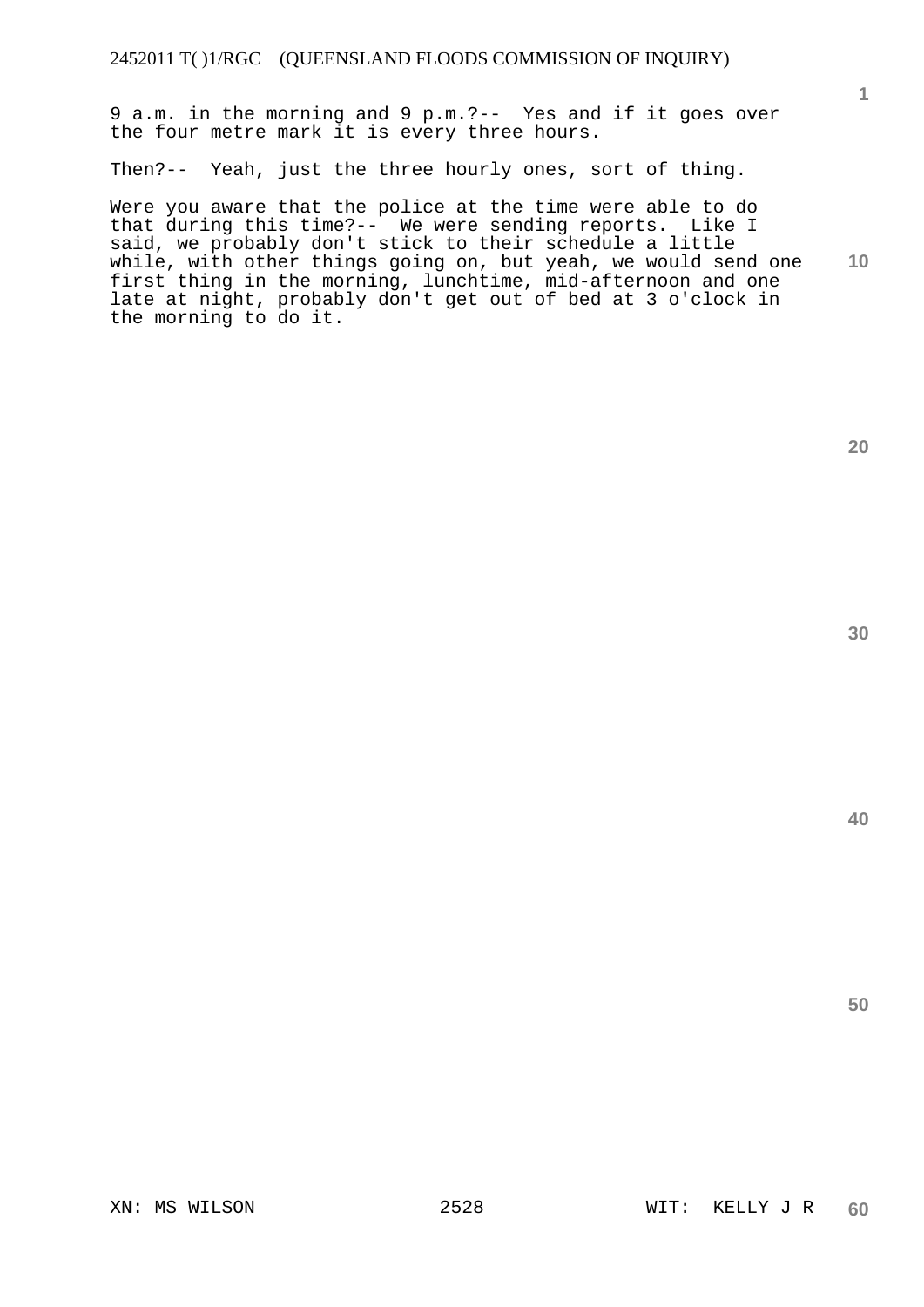You state that you had discussions with Des Howard?--

**30**  Correct. You state that he is in charge of the Jericho SES?-- He was in charge, yeah. How many people are members of the Jericho SES?-- There is no members - there is no members actually in Jericho. He used to be in charge of the Alpha SES, sorry. Mmm?-- Yeah. I think there were two members of SES in Alpha at the time. And that would cover both Alpha and Jericho?-- No, they would only be there for Alpha. Right. So if there were issues in Jericho that required SES?-- There is no SES up there, unfortunately. So they - there is nothing that can be done from the SES?-- Yeah, no, that's correct. There is no current members up there that I know of. Has the Jericho SES got any resources or assets that can be utilised?-- They have got a boat up there. A boat?-- A boat, yes. Is that a flood boat?-- I would imagine it would be used as a flood boat, yes. Was that utilised during these flood events?-- No, I don't Is that because there was just no-one there?-- Well, I think

think so.

they have got to be - if they are using SES stuff, they have got to be qualified to use it and nobody up there is qualified, so I don't think it was used. Not saying that it probably wouldn't have allowed to be used but I don't think there was anybody qualified up there at present.

In your time in the area what has been the peak of membership at the Jericho SES?-- Oh, I have no idea, unfortunately.

Has there been any members since you have been there?-- There have been but I think they have just all given up or retired, or there is a few properties shifted out of town. But I have no idea of their numbers, sorry.

Well, moving on, you had discussions with Des Howard and from these discussions you agreed that there would be no inundation of Jericho?-- Correct.

What about Alpha, are there any concerns in relation to Alpha at this point in time?-- Yeah, definitely after we received some early morning phone calls up at Alpha creek that the water heights - a lot of people referred back to the 1990

**10** 

**1**

**40**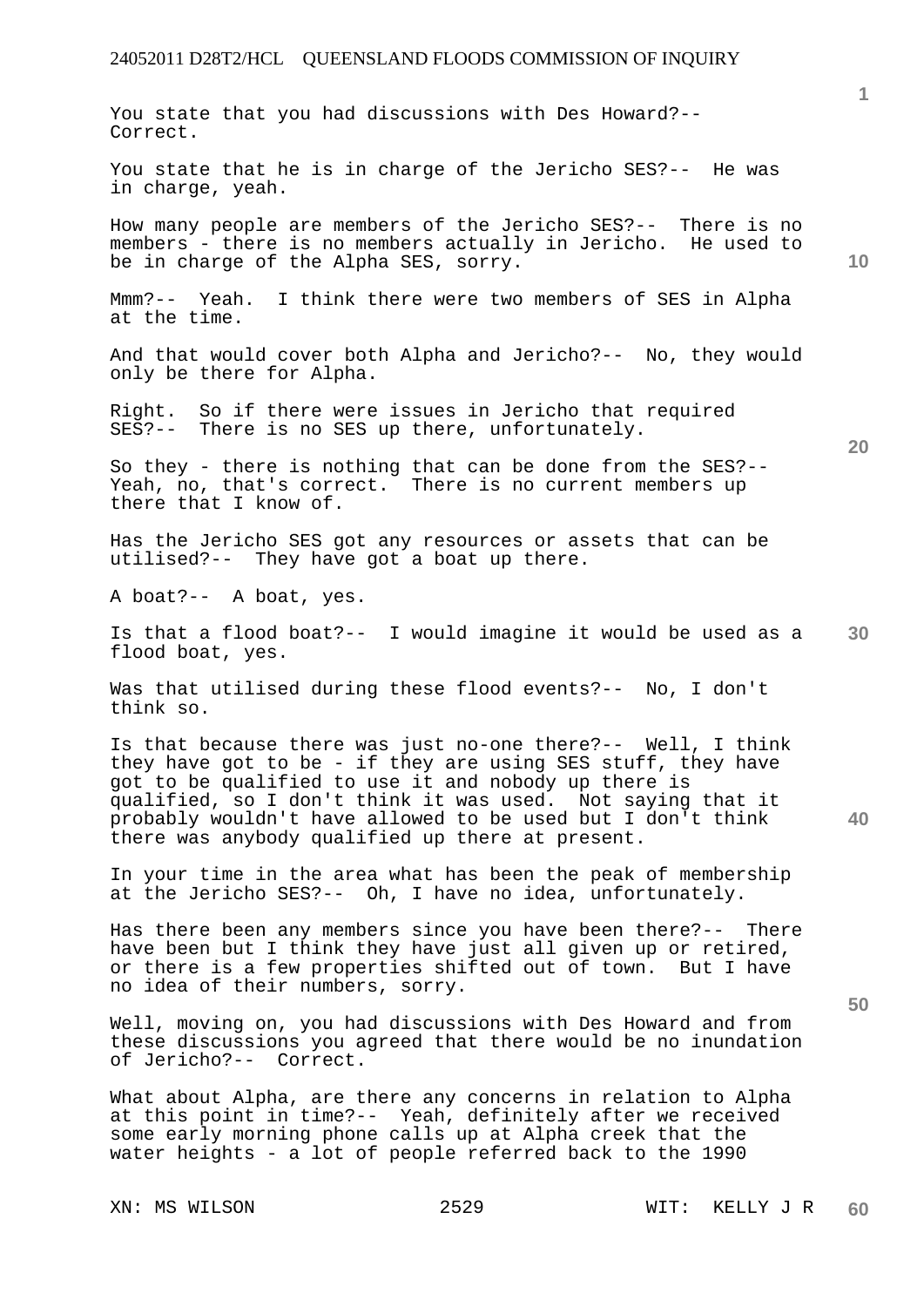event because that was the biggest flood that's happened there recently and a lot of people was indicating that there was water equal to or above those heights on their properties, and heading towards Alpha.

There is a water height gauge on the property Rivington?-- That's correct.

That's on Alpha creek?-- Yes.

That's a manual gauge?-- It was a manual gauge then. Now it is a - not SMS, you can dial it up, yeah, you can get an automatic reading gauge now.

Okay. So when it was a manual gauge who would go and read that gauge?-- Merv - I just can't think of his last name - it is in there - he is the manager out at Rivington. We rang him and he read it for us.

At around about mid-afternoon on the 27th you were informed that water had peaked at about 9 metres at Rivington?-- That's correct.

What did that mean for Alpha?-- We believe - and it proved correct - that that gauge out there is calibrated to what the height will reach in Alpha. It peaked at nine metres at Rivington and it peaked at nine metres in town.

**30**  So if you are hearing that it is nine metres in Rivington you have got a fair expectation that that's what it is going to be in town?-- Yeah, that one proved right, yep.

You state that the Alpha Golf Club was - it was a site decided to be used as an evacuation centre?-- That's correct.

It has been used previously in floods?-- In the '90 flood, yes.

**40**  How many people evacuated there?-- Probably in total about probably maximum up there would have been about 40 at that time. It probably would have been about 15 people that came through - I believe came through "road closed" signs that said they didn't. They eventually got into town. We stopped them going any further west because they couldn't get into Jericho or couldn't get past Alice, probably to much of their disapproval, that they could do all sorts of weird and wonderful things. So we had them there until the morning of the 31st.

**50**  Were they travellers?-- Yeah. They came through from - from the east.

And was that because they weren't aware that roads had been cut off?-- So they tell me.

Okay. Well, was there any notification or signage on the roads to inform-----?-- I believe so.

**10** 

**20**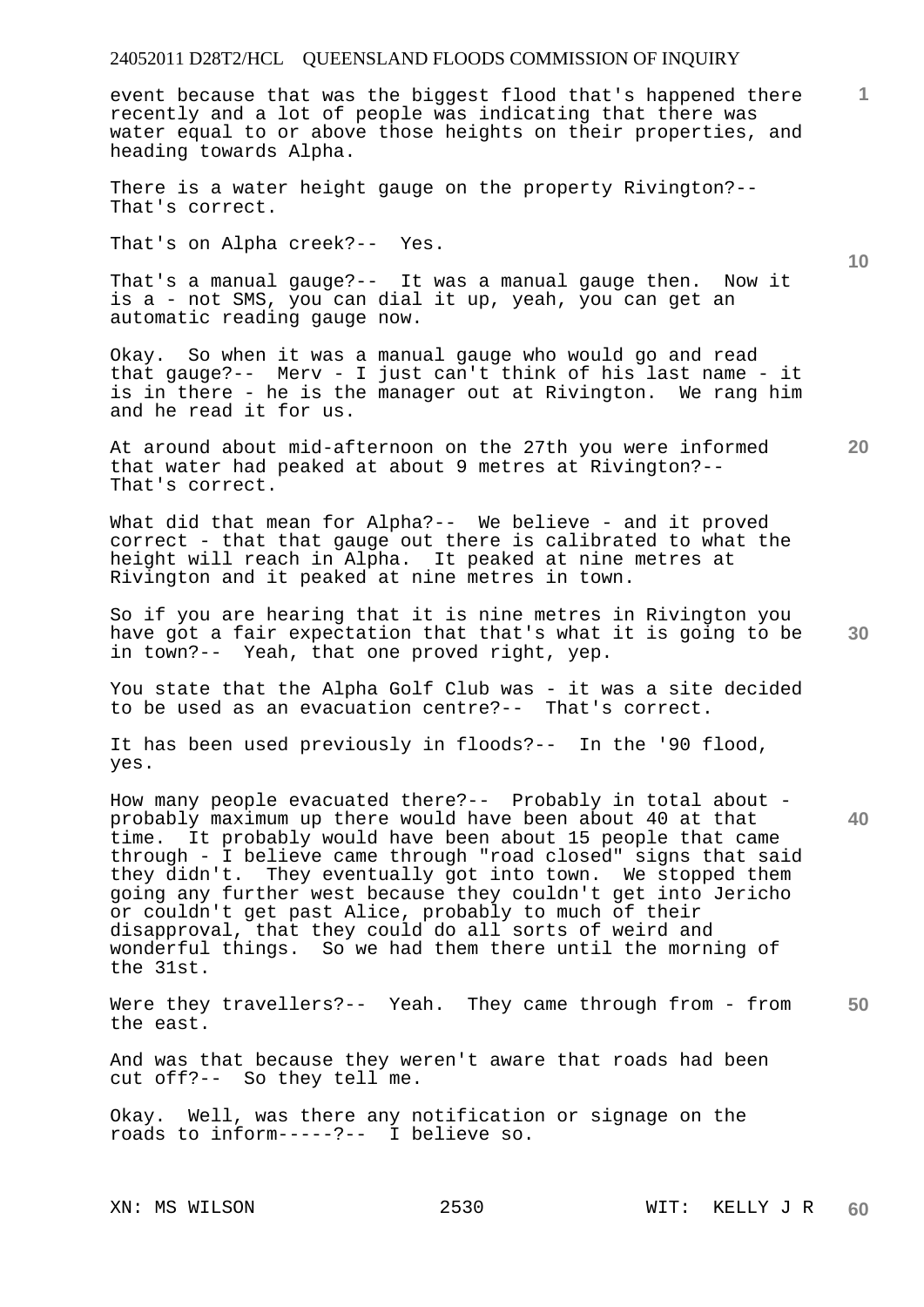You believe so?-- I do believe so. Going on what - I know that there was - RACQ site was up to date and the 13 19 40 site was up to date, and speaking with police officers there I believe there were signs on the outskirts of Emerald and Anakie saying the road was closed.

What are the facilities for the Alpha golf club to house all these people?-- Probably - the only reason they are up there is the largest floor area that's available for people to sleep on, toilets, showers and a kitchen.

On the 29th, the - sorry, the peak of the Alpha Creek was on the 28th, wasn't it?-- Yes.

At about - what did it come in at? About eight metres?-- No, nine metres.

Nine metres?-- Yep.

**20**  On the 29th, though, problems were identified with the water treatment plant?-- That's correct.

There was a ruptured main?-- Yes, over in Dunning Street.

You identified this because the Alpha water tower was losing water?-- Yeah, I was informed of that by the council, yep.

How did that get fixed?-- They closed off all the mains leading to the eastern side of town - yeah, the eastern side of town, which is a floodplain, because we didn't know exactly where the leak was due to the water being over it and nobody going down into the flood area. So until the water dropped down and it was safe enough to go down into the area and start looking for it, a blowout somewhere in the soil, just the floodplain was cut off.

And who eventually fixed it?-- The council.

And when was that done?-- That was done on the 30th, I believe.

Now, Alpha is a septic tank sanitation area?-- Yes.

And this caused problems when the town flooded because all the tanks were now flooded?-- That's correct.

And there was a high probability of flooded waters then being contaminated?-- Water was flowing through fairly quick but it is still bringing stuff out of those tanks.

So no person could be moved back into the floodplain until all the water had been cleared?-- That's what was decided, yes.

There was issues with electrical power?-- We just wanted to make sure that everything was safe. The electrician that was in town who was working for the council, him and another electrician, that was holidaying at home, flew him in, went and checked everything for us, and then once we made as sure

**10** 

**1**

**40** 

**30**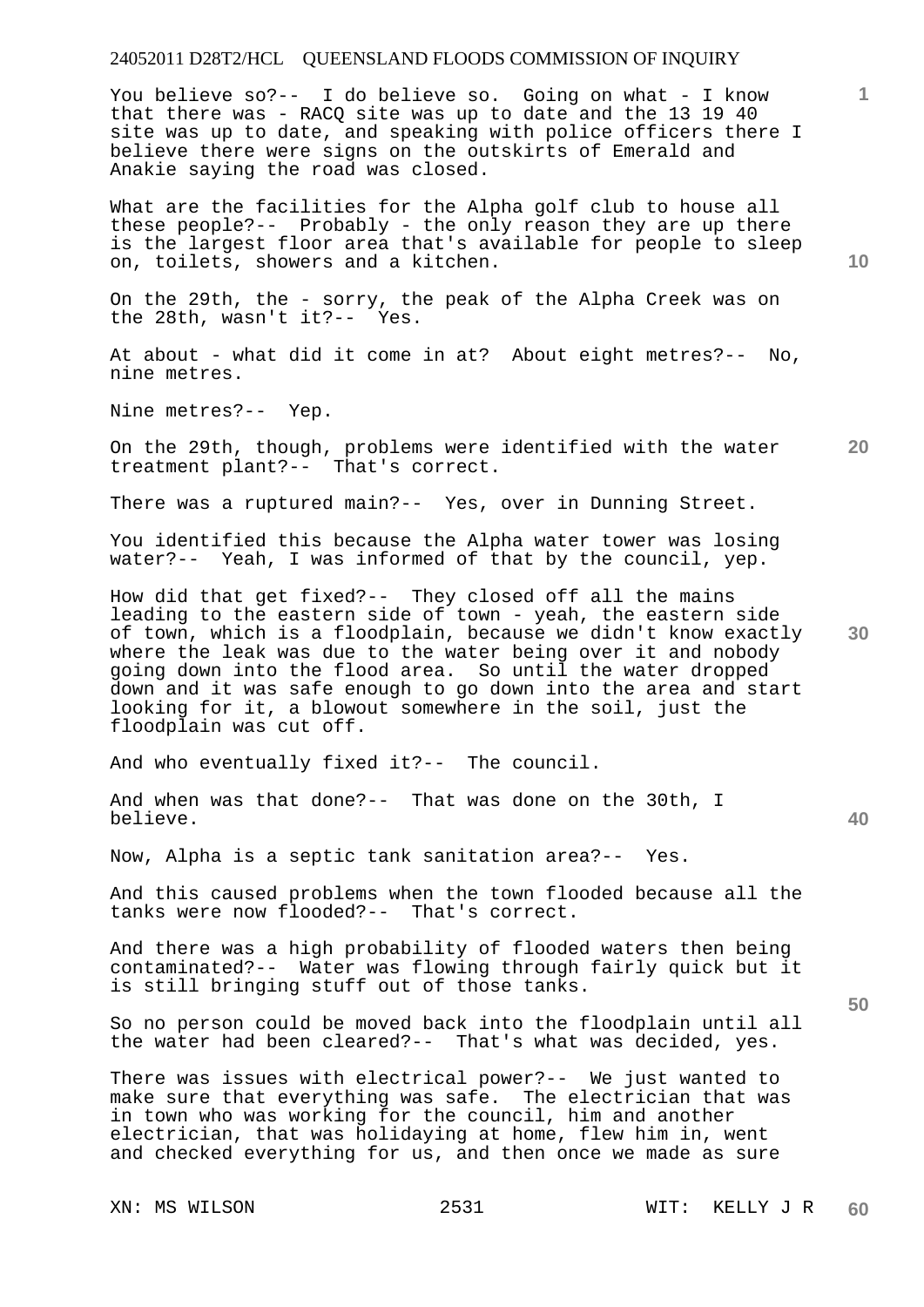as we could, by their checking, that the houses were safe, we had water into the houses, and it was safe for people to come back, we started letting people back in.

Unlike the 1990 flood, on this occasion Alpha did not lose power?-- That's correct.

Do you know why?-- Couple of powerlines up at Alice River didn't get washed down. 1990 it was a metre more water in Alpha than what there was this time. There was a lot more water up in Alice River and it washed out a couple of power poles up there which cut the power supply into Jericho/Alpha districts there.

On 31 December residents were allowed back into the flooded area?-- Once most of the houses were checked and safe, yeah, we started - about 11 o'clock, half past 11 started letting people back in at that point.

You state that there was one small blemish in relation to the provision of tetanus and hep B vaccinations, and the arrangements were made by the DDC, District Disaster Coordinator, to have them collected and transported and an officer of Queensland Health complained that it had gone through the wrong protocol. Can you tell me about that?-- Information was received from the DON at the hospital that after somebody had gone to pick up those hep B and the tetanus shots that it shouldn't have been done that way, but my inspector was right on it and organised for it to be transported up overnight. It had to be transported out to the airport and put on a plane to be out there overnight and then the - I think he might have actually flew down in the helicopter that brought it back - brought them all down and they were dispersed between Jericho and Alpha so people could get their shots if they required it.

So the provision of those shots happened efficiently in the end?-- Yeah. Everybody in both towns was advised that they could attend the Alpha Hospital or they could attend the Spiritus clinic, if you wanted to, if you thought it was a good idea to get tetanus or the hep B shots, by all means go and get them, they were there to be had.

You state that the Bureau of Meteorology website was a good tool used by yourself and many others during the flooding, but we've listened to the evidence about that a lot of the information that you got about when these towns would flood came from residents upstream. What were you getting from the Bureau of Meteorology?-- More than nice, pretty coloured diagrams to show the amount of rainfall. Get on there and with the varying colours that they use on their radar, we could see that there was light rain, heavy rain, or very, you know, depending on the colours, from reds to the whites, we could see what sort of indication that the rainfall was happening in that catchment area. By checking it fairly regularly, you get an idea of how much is falling up there over a period of time. So you knew the catchments were still getting heavy rain and it was going to stay up for a while.

**10** 

**1**

**20** 

**30** 

**40**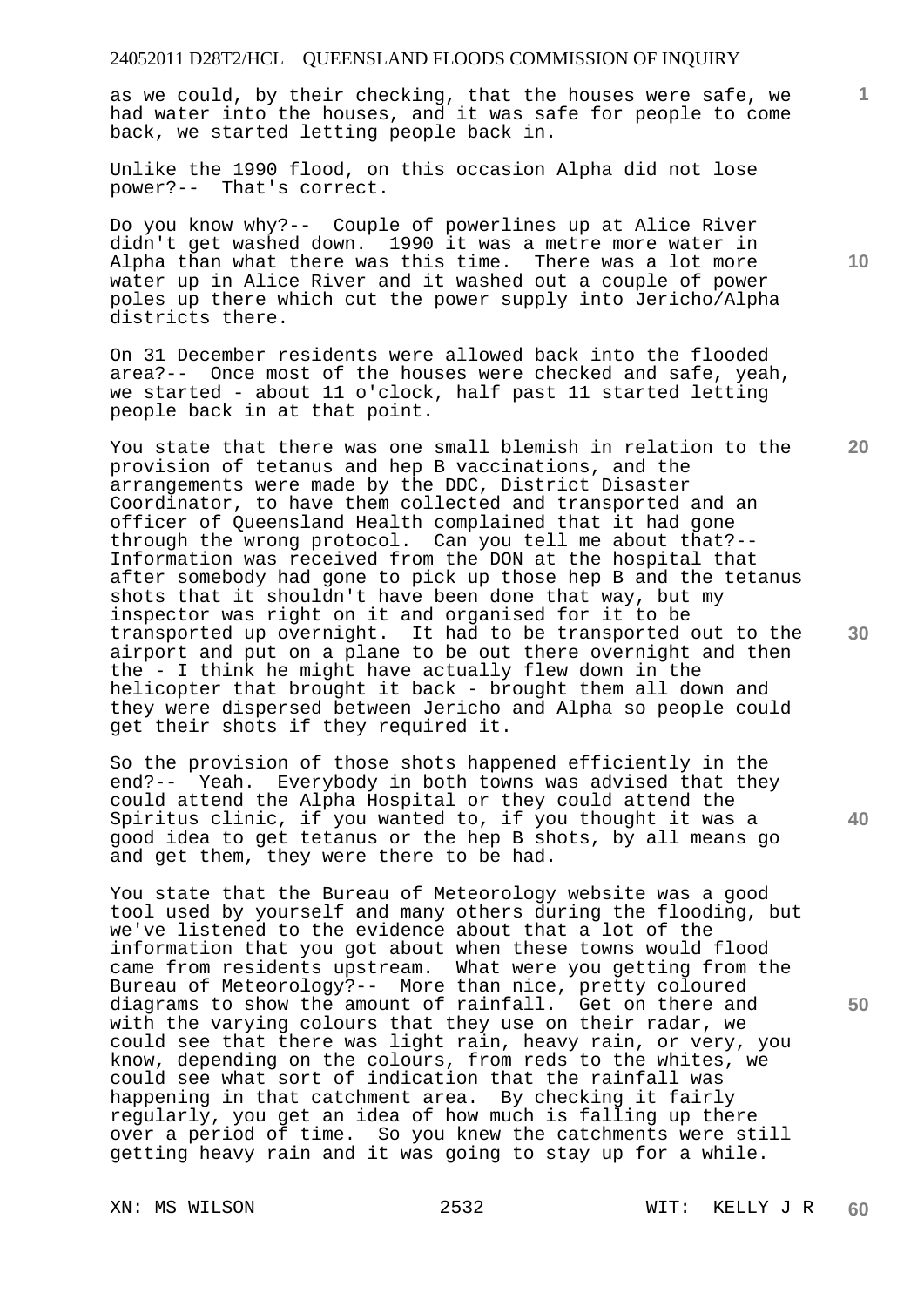And the suggestion that you provided is that you would like to see the provision of some more automated reading stations along the water courses as some properties that you usually contacted were unattended due to it being the holiday period?-- From finding out stuff about this flood and the '90 flood, there were a few creeks that caused major problems in the '90 flood, didn't get a lot of water this time, just where the rainfall is. Both Glencoe and Rivington now are automated sites that we can get readings on straight away without people being there, but the more the merrier. We've got a reading station on the downstream side of Alpha, going up the Belyando River, and there is one further up the Belyando, but we have only got the one reading station on the upstream side in a fairly major catchment area to have a look at for both Alpha and Jericho, that the more information we get, the better prepared we can be.

Can you identify any areas in particular that you would benefit from by having automated reading gauges?-- Probably some of just the major smaller creeks that run into - the smaller, yeah, creeks, I suppose, that run into Alpha Creek. Like, there is a number of them there, just depending on when they get the rainfall. If we got an idea, even if it is a measuring, just a normal measuring board, if it could be put down, correlated to what might happen in town, the property owners there are only too willing to go out and have a read and say, "It is reading this, reading this height", and - you know, I have got one fellow that reads it off a large gum tree that I hope never falls down. He has been using that for years and it can give you fairly accurate readings off that, because we can tell him what it measures in town and he remembers what's on that tree. So he will say, "It is probably going to be this much", or his readings help us on the Belyando River for when the river closes the road. So we know how much is coming down there. And just good rapport with our locals. If they can give us a height rather than, "Oh, it is a foot under 1990", if they can give us a measurement, it would be great.

Thank you, Sergeant. I have no further questions.

COMMISSIONER: Yes, Mr Ambrose?

MR AMBROSE: We have no questions.

COMMISSIONER: Mr Ure?

MR URE: I have nothing, thank you.

COMMISSIONER: Yes, Ms O'Gorman?

MS O'GORMAN: We have no questions.

COMMISSIONER: Mr Rolls?

MR ROLLS: No questions, Commissioner.

**10** 

**20** 

**40** 

**50**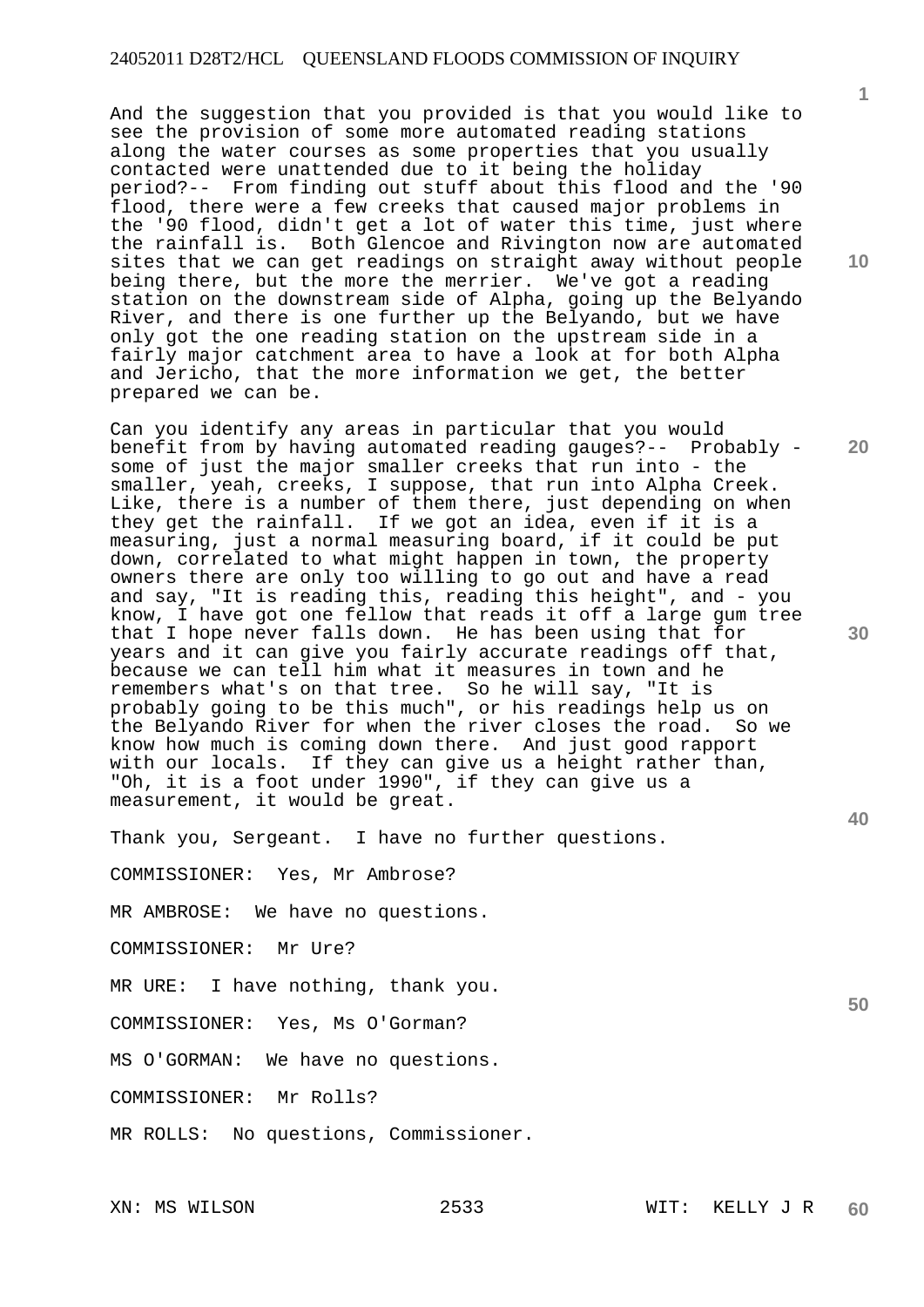MS WILSON: Thank you. May the witness be excused?

COMMISSIONER: Thanks very much, Sergeant Kelly. You are excused.

WITNESS EXCUSED

MS WILSON: I call Desmond Howard.

**20** 

**1**

**10**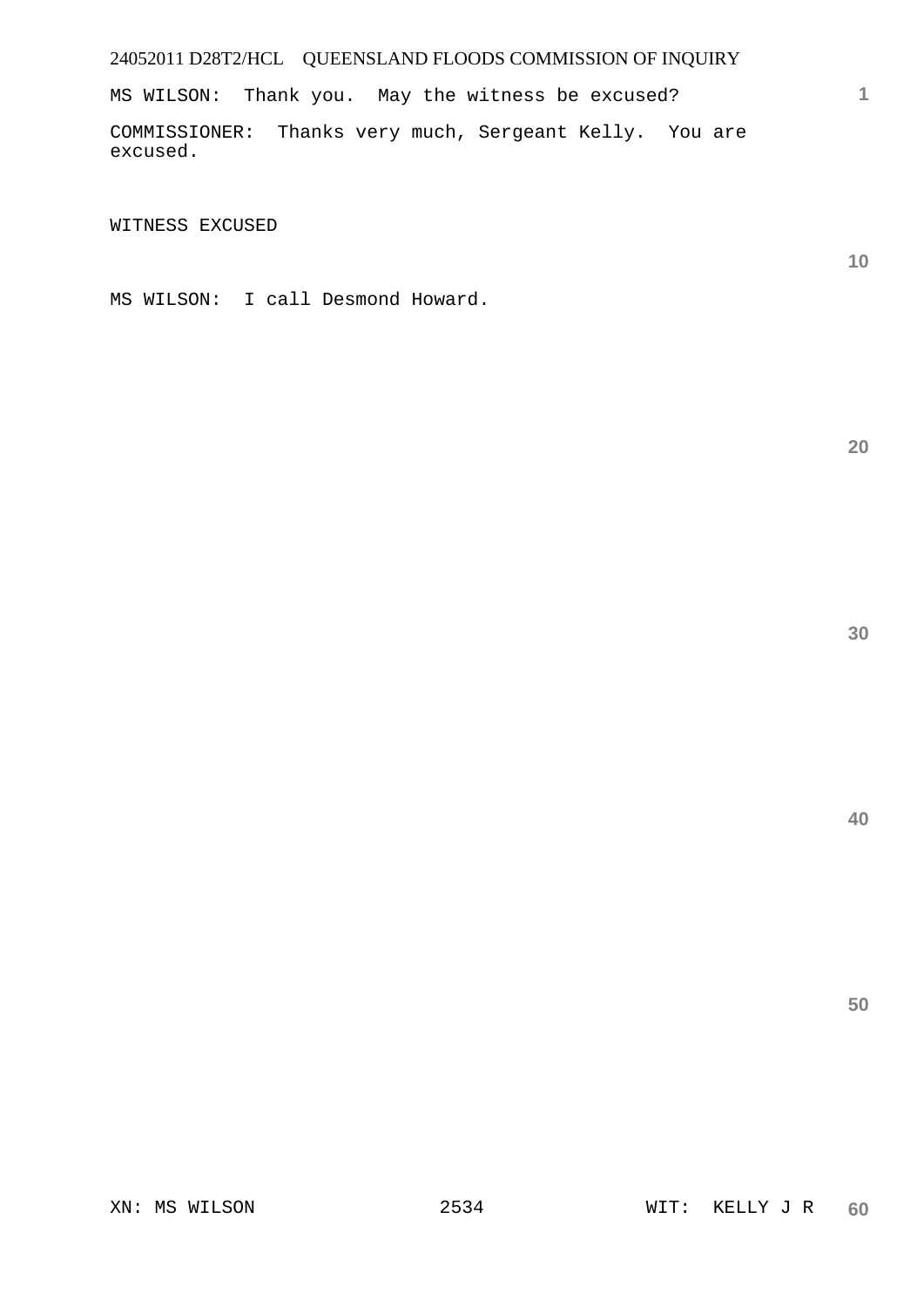## 24052011 D28T2/HCL QUEENSLAND FLOODS COMMISSION OF INQUIRY XN: MS WILSON 2535 WIT: HOWARD D A **1 10 20 30 40 50 60**  DESMOND ALLEN HOWARD, SWORN AND EXAMINED: MS WILSON: Is your full name Desmond Allen Howard?-- That's correct. You are the Local Disaster Coordinator for the Barcaldine Regional Council?-- That's correct. You prepared a statement for the Queensland Floods Commission of Inquiry?-- That's correct. Can you have a look at this document for me, please?-- Yes. That's my statement. Is that your statement?-- Yes. Madam Commissioner, I tender that document. COMMISSIONER: Exhibit 470. ADMITTED AND MARKED "EXHIBIT 470" MS WILSON: This morning you provided the Commission of Inquiry three documents?-- That's correct. Two of them are referred to as the Galilee Gazette?-- That's correct. Can you tell us what the Galilee Gazette is?-- That is a householder type production that the council put out monthly and circulated to all the residents in their council area. Can you have a look at these documents, please? We have got a Galilee Gazette on October 2010?-- Yes. And one for December 2010?-- That's right. And where were these distributed to?-- They were distributed throughout the whole of the Barcaldine Regional Council area. Every resident?-- Yes, yes, that's correct. And did you address issues of flood preparation in these documents?-- That's correct, yes. The final page of both those documents. Yes. And also you provided to the Commission of Inquiry today a public notice "Be prepared for possible flooding". Do you have that document there?-- Yes, that is correct. And when was this public notice issued?-- That was circulated on council's website as well as throughout the communities via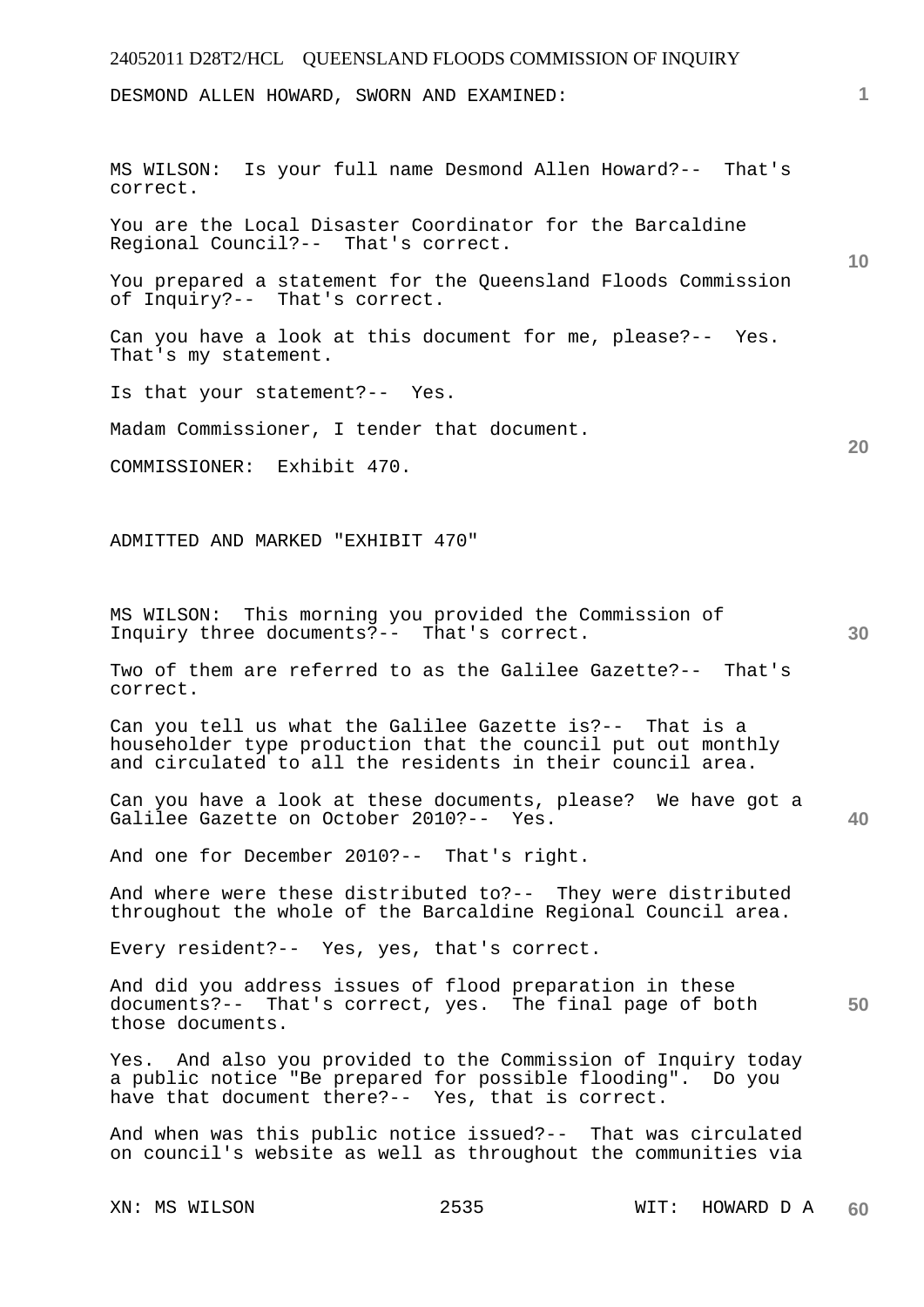email or whatever means possible and on noticeboards on the 23rd and 24th of December.

Thank you. Madam Commissioner, I tender those documents.

COMMISSIONER: The Gazettes and the notice will be correctively Exhibit 471.

ADMITTED AND MARKED "EXHIBIT 471"

MS WILSON: Thank you. Now, Mr Howard if I can take you to your statement, and if I can take you to the issue of SES in your region?-- Yes.

And you address this issue in item 5 of that statement. Now, in relation to the SES in Alpha, you state that members were limited due to one member being out of town and the LC, which is the Local Commander position, being vacant?-- Yes, that's correct.

So how many members were on duty and able to assist during the flood events?-- There were - other than myself, there were three members.

So four?-- Yes.

At the peak, how many members does the Alpha SES have?-- Usually approximately six members but they come and go with transfers and various things. At the moment it is very lower numbers.

Now, you state that advertisements calling for members were published in the Galilee Gazette-----?-- That's correct.

**40**  -----which you just referred to. Did you get any responses in relation to that advertisement?-- We had one response and which since a new Local Controller has been appointed, and there was some interest for - to become members.

And the Jericho group was not active?-- Jericho, no, Jericho has some non-active members and that's it, yeah.

Non-active members?-- Non-active, yeah, members that aren't currently trained up and there have been older members that are just in the community still.

You state that "The SES equipment is basic", and you are referring to the SES equipment in relation to the Jericho group - "and the boat which was not utilised is not fully functional or suitable for shallow floodwaters in town"?-- That's correct. It is a basic kit that is in Jericho, and the boat that is there is the old style SES flood boat with a deep V and a motor that is unreliable.

**10** 

**20** 

**1**

**30**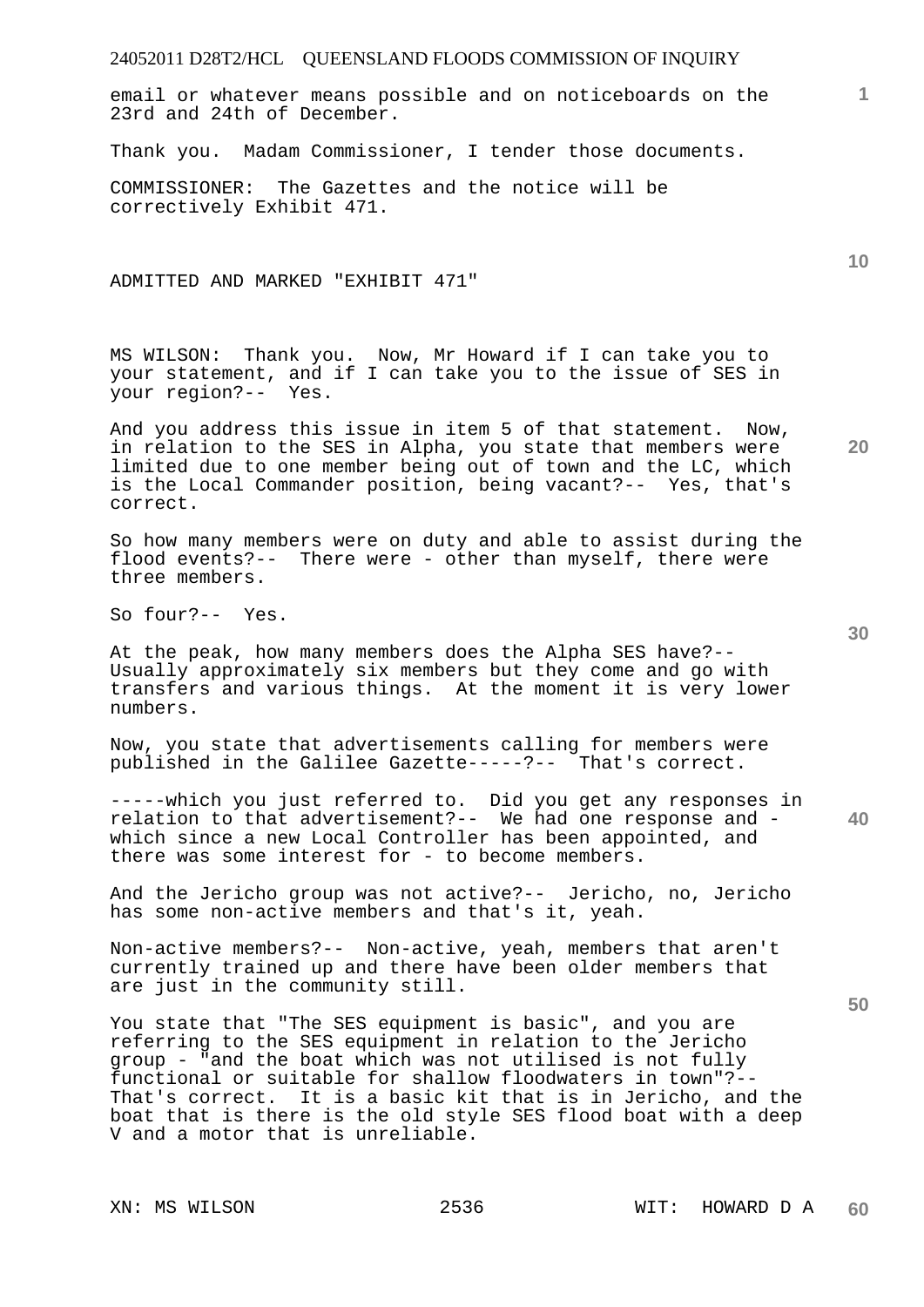So you wouldn't even attempt to put it out in such conditions?-- Previous floods it has been found that it hits - bottoms out, and can only be used to ferry people if people can walk beside it.

Now, the Alpha SES has trained flood boat operators?-- That's correct.

How many?-- Two at the moment, I believe.

At the moment and hoping for more?-- Yes.

Does the Alpha SES have access to a flood boat itself?-- It does.

How many?-- One flood boat.

And one of the issues that you raise in relation to the SES is the issue of training, and you state that that is difficult because training courses are usually held in locations which require members to travel. Is that just not seen as an attractive option for your members?-- It is difficult to do a flood boat course. For instance, it usually involves the members being away from home for two, maybe three to four-day weekends, and that's really difficult if they have got to travel hundreds of kilometres to do it.

Is that what you say is prohibitive; they don't even entertain getting trained for such a specialty because of the time and distance required?-- I think it is difficult for many of them, given some now work in mines and shift work and other places, and that they - most of these members are also members of lots of other organisations, so for them to provide that time, it is pretty difficult.

And what is the answer to that? Is it more training in the regions that is closer for these members to attend?-- I believe that would be a big step forward.

And where would that be in relation to the membership of Alpha, for example?-- I guess it depends on the type of training. If it was flood boat, for instance, yes, it could be in Emerald or maybe the lake just north of Emerald.

COMMISSIONER: Is there any sort of allowance - if you go away for training do you get an overnight allowance?-- Yeah, there are some fees, accommodations paid for, yeah.

And is your Local Controller in Alpha paid?-- Sorry?

Your local controller, is he or she paid?-- No, they are not paid, no.

Nothing at all?-- The Local Controllers only receive an out-of-pocket allowance, and I am not sure - I think at the moment maybe \$300.

Thanks.

XN: MS WILSON 2537 WIT: HOWARD D A **60** 

**30** 

**40** 

**50** 

**20** 

**10**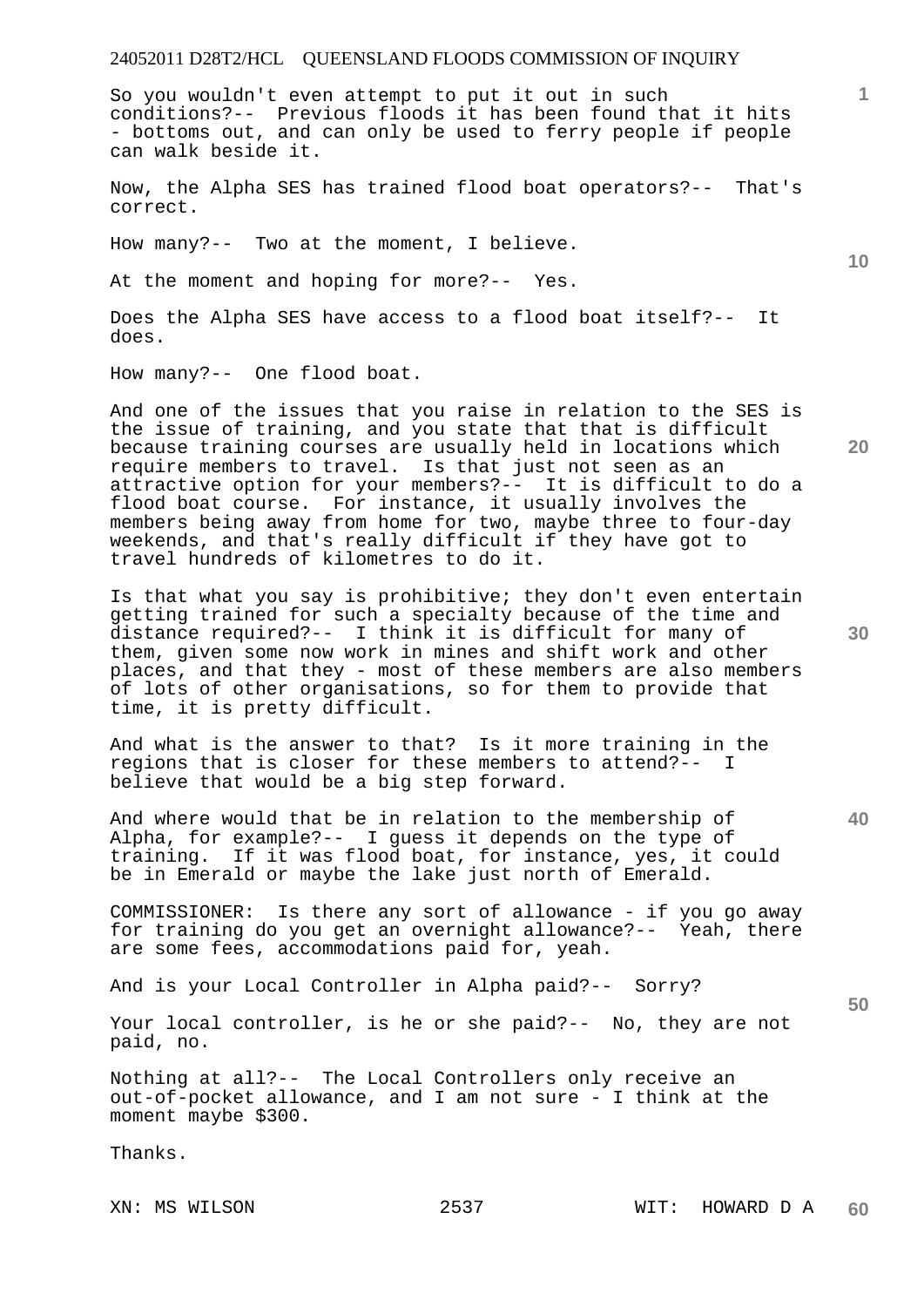MS WILSON: In terms of the Barcaldine Regional Council, does it fund SES in any way?-- It provides - assists with the provision and maintenance of equipment, yes.

And can you give us any indication of how much that actually is?-- No, it is probably - it is usually what is in excess if they don't - if they come forward and ask for equipment, council then looks at it based on what it is, but generally the equipment there is good.

This is right across the region, so if any SES local controller comes to the council and says this is the further equipment we need, then the council will consider that?-- Would certainly consider that, yes.

Have you had any discussions with EMQ about the protocols about who should be supplying the equipment?-- Normally EMQ provide most of the equipment and council props up what they don't, yes.

You can't give us any idea about the level of funding that that would be from council's coffers?-- No, I can't, no.

In terms of the information that you got about weather and flood forecasts, you state there was limited advice available from the Bureau of Meteorology prior to the event because the - some of the recording stations were manual, automatic flood recording stations at Glencoe and Rivington were not operational because the previous rain had delayed that installation to make it automatic?-- That's correct.

Now, they are on line now?-- They are.

They are automatic?-- They were completed in - I think it was late January. They were - the contractors tried to install them in early December but were - the early rains didn't enable that to happen.

You state that these measuring stations had been shown to be accurate?-- Yes. At a recent rainfall event we were able to carry out some significant checks with them and, yes, they we believe them to be very good.

Now, a lot of the information that was received about impending flooding events was received from property owners, residents on the creeks, on the rivers phoning in the information and saying what the water level was at that point. You state that this was - it was accurate and proved accurate. Do you advocate, though, for more gauges on these creeks?-- I - certainly we would - we are currently looking to provide either manual measuring posts so that they can convert their information to a measurement, which we can also with the flood recording stations so far upstream. This will give us some knowledge of what's happening closer to the towns.

Has the council been in any discussions with the Bureau of Meteorology about where these gauges should go?-- Council is

**1**

**30** 

**20** 

**40**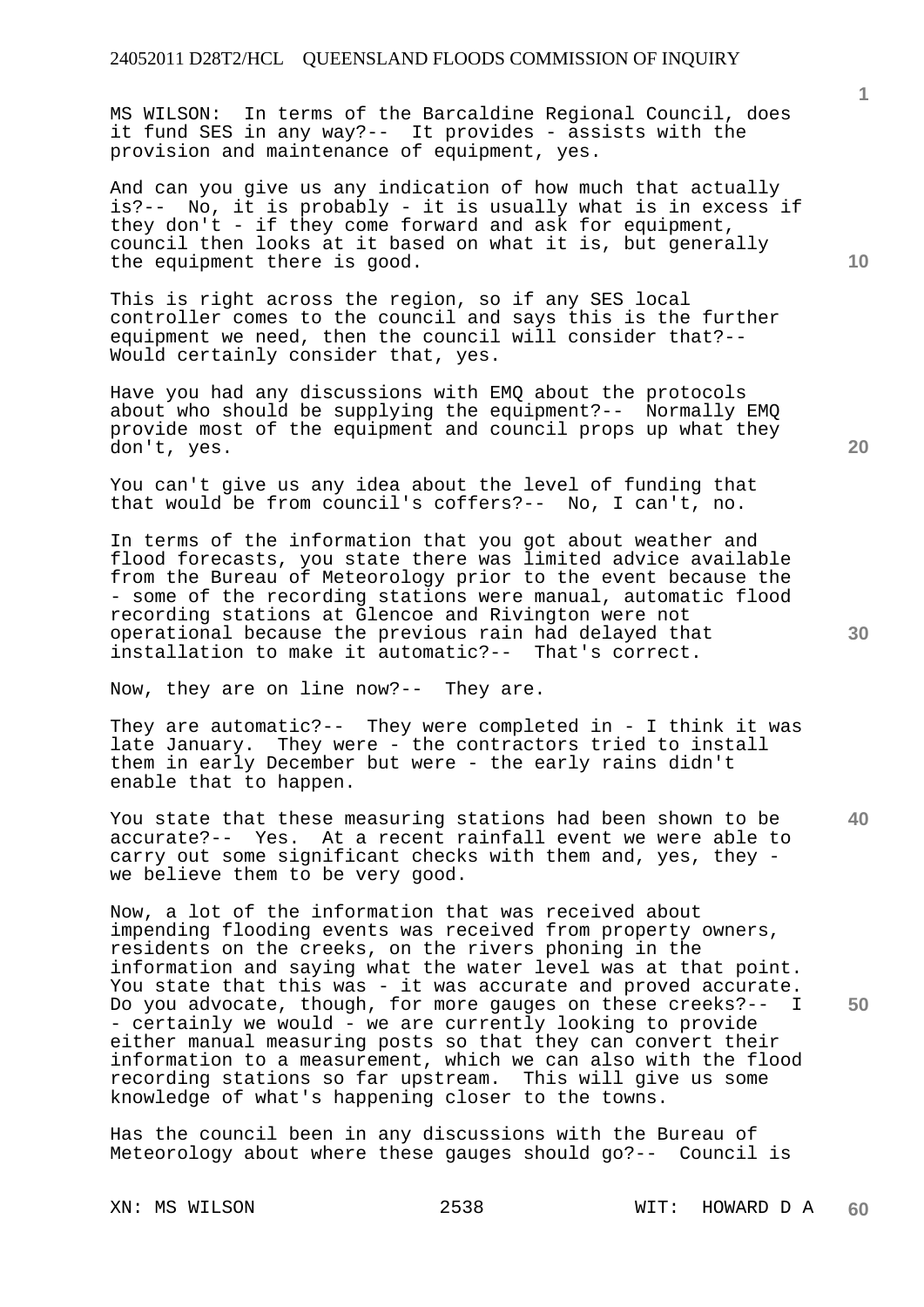in the process at the moment of applying for more flood stations, automated flood stations and, yes, they will consider.

When you say applying for more flood stations who are you applying to?-- Sorry, the Meteorology funded - or assisting with funding with the previous stations that were installed.

Are you in discussions with the Bureau of Meteorology about supplying more?-- Yes, we're in the process of that now.

You referred to the Jericho flood levee in your statement?-- Yes.

And that work is continuing on the Jericho flood levee. Can you explain that?-- Yes, I think it is the third stage of the flood levee works. Approval - final approval was granted in January of this year which - approval of additional funding was in January this year and that work will continue as soon as it is dry enough to work.

And what will ultimately that provide the Jericho flood levee?-- We believe that the December/January event of this year should not have entered the town, Jericho, with that type of levee.

So you are hoping for it to keep the town dry?-- That's correct.

One of the matters that you raise is that the size of the council area and distance between communities should be of concern should a disaster be spread across the whole area. Has the council given any consideration to how this can be best resolved dealing with large areas and distances and isolated communities?-- Yes. Council certainly looked at it in the way they have now set up individual groups for the outlying areas so that hopefully it can be - it is probably a major event across all areas, should it happen at once, would certainly tax the resources that council currently has.

When you are talking about setting up groups, can you tell us about those groups?-- Yes, as in subcommittees of the subgroups of the local disaster group.

Okay?-- Reporting back to the local-----

Where is the council considering setting up these groups?-- In each of the - the council currently operates as three areas, which happen to be the old three old council areas, and they will be based on that same area.

And what would be the roles and responsibilities of these groups during, say, any flood event?-- That would be to provide feedback to the LDMG.

What about any organisation of the community? Do they provide a hands-on role in work to be done during a flood event?-- Yes, I think that organisation would operate all the local

**10** 

**20** 

**1**

**30** 

**40**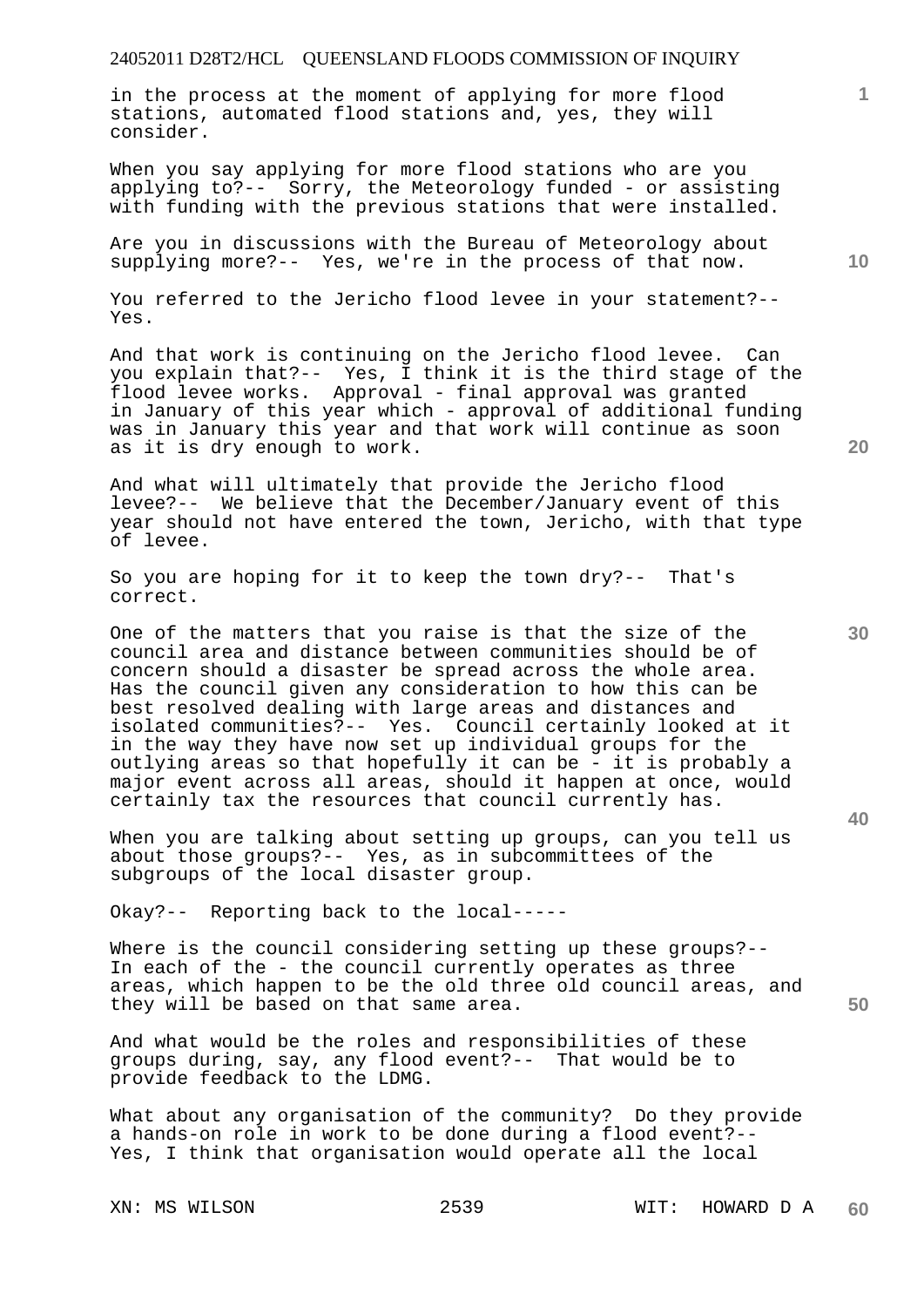stuff within their communities.

Who is envisaged to be on these groups?-- It is envisaged that it will be chaired by a councillor in those areas and the area managers would take a coordinating role. Other than that it would be the local police or ambulance, whatever is in those different communities.

**10** 

**1**

**20** 

**40**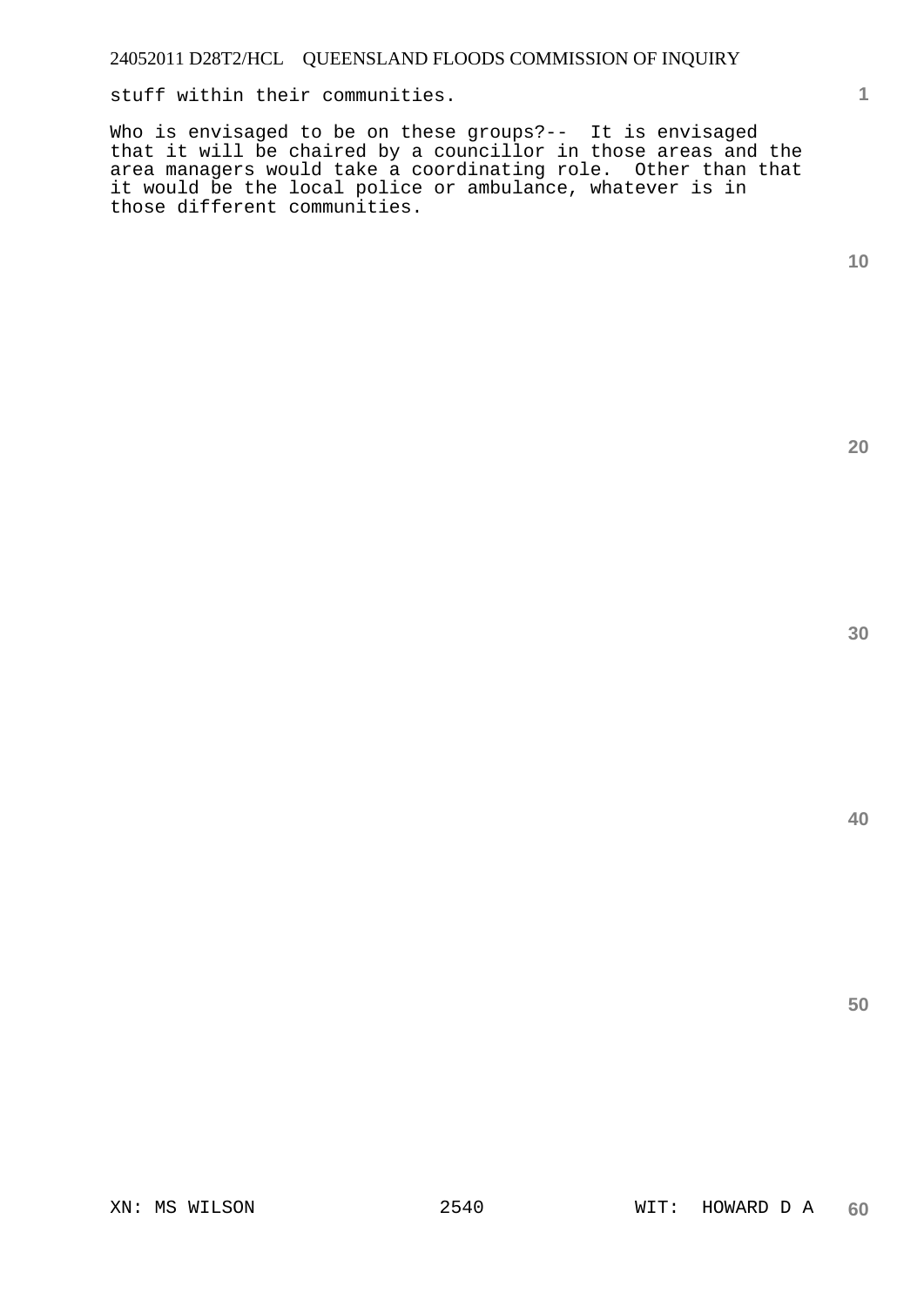Has the council considered establishing any terms of reference to define and determine the roles and responsibilities of these groups?-- No, not as yet.

Is that something the council will consider?-- Certainly the council's considering it.

What does the council sees the benefit of having such a terms of reference?-- I think it is just to give council an indication of what they can really get out of it.

You refer to the fact that Jericho has no high ground and the airstrip is subject to inundation therefore helicopter is the only method of transport. Has any thought been given to protecting the airstrip from floods?-- Not as yet. The Jericho airstrip is an earth strip, it is not sealed.

Yes?-- And in a flood event of this recent event it was inundated.

Is it the only way to - the first step towards flood protection would be to seal it?-- If it was sealed it has to be lifted as well or leveed in some way. It will be outside of the levee area.

Those steps are not within council's consideration at this point of time?-- Not at this time.

Is that because of funding?-- Funding, yes.

Finally, you state that while no particular difficulties were encountered, consideration of SMS messaging being used more often. Do you find that SMS - did you find that SMS was a good tool to be used in terms of warnings?-- Yeah, the SMS messages was only used the once early on. There was just some uncertainty as to how well it worked so rather than use it further we find it much easier to do a door knock and we also know - we have small communities we can door knock within a couple of hours, or less in some cases, and that way we also know who is there and who is not.

You also state that it would be intended to use the council website more to disseminate information?-- That is correct.

Do you - what type of information are you intending to place on this website to assist in the future flood events?-- We hope that we can put on a flood mapping and also up to date information on the expected flood heights or peaks and times.

What about where evacuation centres are, is that something that the council is happy to go on the website?-- Certainly, yes.

Does the council have predetermined evacuation centres in the event of flood in all of those regions?-- Yes, in all the regions, yes.

Would the community know where those evacuation centres are?--

**20** 

**10** 

**50** 

**40**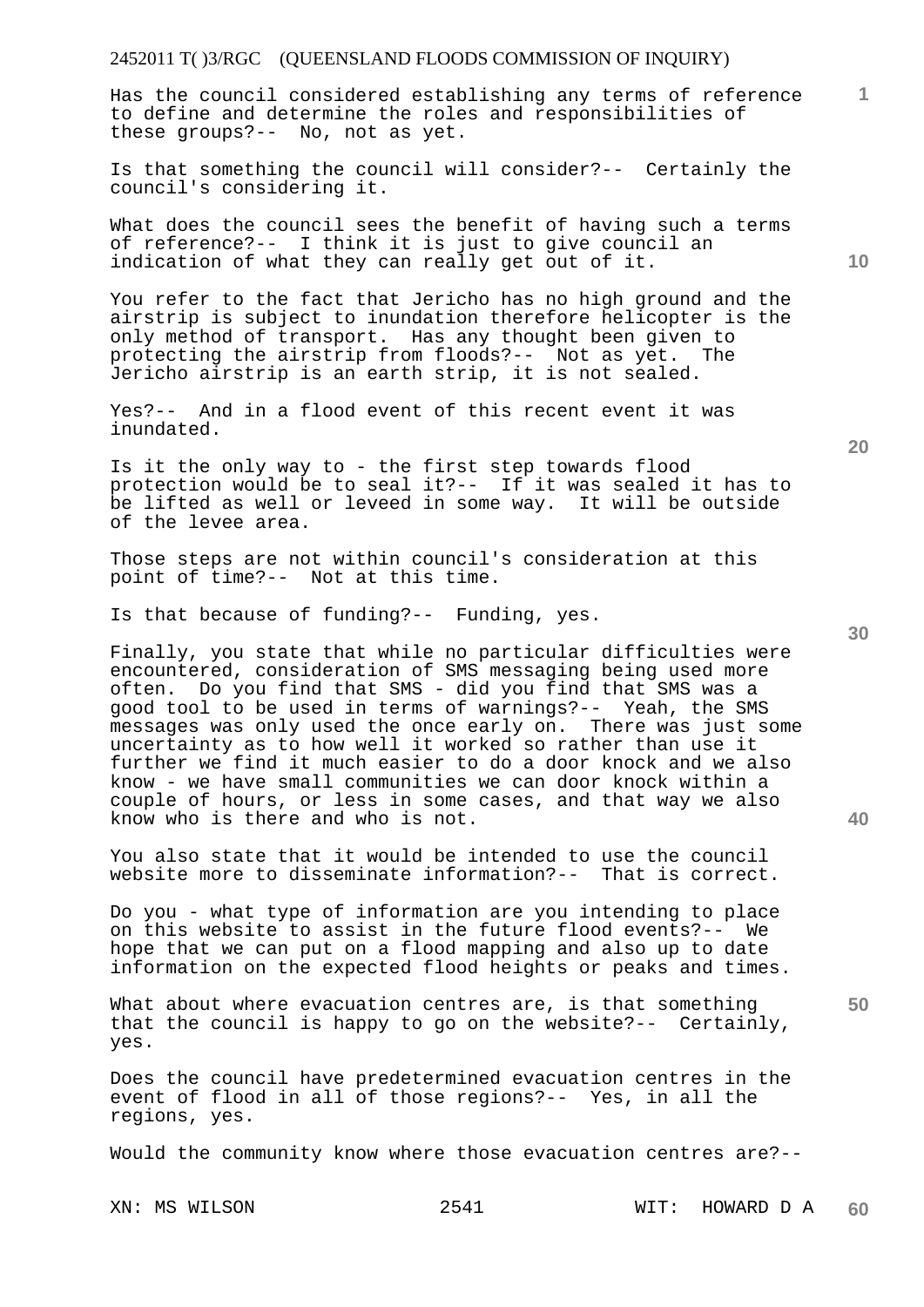I believe so.

Why do you say you believe so? Where would they have got that information from?-- They have all come from their previous Local Disaster Plans and the communities are well aware of those.

Does the council make any distinction for evacuation centres, say, for flood or fire?-- The - in the Alpha area the evacuation centre is - would not normally be for most functions, it could be the town hall or in the case of flooding it is certainly the golf club.

Thank you, no further questions.

MR AMBROSE: We have no questions.

MR URE: I have nothing.

COMMISSIONER: Mr Rolls?

MR ROLLS: Just one question if I may. Could I trouble you about the Galilee Gazette which I think is Exhibit 471? What was the response by the members of the community to the urging to prepare emergency kits by council, on the back of the October and December 2010 gazette?-- We are aware that people took notice of it but we are - we have no evidence to say whether or not they did actually carry out some of that stuff that is suggested.

So you don't really know whether or not it was effective?-- No, uncertain as to whether it was effective.

I have nothing further.

MS O'GORMAN: I have no questions.

**40**  MS WILSON: I have no further questions. May the witness be excused?

COMMISSIONER: Thanks very much, Mr Howard, you are excused.

WITNESS EXCUSED

MS WILSON: I call Max Mayne.

**20** 

**10**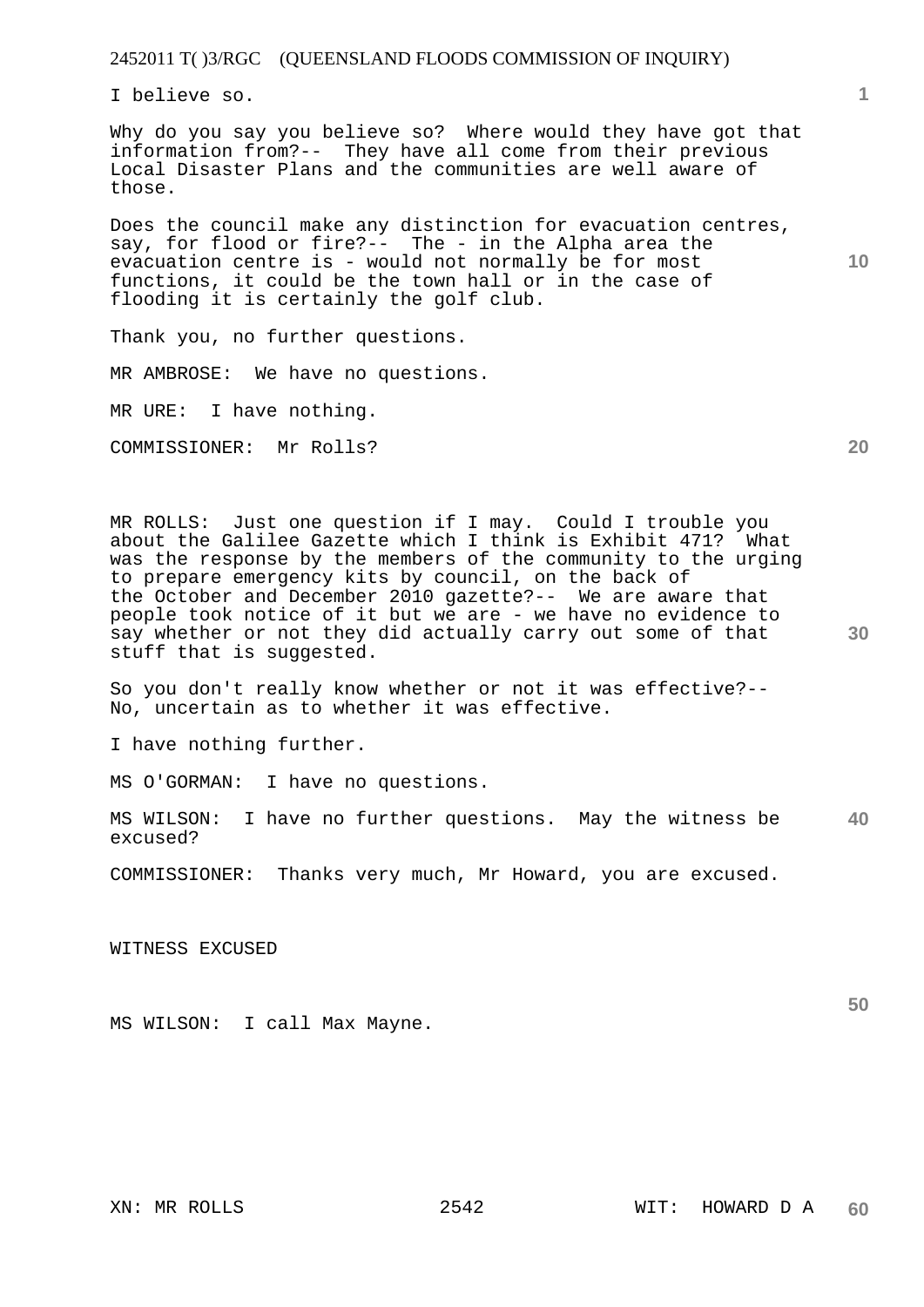| 2452011 T()3/RGC (QUEENSLAND FLOODS COMMISSION OF INQUIRY)                                                                                                                   |      |                  |    |
|------------------------------------------------------------------------------------------------------------------------------------------------------------------------------|------|------------------|----|
| GERALD MAX COLVERN MAYNE, SWORN AND EXAMINED:                                                                                                                                |      |                  | 1  |
| MS WILSON: Can you tell the Commission your full name<br>please?-- Gerald Max Colvern Mayne.                                                                                 |      |                  |    |
| You are a farmer and own a farm, Mayneland?-- That is<br>correct.                                                                                                            |      |                  |    |
| Mayneland is 12 kilometres from the town of Rolleston?-- Yes.                                                                                                                |      |                  | 10 |
| You provided a statement to the Queensland Flood Commission of<br>Inquiry and attached to that statement is some paragraphs?--<br>Oh, cool. Photo?                           |      |                  |    |
| COMMISSIONER: I think that's what Ms Wilson is hoping you<br>will say?-- Lovely, nice photographs.                                                                           |      |                  |    |
| MS WILSON: Are they your photographs?-- Yes.                                                                                                                                 |      |                  | 20 |
| Madam Commissioner, I tender that document along with the<br>photos.                                                                                                         |      |                  |    |
| COMMISSIONER: Exhibit 472.                                                                                                                                                   |      |                  |    |
|                                                                                                                                                                              |      |                  |    |
| ADMITTED AND MARKED "EXHIBIT 472"                                                                                                                                            |      |                  | 30 |
| MS WILSON: Your property Mainland, that's a mixed farming,<br>cotton, wheat, about 7,000 acres?-- Yes, that is correct.                                                      |      |                  |    |
| It borders the Comet River - eastern boundary borders the<br>Comet River?-- Yes.                                                                                             |      |                  |    |
| The Meteor Creek cuts through the middle of the property?--<br>That is correct.                                                                                              |      |                  | 40 |
| At your farm, notwithstanding the 10 years of drought, how<br>often would you expect flooding?-- Big? Little? We normally<br>get a flood event every year but not a big one. |      |                  |    |
| Mmm?-- As it says there, we pump water so we expect to be<br>able to harvest water certainly every year.                                                                     |      |                  |    |
| In the drought?-- Yes.                                                                                                                                                       |      |                  |    |
| You still have a rain event of some-----?-- Of some<br>significance, yes.                                                                                                    |      |                  | 50 |
| Okay?-- There is only one year we haven't which is about '74<br>I think, $'72.$                                                                                              |      |                  |    |
| Now, as part of your business you own and operate a<br>helicopter?-- Correct.                                                                                                |      |                  |    |
| XN: MS WILSON                                                                                                                                                                | 2543 | WIT: MAYNE G M C | 60 |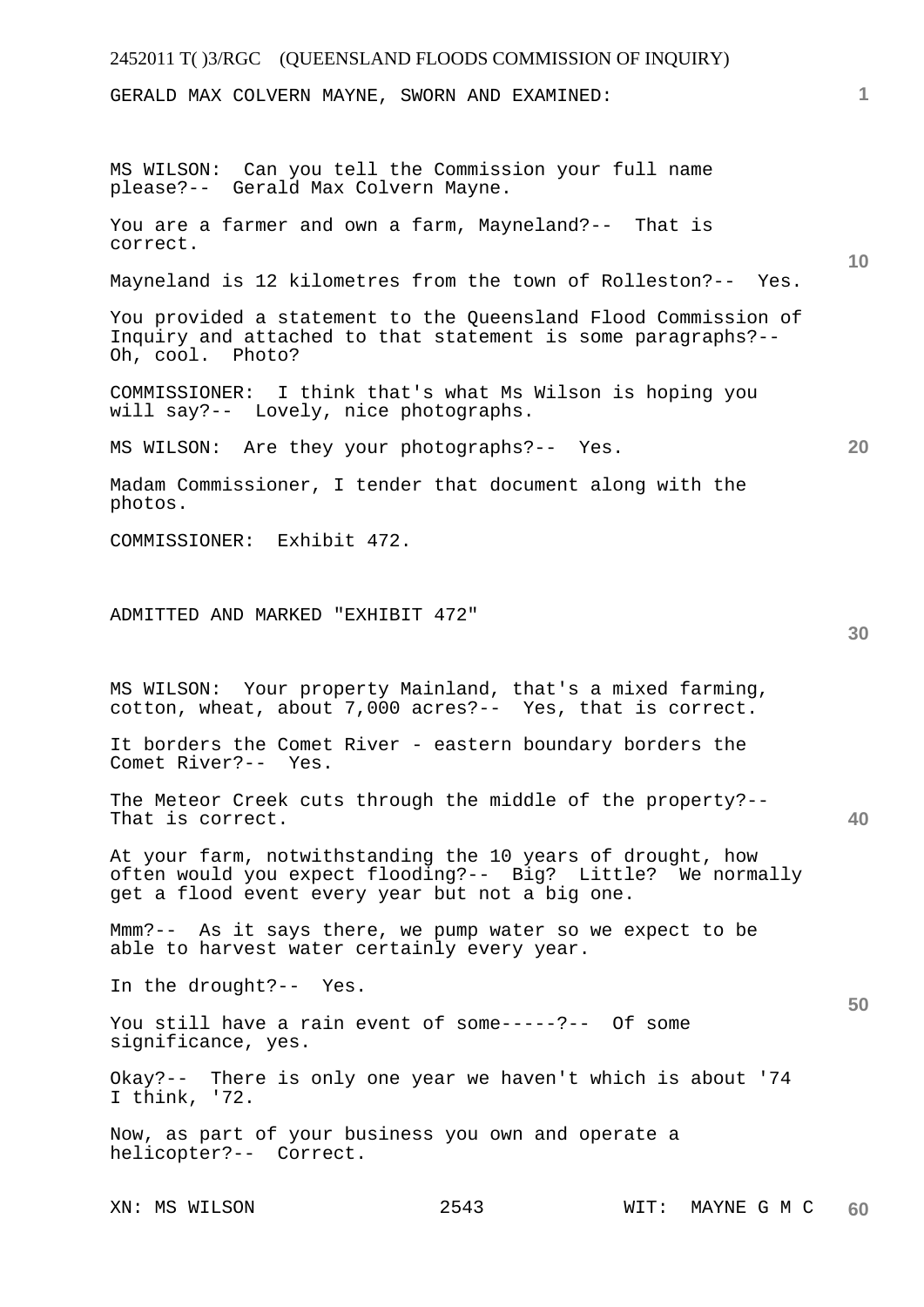If I could take you to the flooding that occurred around the 22nd - started on 22nd December. Rolleston got cut off at that point in time?-- Yes.

You state you were self sufficient because of your helicopter?-- We were high and dry.

Now, the Bureau of Meteorology website is a tool you use to monitor the weather?-- Correct, yes, very handy.

You state, though, that the site is not specific to your area?-- That is correct, there is not enough rainfall gauges in our area. It has been really well recorded in the Nogoa catchment because they got a caning a couple of years ago. There is nothing much up our area.

When you look at the Bureau of Meteorology website are you looking at whether it is the intensity of the rain as shown by the radar?-- That is about the only way we tell, yes, by the radar because there is no gauging stations up above us.

On the 27th of December you - early in the morning you state you received a phone call from a local who lives 20 kilometres upstream?-- Yes.

Do you recall what she indicated?-- She said there was a big Womaganga coming, mother of all floods.

COMMISSIONER: Is there a spelling for that?-- I went to grade 10.

MS WILSON: And?-- She suggested there was a lot of water coming. It was higher than she had ever previously seen.

This network of people upstream ringing other farmers or other residents downstream about water that might be coming, does that occur regularly?-- Every time.

That's the network you rely on?-- Yes, great network.

Right?-- Until the phones go out.

Then what do you do then?-- Smoke signals, very hard though in the wet. Two-way radio.

The - when did the flood hit your property?-- 27th was the big one.

**50**  What time did you - you could see it coming, could you?-- We could see it coming. It was hosing down all day but you could see the water coming over a ridge which we thought was impenetrable about 2 or 3 o'clock in the afternoon and it - we knew it was a big one.

It was coming from the west, was it?-- Well, that is correct. It reached our airstrip which was a pretty high spot on our property and inundated towards the east. That's from the

**10** 

**1**

**30** 

**20**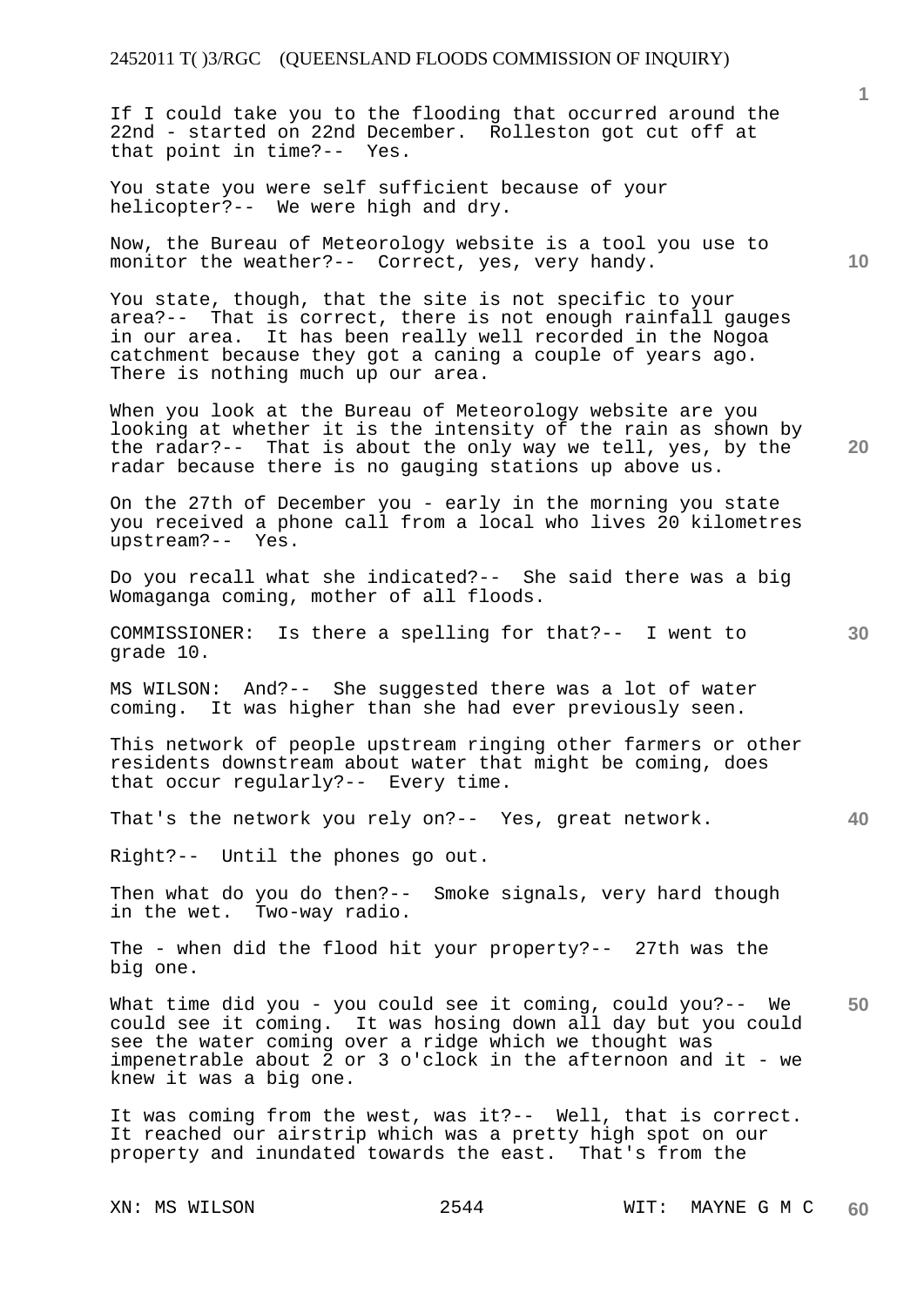Meteor Creek.

Did you lose any property?-- Everything. No, house and sheds and everything is fine but all the farming country and machinery went under water.

All of your property was covered with water?-- No, we have 100 acres around the house which was good.

The home paddock, effectively, was secure but the rest was covered with water?-- Yep.

How high did this flood compare to other floods you had seen since you had been at your property?-- We have been there 30 years and it was, on my place I reckon a metre and a-half higher. On the gauging station at the lake it was probably three metres higher-----

Okay?-------at the government gauging station.

On the 28th of December you went up in your helicopters to see what the flooding was like?-- And the 27th, yeah.

When you went up on the 28th was there a break in the  $weather---?---$  Yes.

----- So you could get up. When you went up there, you received a distress call from a group of people?-- Mmm.

Is that the case?-- Yes.

They were flooded in the Arcadia Valley?-- Yes.

Can you tell us about that?-- It was a comedy of errors, we happened to be in the right place for them and the poor buggers had got stuck on a creek and there was a flooded river behind them with a dirty great big tree over it so they couldn't go backwards and the Comet River in front of them and they couldn't move.

They had been there for two days?-- Two and a-half days.

How many people were there?-- Mum and dad and daughter.

So you picked them up in your helicopter and took them back to their property?-- Yes, I knew where they lived.

You state that over the next few weeks your property was pretty much isolated?-- God, yeah.

Any access - the only access from the helicopter?-- No access, only from the helicopter.

You used your helicopter to assist the community to get supplies?-- Yes, on a limited basis.

What do you mean on a limited basis?-- I can't - didn't ferry heaps of tucker in.

**20** 

**1**

**10** 

**40**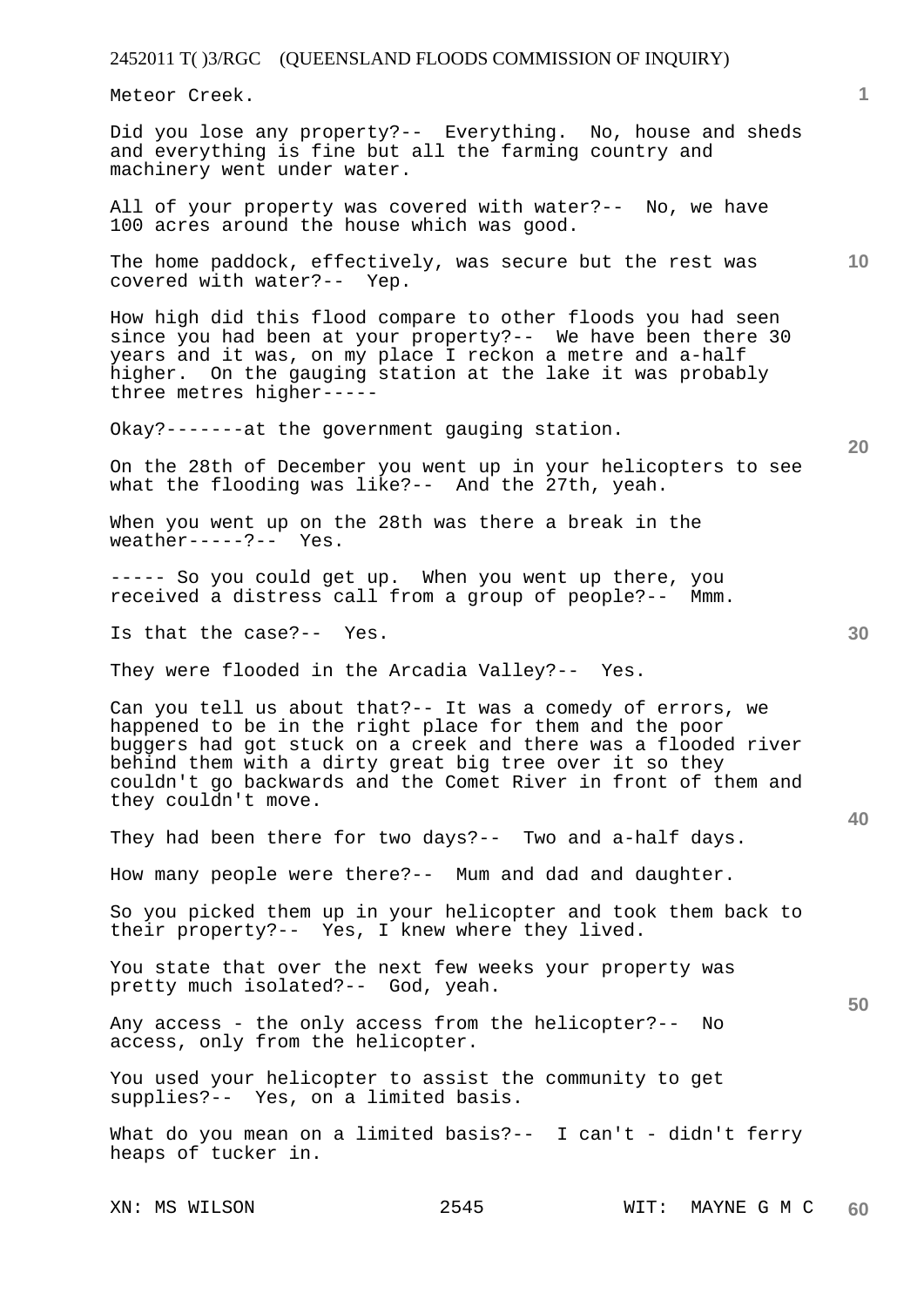No?-- If I was going past I would grab something.

Did you know - did people come and ask you to pick up supplies for them?-- No, not really. When I went to Rocky yes, I did offer to bring some personalised equipment back but you couldn't find anything in Rocky. She was ransacked.

Was there any other assistance to get supplies?-- Not that I am aware of. We have a big bitumen strip, too, would have been nice for people to drop some tucker in.

Was that bitumen strip dry?-- Yes, all weather.

Fixed air wing could have got in?-- Yes, night-time, daytime.

How long does it take to go to Rockhampton in your helicopter?-- An hour and 10.

You went to Rockhampton how many times?-- Only twice.

Was that to pick up supplies for yourself?-- No, I got a mercy call from a friend that wanted to have a kid and we flew him down. He didn't want to have a kid, his wife did, sorry.

So there was a pregnant lady that needed to go to hospital?-- Yes and they couldn't access no-one so I was the nearest help and that was about an hour away.

**30**  So you took this couple to Rockhampton to go to hospital?-- Yes.

Were you picking up supplies for yourself when you went there?-- Too right, we were doing - we were hungry.

You say when you went to Rockhampton there was no avgas?-- No, that was pretty disappointing but the SES or whoever it was, the emergency response crew had commandeered all fuel and we had to make our own provision to pick up fuel so we could fly back again. I had a one-way trip. I cannot get back on the fuel I cart with me.

Your helicopter only has enough fuel for you to go to Rolleston to Rockhampton?-- It won't get back again safely.

How did you get fuel to get back?-- Through the grace of God. I've got a couple of good friends to pick up a drum of fuel, we scrounged - everybody scrounged enough to - the second trip I took it with me because I couldn't buy it down there.

No avgas was able to be provided to non-emergency aircraft?-- That is correct, that is what they - Mr Fisher said, you make your own provision if you come into here. It was well organised down there, there is no doubt about it, but you just - it was pretty poor you couldn't access juice. We could access juice at Gladstone and I could get people to run it back to Rocky but then you weren't allowed to bring it back across the creek in a boat because of the rules and

**1**

**10** 

**20** 

**40**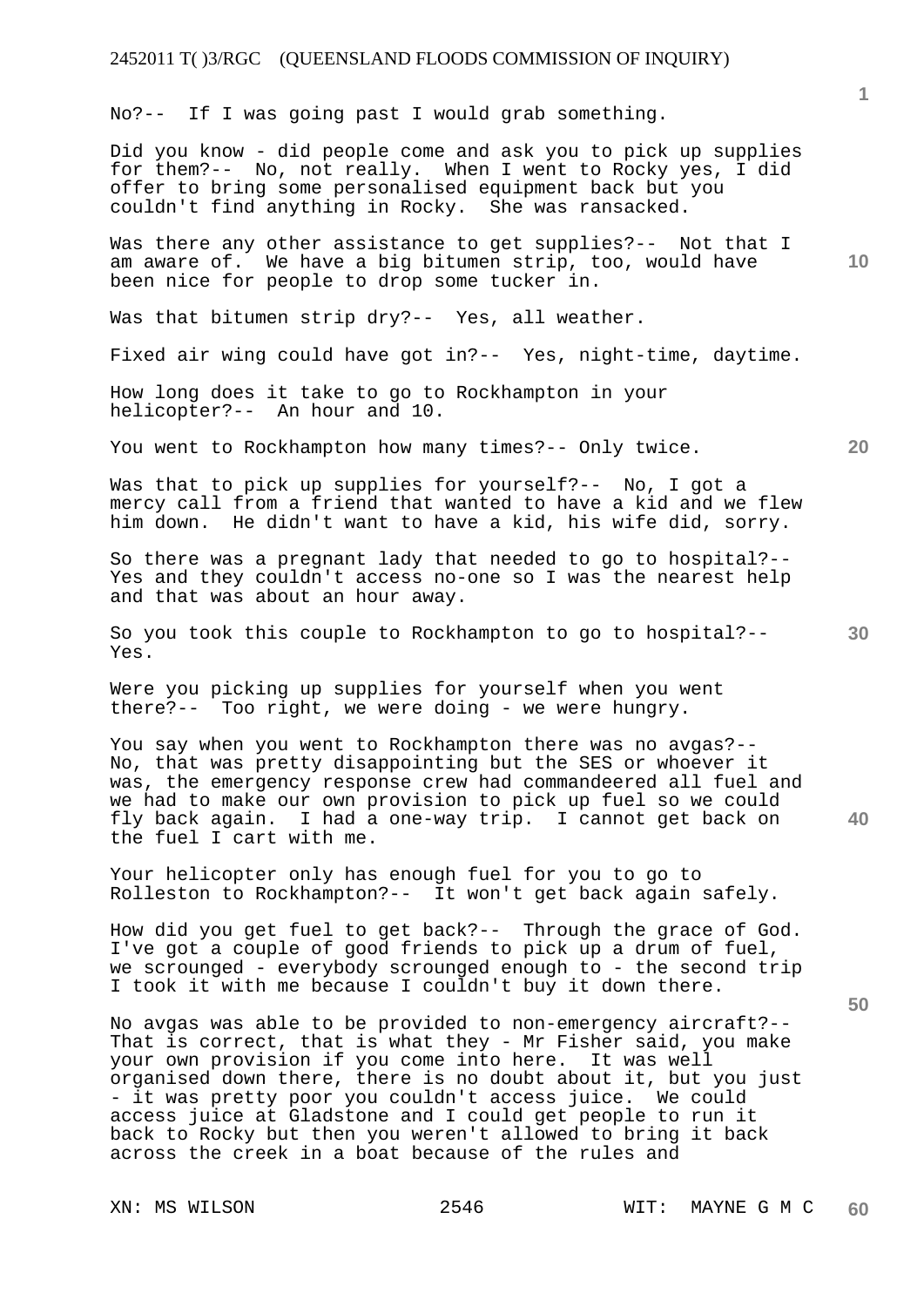regulations.

You state in your statement that as soon as word got out you had a helicopter you were asked to get supplies from Emerald and Rockhampton?-- Rocky, yes.

These supplies included mainly bread, milk and fuel?-- Not so much fuel; bread and milk.

When you went to Rockhampton did you fill your helicopter up with bread and milk to supply the residents?-- Yes, we just loaded it up. That was a mission in itself because the shops were empty and the people wouldn't sell it to you because no, you only are allowed to take two. Even though you explain you have to take back for a lot of people, that's it. There was the people in town would only, every shop you went to would only sell two bottles of milk and two loaves of bread.

How much milk did you take back?-- Two crates and I don't know how many loaves of bread.

How many in a crate?-- I don't know, 20, 10, I don't know.

You state that you also assisted the community by picking up pets stranded on their properties and starving?-- Not really, that was a glorified way of saying it. I did - we have - were sick of feeding - these people had gone away and it was a bloody nuisance to go up there and feed them every day.

You brought them back?-- Threw them in the chopper and took them to the RSPCA.

What sort of pets were they?-- Dogs, big mongrel dogs.

In terms of the fuel issue. In your statement you state that you believed you were performing an essential service to the Rolleston community?-- No, I didn't say that. That policeman who interviewed me he put that down. On numerous occasions he kept telling me that.

What did you think about that. Let's see what you think about it?-- There was no fuel there. I had some very good neighbours donating fuel to me to keep me in the air, it was terrific. We couldn't access fuel from Emerald because there was, one, there was a load limit on Meteor Creek and the roads were cut anyway.

Mmm?-- There was just no - there was no dump of fuel in - I didn't have sufficient stocks for myself.

One of the issues you raise in your statement is the issue of amalgamation. You say the new regional council is too large. "The council only bought in a bag of potatoes during the time of flood." Were you aware of the work that Councillor Nixon was doing?-- She did a marvellous job.

Was that assisting and providing food to the community?-- I would assume so, yes. That was put in by one of my friends.

**10** 

**1**

**20** 

**40**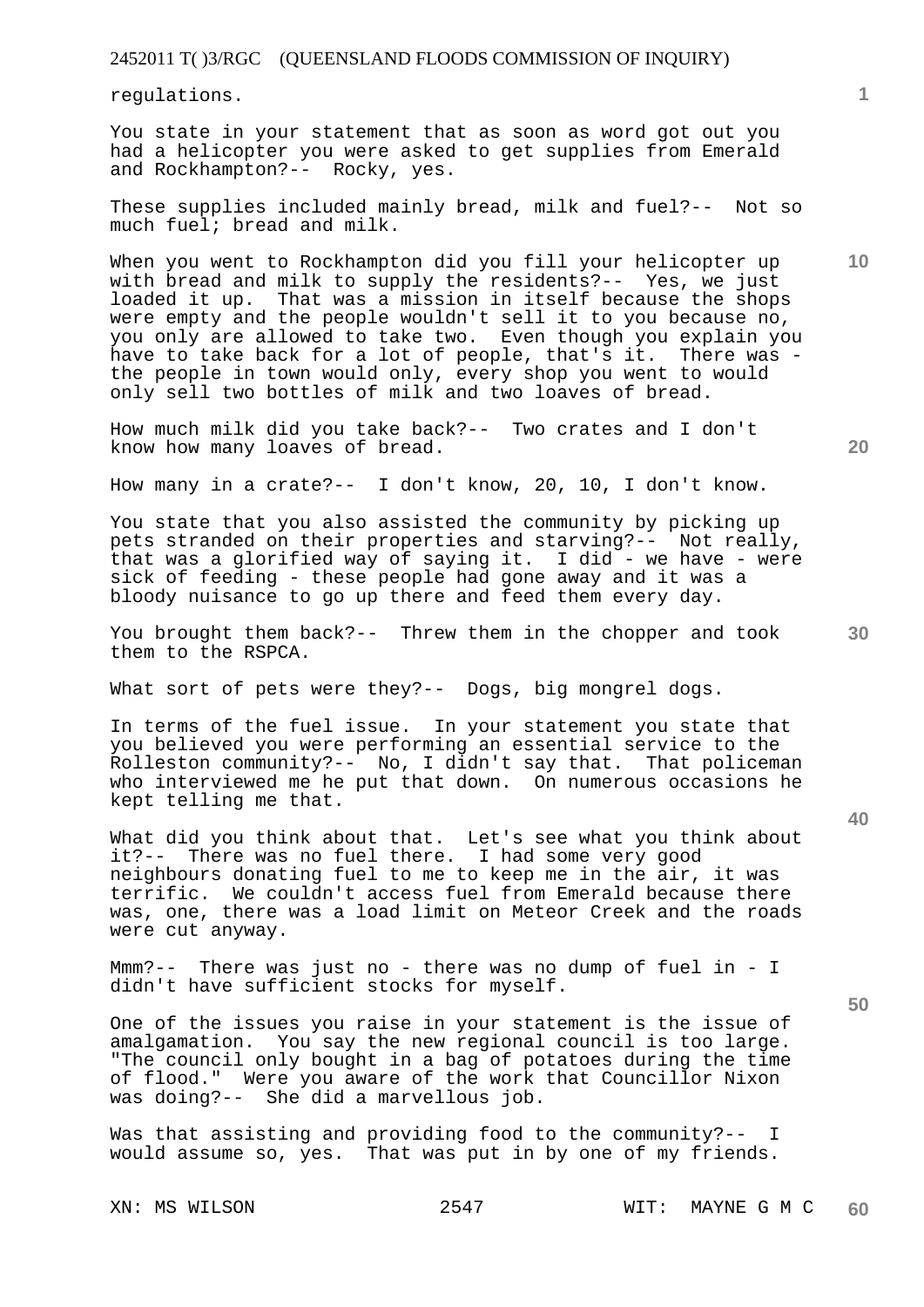About the bag of potatoes?-- Mmm but it was very helpful. Look I don't live in town, ma'am. I live out of town so I don't know what went into town.

Okay. In relation to the warnings, the only warnings you relied on came by word of mouth?-- Yes.

That is the method that you receive warnings since you have been there?-- That is correct.

One of the issues that you raise is that there should be more gauges in the creeks?-- Not so much the creeks but rain gauges. We have more understanding of the water flood events if we have a rain gauge upstream and there is very few rain gauges upstream.

So if - you have a better understanding of how the creeks work if you understand where the rain guess are?-- That is correct, where the rain falls and as long as they stay on air, or - another thing is we can only access that by the internet and if your Next G goes down you are stuffed and that happened for about four days.

Is there any way to resolve that issue? Going back to the old system of-----?-- I have no idea. I have no idea. I am not a tech, I punch the button and it says there is the weather. There was no Next G service so we couldn't access that.

Just in relation to keeping an eye on each other in the community; did that occur. Did everybody know if each other was okay?-- Of course, yes, it was terrific.

That is just people getting on the phone and telling each other, "No, I am fine," and people ringing up and making sure each other was okay?-- That is correct.

Thank you, Mr Mayne, I have no further questions.

COMMISSIONER: Mr Ambrose?

MR AMBROSE: I have no questions.

MR URE: I have no questions.

MR ROLLS: Unfortunately I have no questions.

MS O'GORMAN: I don't have any questions either.

**50**  COMMISSIONER: That seems to be it, Mr Mayne. thank you very much for your time.

WITNESS EXCUSED

**10** 

**20** 

**1**

**40**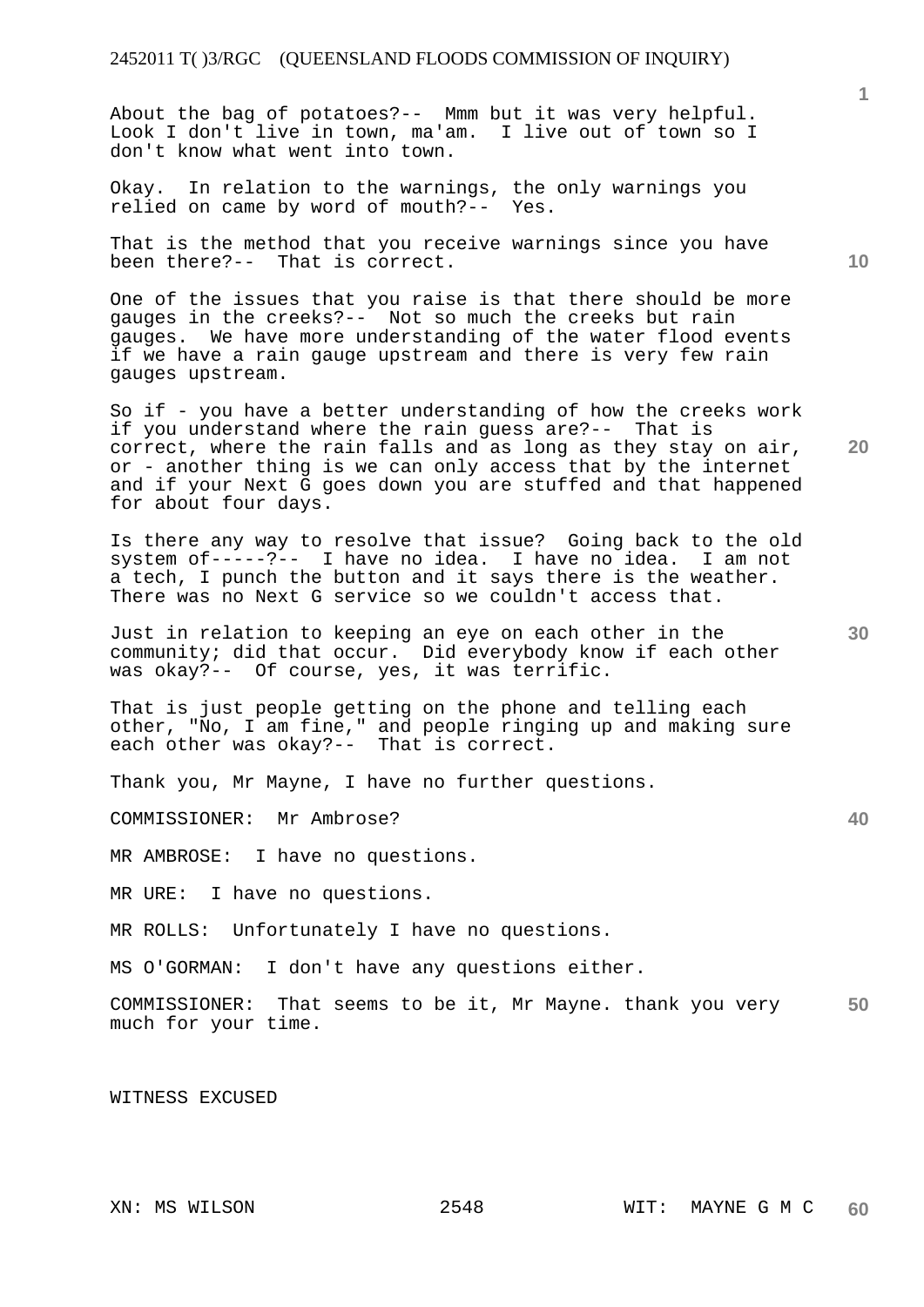| 2452011 T()3/RGC (QUEENSLAND FLOODS COMMISSION OF INQUIRY)                                                                   |    |
|------------------------------------------------------------------------------------------------------------------------------|----|
| MS WILSON: I call Danielle Hogarth.                                                                                          | 1. |
|                                                                                                                              |    |
| DANIELLE ANNE HOGARTH, SWORN AND EXAMINED:                                                                                   |    |
|                                                                                                                              |    |
|                                                                                                                              |    |
| Is your full name Danielle Ann Hogarth?-- That is<br>MS WILSON:<br>correct.                                                  | 10 |
| You are the Regional Manager for AgForce Queensland?--<br>Correct, Central Queensland.                                       |    |
| You have made a statement for the Queensland Flood Commission<br>of Inquiry?-- That is correct.                              |    |
| Can you have a look at this document, please? Is that your<br>statement?-- Yes.                                              | 20 |
| Madam Commissioner, I tender that document.                                                                                  |    |
| COMMISSIONER: Exhibit 473.                                                                                                   |    |
|                                                                                                                              |    |
| ADMITTED AND MARKED "EXHIBIT 473"                                                                                            |    |
|                                                                                                                              |    |
|                                                                                                                              | 30 |
| Now, AgForce Queensland, you state is a non for<br>MS WILSON:<br>profit organisation representing the interests of primary   |    |
| producers in Queensland. Your region covers Central<br>Queensland?-- That is right.                                          |    |
| Can you tell me the extent of your region?-- It goes from                                                                    |    |
| north to Mackay across Mount Coolon, Belyando, Alpha, Jericho,<br>just north of Injune, just Theodore and then down to Monto |    |
| and Miriam Vale.                                                                                                             | 40 |
| Can you explain to me the role that you perform as the                                                                       |    |
| Regional Manager of AgForce in that area?-- AgForce is a<br>lobby group for producers which supports three commodities,      |    |
| sheep and wool, grain and cattle. Central Queensland is<br>predominantly grain and cattle and all to do with supporting      |    |
| producers and members in Queensland with legislation and<br>policy surrounding their business.                               |    |
|                                                                                                                              |    |

**50**  You state that AgForce is not involved with the LDMG, the Local Disaster Management Group and not designed as a relief or emergency organisation?-- No, it is not.

On the 20th of December you were at your - at a family property?-- That is right.

That is southwest of Emerald?-- That is right.

All road access was eventually cut to this property?-- Yes.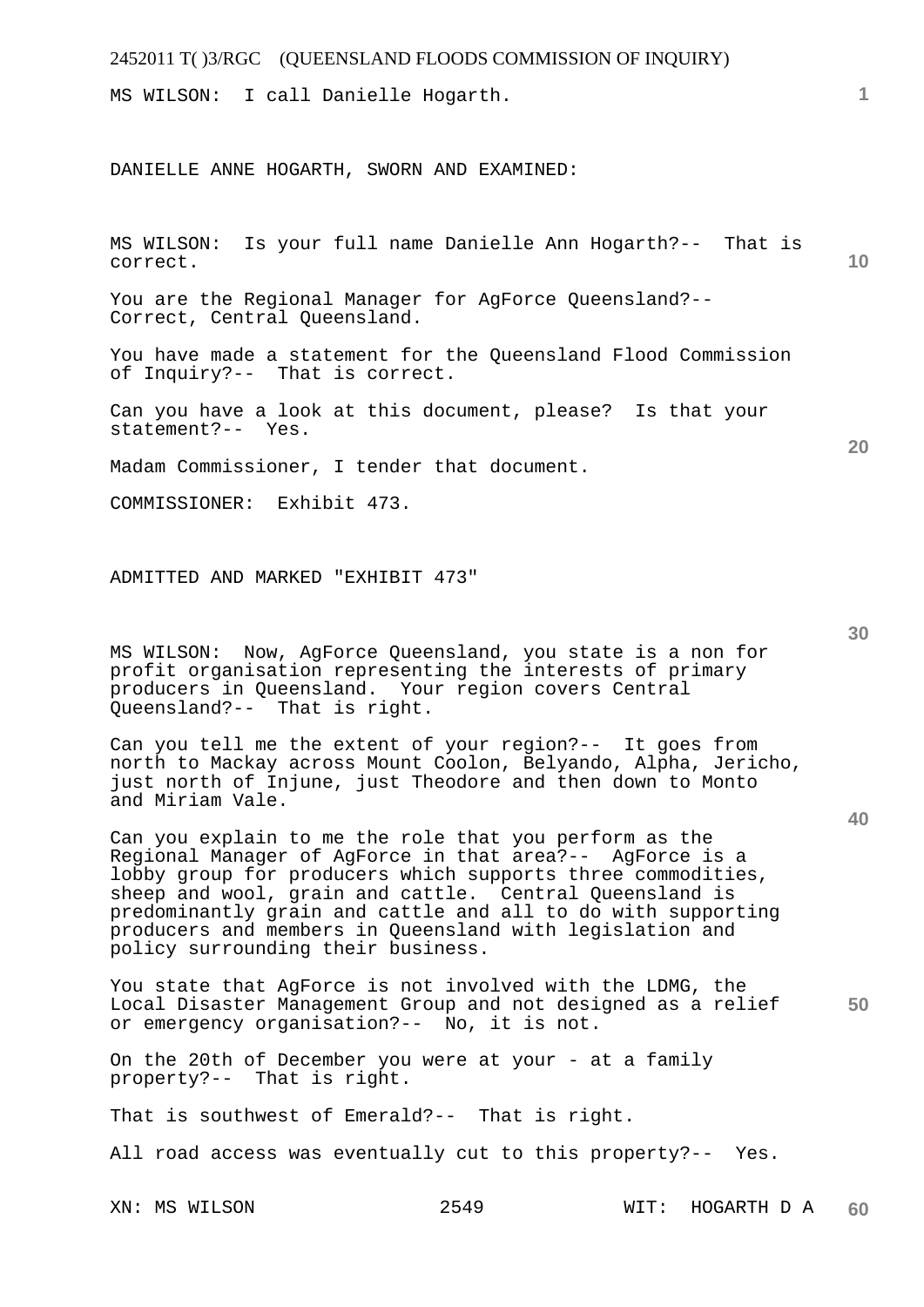But you still had phone and internet access?-- Yes.

Now, you received a phone call from Ken O'Dowd's office. Can you tell me who Ken O'Dowd is?-- Ken O'Dowd is the MP for Flynn which covers most of Central Queensland, my area, and they wanted to put out a press release to inform land holders about the fodder drops and who to phone for fodder drops. was on leave at that time and basically questioned who else she had contacted. She said she had phoned the LDMG of Banana Shire, Emerald Council and Department of Employment Economic Development and Innovation, also known as DEEDI.

DEEDI?-- And all of those organisations said that they weren't handling it.

Okay?-- So I then spoke to my CEO and President of AgForce to explain what was happening and, yeah, then acted in a role to facilitate the fodder drops.

You received this phone call from Ken O'Dowd on 30 December?-- Yes.

The issue of fodder drops, had AgForce considered the issue of fodder drops before you received this phone call from Mr O'Dowd's office?-- In the 2008 floods AgForce worked extensively to facilitate fodder drops and supplies to producers but it wasn't - AgForce do not see that as our role and that is the role of government, so we had spoken to DEEDI previously, early December, about fodder drops and the issue and DEEDI, I guess, couldn't facilitate anything until they saw a need for it so there was no process put into place.

When you say in the previous occasion when fodder drops was required, you worked extensively with - who did you work extensively with?-- I was not employed with AgForce in the 2008 flood but AgForce, I am aware, were involved with it.

Now, in relation to DEEDI in the discussions that occurred in early December, you talked about that they would only do it when a need arose?-- That is right.

Were you a party to those discussions?-- No.

Where did you receive this information from?-- My - the president from AgForce, Brent Finlay, he phoned to say that, yeah, that that was the conversation he had with DEEDI.

So, was it settled at that point in time in early December that DEEDI would be the lead agency in relation to fodder drops?-- I guess. I can't - I can't say, I am not 100 per cent sure. I wasn't involved in the conversation. I simply said to Ken O'Dowd's office we would - that AgForce would do the fodder drops because everyone else was passing it so.

When you say everyone else you contacted the LDMG?-- The LDMG.

**10** 

**1**

**30** 

**20** 

**50**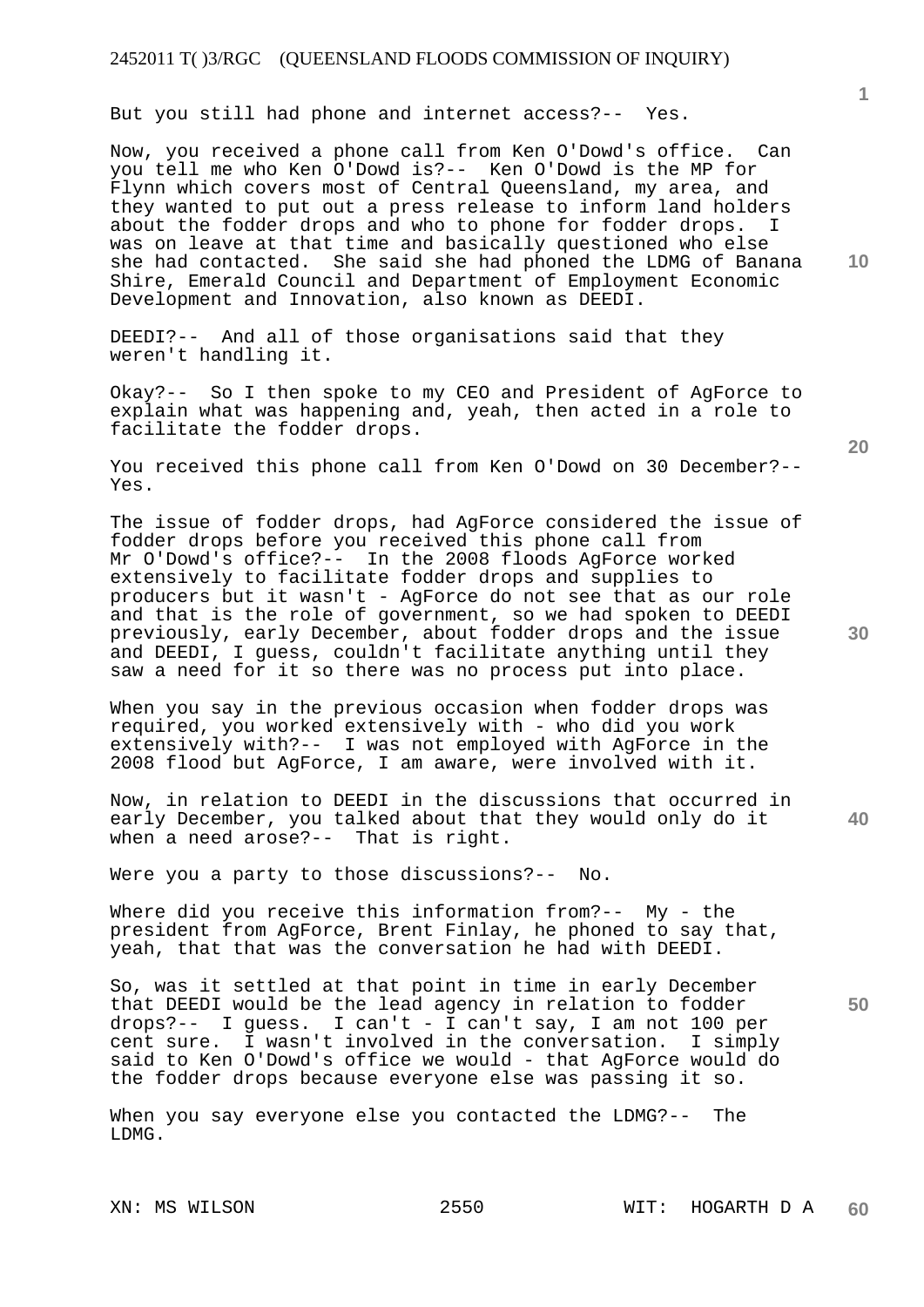This was on the 30th as well?-- Yes.

Yes?-- And that was the only conversation that I had was with the LDMG in Banana Shire whereas Ken O'Dowd's office said they had been to various organisations.

You state that then you received a call from a representative from DEEDI?-- Yes.

Do you know who that person was?-- Paul Walmsley.

Can you tell us about this conversation?-- Paul was in New Zealand at the time so he was trying to do as much as he could and he said that Ken Murphy - who I know very well, I have worked with Ken a lot and he would be also acting in the role to facilitate fodder drops.

When did you get in contact with Ken Murphy to work out what your roles would be?-- Pretty much straight after the phone call with Paul.

What was your role in relation to organising fodder drops?-- Producers were phoning me and basically just-----

Could we stop there? How did producers know to phone you? When we are talking about producers, are these the people that need the fodder drops?-- Yes.

People who needed fodder drops were phoning you?-- Phoning me and simply requesting - I went through the details of what they needed and I knew where a lot of them were so I then could organise a helicopter in that region and a hay producer in that region to get the fodder drop done.

So there was three steps. One, a request coming in from a farmer or producer saying, "I need some fodder"-----?-- Yes.

-----"could you organise a fodder drop?" The second step was accessing the fodder and the third step was obtaining a helicopter to be able to transport that fodder ?-- That is right.

Now, that would require three different sources of information?-- Yes.

I am interested of how the producers and farmers knew to ring you in relation to - that you were the person organising the fodder drops?-- Initially I guess a lot of them were members so they knew to phone AgForce for a lot of these types of things. However, the press release that had come from Ken O'Dowd's office on the 30th listed my name and contact number along with Ken Murphy's name and contact number.

Right?-- So, how that got out to everyone - I think it was on the ABC Radio and things like that.

But it did because the requests started to come in?-- That is right.

**20** 

**40** 

**50** 

**10**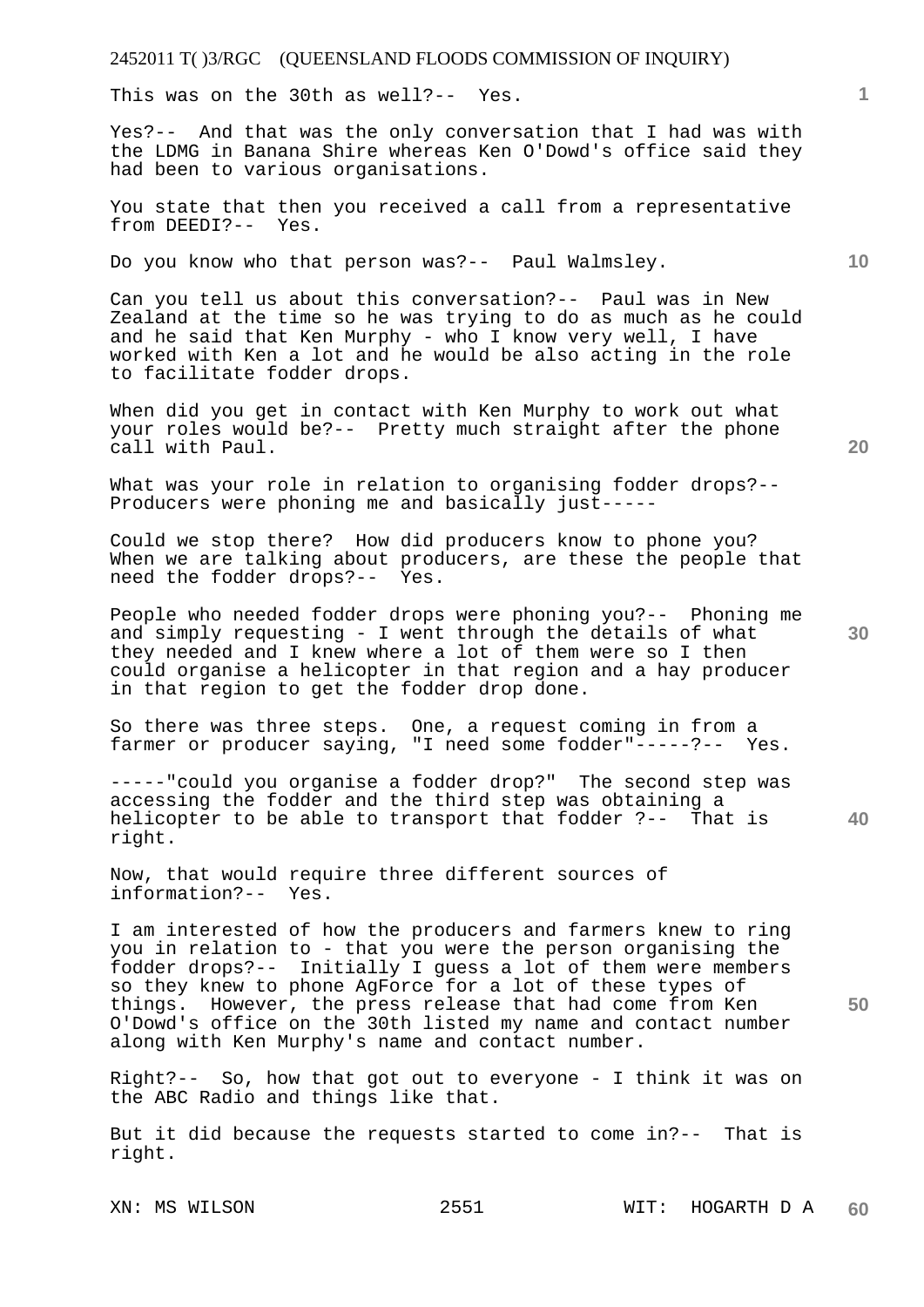How did you know where to access the fodder from?-- Just, like, local knowledge and knew producers who knew people that produced hay in different regions and areas and, yeah, just local knowledge.

**1**

**20**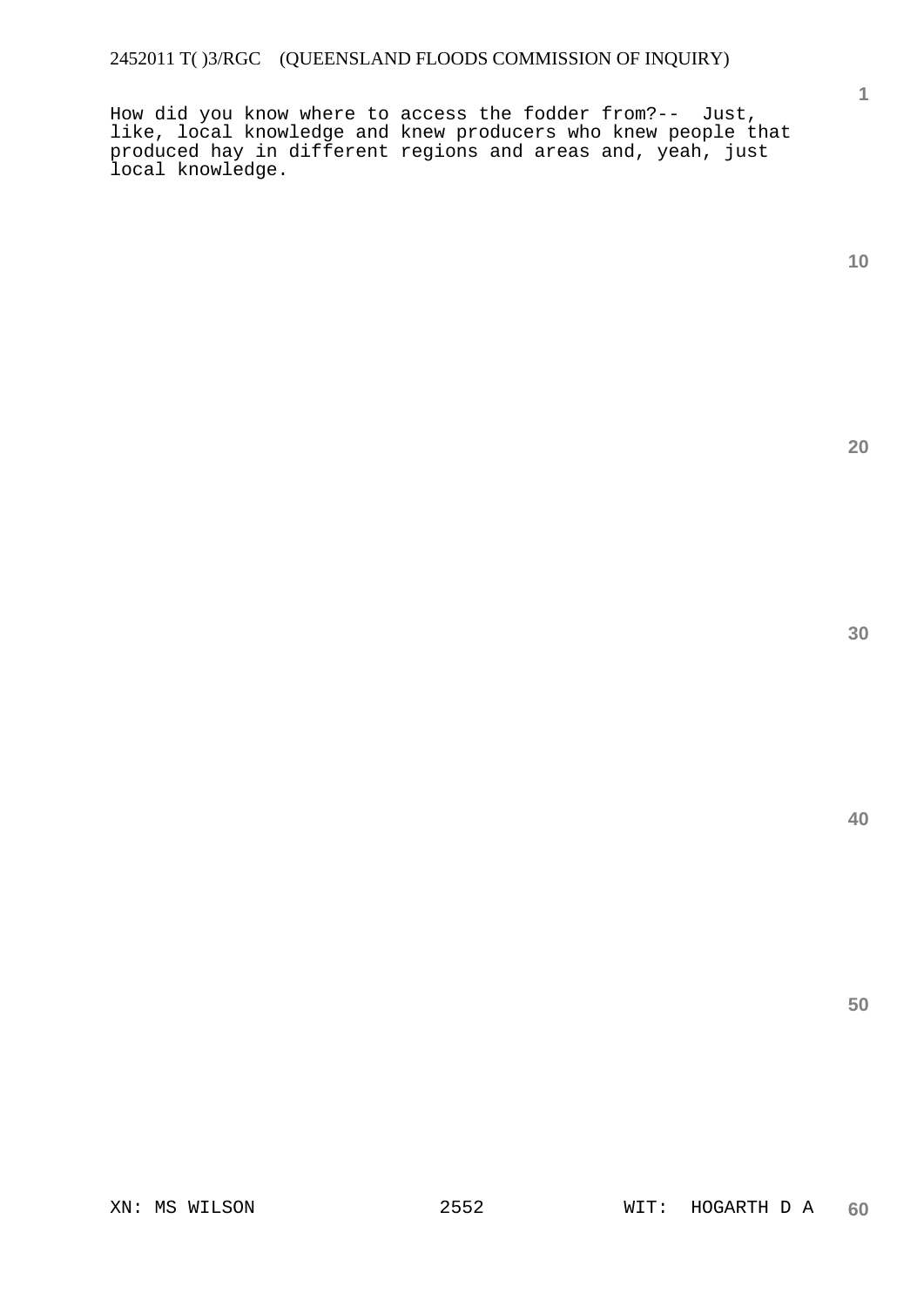And the helicopter, were you to be able to access helicopters?-- Again, local knowledge, I knew a lot of helicopter pilots around Central Queensland.

Was it a case of marrying up where you could get a helicopter closest to the farmer or producer who needed fodder?-- That's right.

Was that a difficult task?-- A lot of - a lot of the helicopter companies and hay producers were phoning to explain to me what they had on hand, like if they had - how many Jet Rangers or Long Rangers or even Robinson helicopters, or what types of hay they had on hand and how much. So from that, Ken and I had a running spreadsheet that we listed all the hay so we could just easily marry up the choppers and the hay and the producer that needed it.

**20**  Did it get to a stage that what you and Mr Murphy were doing was a bit of a double-up; there was a duplication of tasks?-- No.

Did Mr Murphy become the central coordinator for the fodder drops at any time?-- No, I don't believe so.

Okay. And how long were you organising the fodder drops for?-- Around-----

**30**  Still doing the process of those steps that we talked about?-- Around two weeks was - yeah, for Central Queensland, and then once it was out of my area, I was still getting phone calls from down south.

When you say down south, what do you mean?-- St George.

Yes?-- And even further. And I simply did it because I knew my region and I knew the area, I knew people and I was able to do it.

Could you assist down south as well?-- I couldn't.

Because it is important, is it, for the person who is organising it to have some form of local knowledge?-- To an extent I believe that it worked a lot better knowing - knowing the area and knowing things, because it just happens a lot quicker.

Well, why couldn't you assist in the St George examples that you provided?-- Well, I was told that it wasn't our role, essentially, and it was DEEDI's role to do the fodder drops and coordinate the fodder drops, so I basically was just helping even though it wasn't our role in Central Queensland.

You were helping - when were you informed that it was DEEDI's role?-- At the start.

But-----?-- But I still didn't want to sit there and do nothing because it was still a lot of confusion. So I made

**10** 

**40**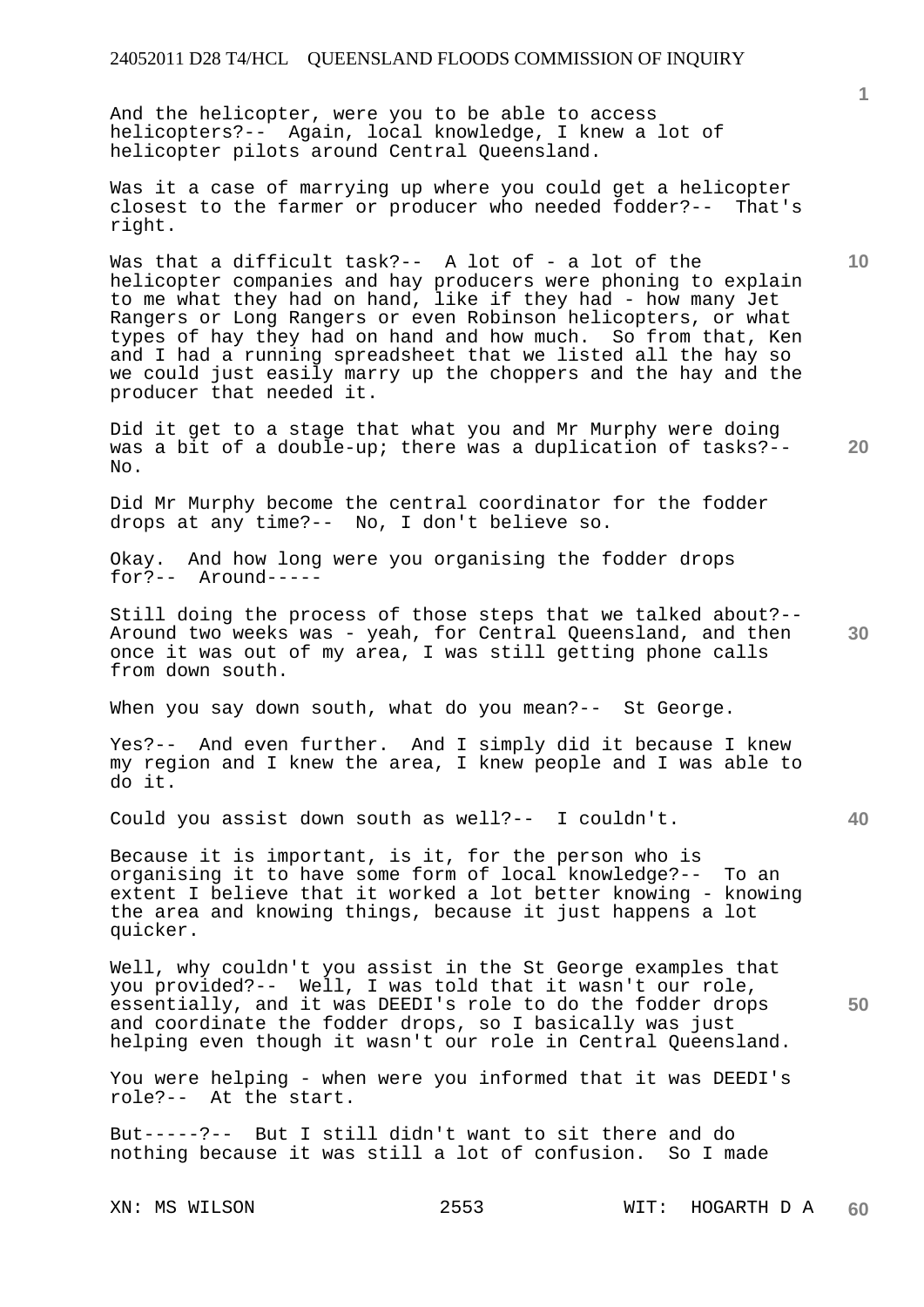sure that everything was done in my region.

So essentially if you got a request for fodder you organised for that fodder to be dropped?-- Yes.

Did you work with Mr Murphy and coordinate so there wasn't any double-up?-- Definitely, all the time. Ken and I were on the phone a lot and-----

How long were you on the phone to Mr Murphy for?-- Oh, throughout the day there would have been at least a dozen calls, I guess, and emails back and forward just-----

And for how long did that last, that level of communication with you and Mr Murphy?-- I guess-----

You said you did this for about two weeks. Did that go throughout that two weeks?-- Yeah, it did, and then because DEEDI staff were only allowed to work six days in one lot and then they have to have a day off, then, yeah, Ken had to turn his phone off for a day and I handled everything for that day and then sort of kept going. And then, yeah, Ken and I got back in touch, like, on the eighth day. So the seventh day he was to have off and so the eighth day we touched base again and continued on.

Okay. Did you receive any requests from the DDC, the District Disaster Coordinator?-- No.

So the only requests you were receiving were from the farmers and producers themselves?-- That's right.

Now, from your experience and observations during this period, have you got any suggestions how the issue of fodder drops can be better organised for any further wet season?-- There were a number of producers after it, I guess, concerned. There were some producers that were supplied fodder for free while most producers up here had to pay for it. They also had to pay the invoice for the helicopter to drop it. Also, I believe there needs to be a set process and a contact, like whether that's DEEDI or who it is, to contact in the event of a flood for fodder drops.

And for that information to be disseminated to the farmers and producers so they know what to do in the next wet season-----?-- That's right.

-----is that what you are saying?-- Yes. And Ken and I had a spreadsheet of, as I said, the hay producers, the helicopter pilots and the - I guess the producers that were requiring it would change, as would the helicopters available and the hay producers, but just to have that information on file would be a starting place in the next - in the next event, I feel.

Is there any merit in, before a wet season, doing a call around to fodder producers so that you know what supplies they have and could be used during any flood event?-- Yeah, I think that would be good.

**20** 

**10** 

**1**

**30** 

**40**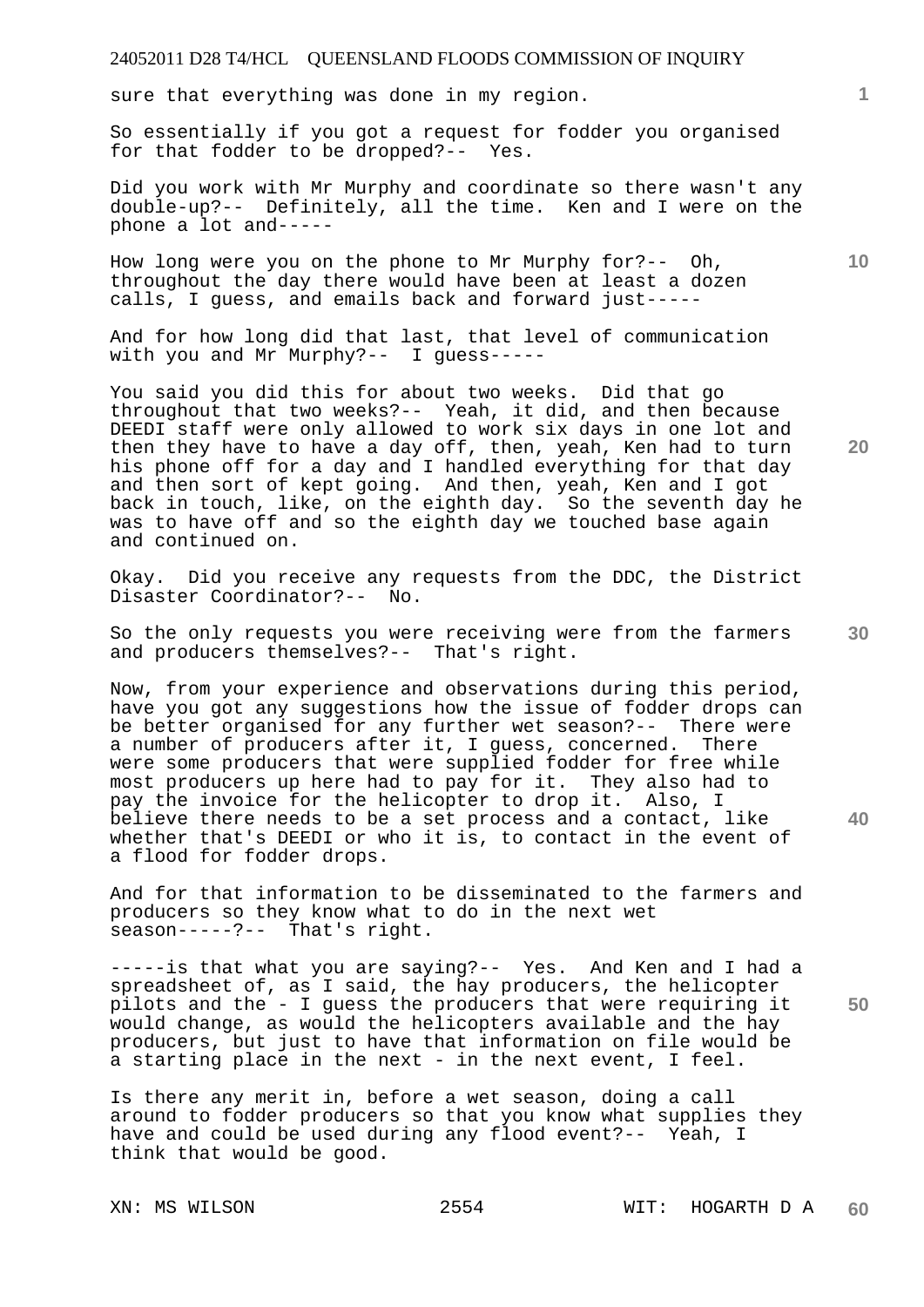And confirming the contacts and the contact numbers so that you have got an up-to-date contact list if required?-- Yeah.

And when would you think that would be the best time to do such a task?-- I guess it depends on the season beforehand, too, so-----

Why does it depend on the season beforehand?-- Oh, if it has been a dry season and if they have used most of their stocks, or a lot of them would be still selling a lot of stuff. If it hasn't been a dry season and they have got a lot of hay on hand, then some of them would be prepared to donate a lot of it, too, so I am guessing probably in September.

And that is just to find out as much information as you can at that point in time and the status of the hay that you have got, make sure the contact details are up to date. Would that be a useful exercise in your experience?-- I believe it would.

And which agency do you see as the appropriate agency to coordinate any fodder drops?-- DEEDI.

COMMISSIONER: Ms Hogarth, is Agforce prepared to have any role at all, or does it just think it shouldn't have one?--  $T-----$ 

Because it seems to be something of a central point for the producers contacting?-- I can't answer that.

When you say you can't answer it, do you think you are not in an appropriate position to answer it or-----?-- That's correct.

Fair enough?-- I am happy to - like, I was happy to help facilitate, but, yeah, I can't answer what Agforce is prepared to do and not do.

Right. Just while I am asking you questions, there is reference in your statement to food drops as well. Were you involved in the organisation of food drops?-- Just - yeah, there were some Agforce members on properties that had no phone service, or their phones were cut off and they didn't have mobile service. They phoned their parents who then tried to organise supply - household supplies and food for the household, and just couldn't get anywhere. So they phoned me to try and find out who they should contact to get these household supplies.

And were you able to help them?-- Yes. I previously - well, knew sort of the start of the flood event because I was out on a property, a number of people in the area - there were a few young babies and things like that and they were sort of stressing about whether - like, how long we would be cut off or out there, so what to do if they need more supplies for the baby and the household and things like that. So I then made a phone call to the Emerald council and found the best contact

**10** 

**1**

**40**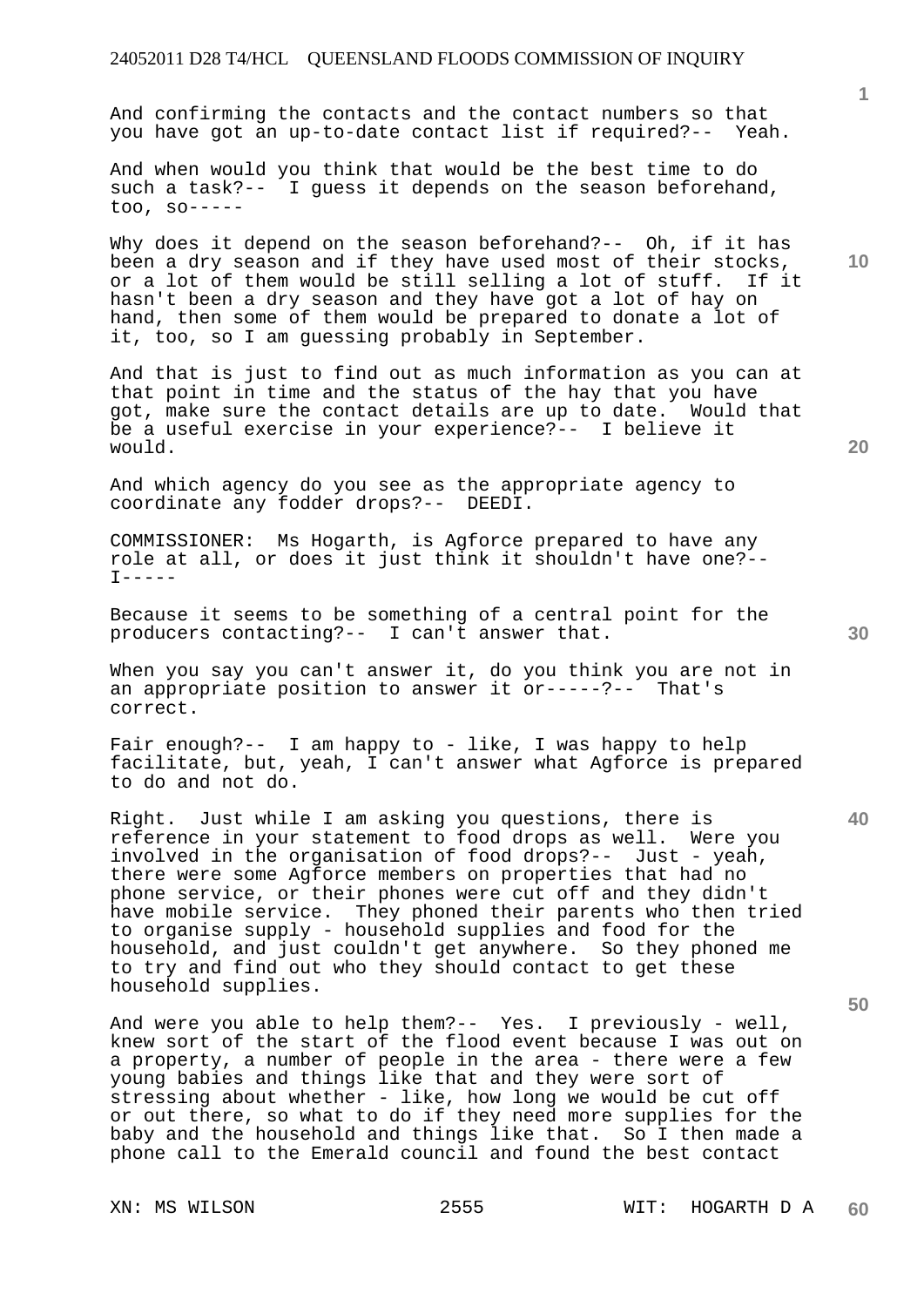| 24052011 D28 T4/HCL QUEENSLAND FLOODS COMMISSION OF INQUIRY                                                                                                                                                                                                                                                                                                                                    |                 |
|------------------------------------------------------------------------------------------------------------------------------------------------------------------------------------------------------------------------------------------------------------------------------------------------------------------------------------------------------------------------------------------------|-----------------|
| and the name of the lady to contact for - to pass that<br>information on to producers that-----                                                                                                                                                                                                                                                                                                | $\mathbf{1}$    |
| Did it essentially go through the Local Disaster Management<br>Group then, the council's-----?-- Yes.                                                                                                                                                                                                                                                                                          |                 |
| All right, thank you.                                                                                                                                                                                                                                                                                                                                                                          |                 |
| MS WILSON: And another issue that you raise in your statement<br>is the issue of provision of fuel for helicopters?-- Yes.                                                                                                                                                                                                                                                                     | 10 <sup>°</sup> |
| Can you tell us about that?-- A lot of producers had to get<br>cattle out of floodwaters, and even trying to get them out<br>before the floodwater came. The provision of gas for these<br>helicopters was a very difficult task to source and just the<br>locality of the supply wasn't - there wasn't enough.                                                                                |                 |
| Was it a case that there simply wasn't enough fuel-----?--<br>No.                                                                                                                                                                                                                                                                                                                              |                 |
| -----or was it a case that there was fuel but because there<br>was no authority given for the helicopters to - that were<br>doing these fodder drops to use that fuel?-- There wasn't -<br>there was enough. There wasn't enough locations of where they<br>could get this fuel.                                                                                                               | 20              |
| I understand. So helicopters often have to travel some<br>distance to be able to get fuel and then come back and<br>then-----?-- That's right.                                                                                                                                                                                                                                                 |                 |
| -----do the fodder drop?-- Yes.                                                                                                                                                                                                                                                                                                                                                                | 30              |
| And so that could be solved by just having more fuel dumps, so<br>to speak, in more areas?-- Correct.                                                                                                                                                                                                                                                                                          |                 |
| Thank you, Ms Hogarth, I have no further questions.                                                                                                                                                                                                                                                                                                                                            |                 |
| COMMISSIONER: Mr Ambrose?                                                                                                                                                                                                                                                                                                                                                                      |                 |
| MR AMBROSE: We have no questions.                                                                                                                                                                                                                                                                                                                                                              | 40              |
| COMMISSIONER: Mr Ure?                                                                                                                                                                                                                                                                                                                                                                          |                 |
| MR URE: I have no questions thank you.                                                                                                                                                                                                                                                                                                                                                         |                 |
| COMMISSIONER: Mr Rolls?                                                                                                                                                                                                                                                                                                                                                                        |                 |
|                                                                                                                                                                                                                                                                                                                                                                                                | 50              |
| MR ROLLS: Just one. Ms Hogarth, we have seen the Barcaldine<br>Shire extolls its citizens to make provision for themselves by<br>preparing emergency kits to keep their family safe, instead of<br>giving government another task, that is DEEDI another task.<br>Do you see any difficulty with encouraging your members to<br>make their own provision to identify their own stock suppliers |                 |

and their own helicopter pilots in their own district so that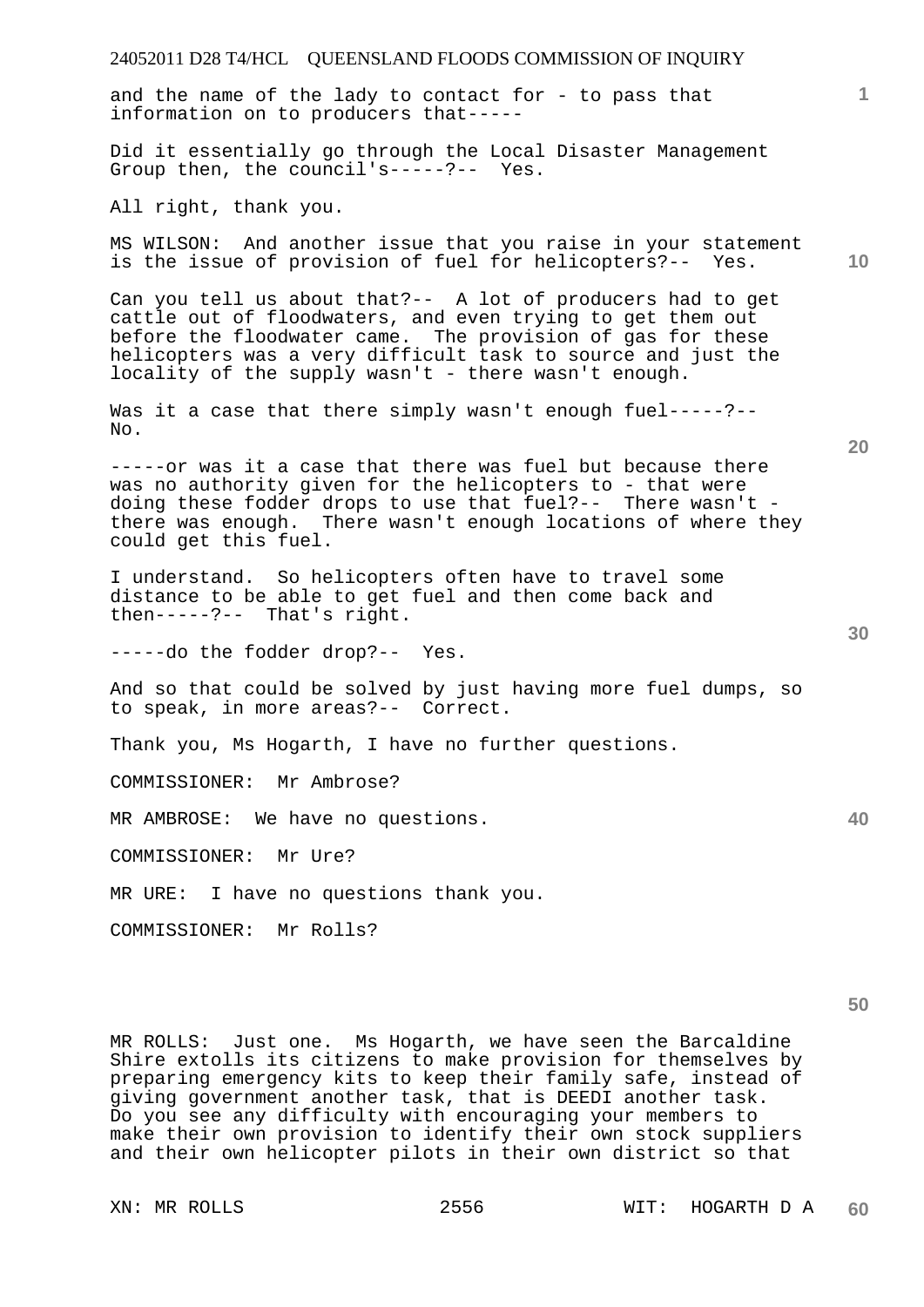they have made adequate provision for themselves and their animals in the forthcoming wet season, rather than having government run around and keep a list, which may or may not be accurate by the time it is to be used?-- I think that's a good point. Not all people requiring fodder were Agforce members, but I definitely - I see your point. I think that would be a good idea to.

Because local knowledge is paramount in these things?-- That's right.

And government can only do so much. And local people, knowing what's available in their own area, are better equipped to make provision for themselves and be a bit self reliant, rather than just hoping government might help them out. Would that be right?-- Yes, I agree, yeah.

No further questions.

COMMISSIONER: Were they taken by surprise, do you think? Why weren't they better organised?-- Because the water in especially around the Moura, Baralaba area, people there were just shocked at how the water - the path of it. It didn't it has never taken that path before and the amount of it just hadn't been like that before through their - the initial - the initial set-up of, I guess, the fodder provider, the helicopter pilot and the producer requiring it was all that it took in a lot of it, and then from that initial set-up of putting those people in touch with each other, they then continued on to get fodder as they required. A lot of producers were able to move stock and be better prepared than others.

What were the circumstances; you think you have got this pasture and you have got your stock on it, then it becomes inundated, you haven't got enough to feed your stock? How did it all come about for people? Why were they needing fodder? What's your typical situation?-- Because their country was just underwater, so there was no-----

And it wasn't something predictable?-- No, that's right. It wasn't something predictable. The levels and the flow wasn't predictable in a lot of places.

All right. Thank you.

MS O'GORMAN: No questions, thank you, Commissioner.

MS WILSON: I have no further questions. May the witness be excused?

COMMISSIONER: Thanks very much, Ms Hogarth, you are excused.

WITNESS EXCUSED

**10** 

**20** 

**30** 

**50**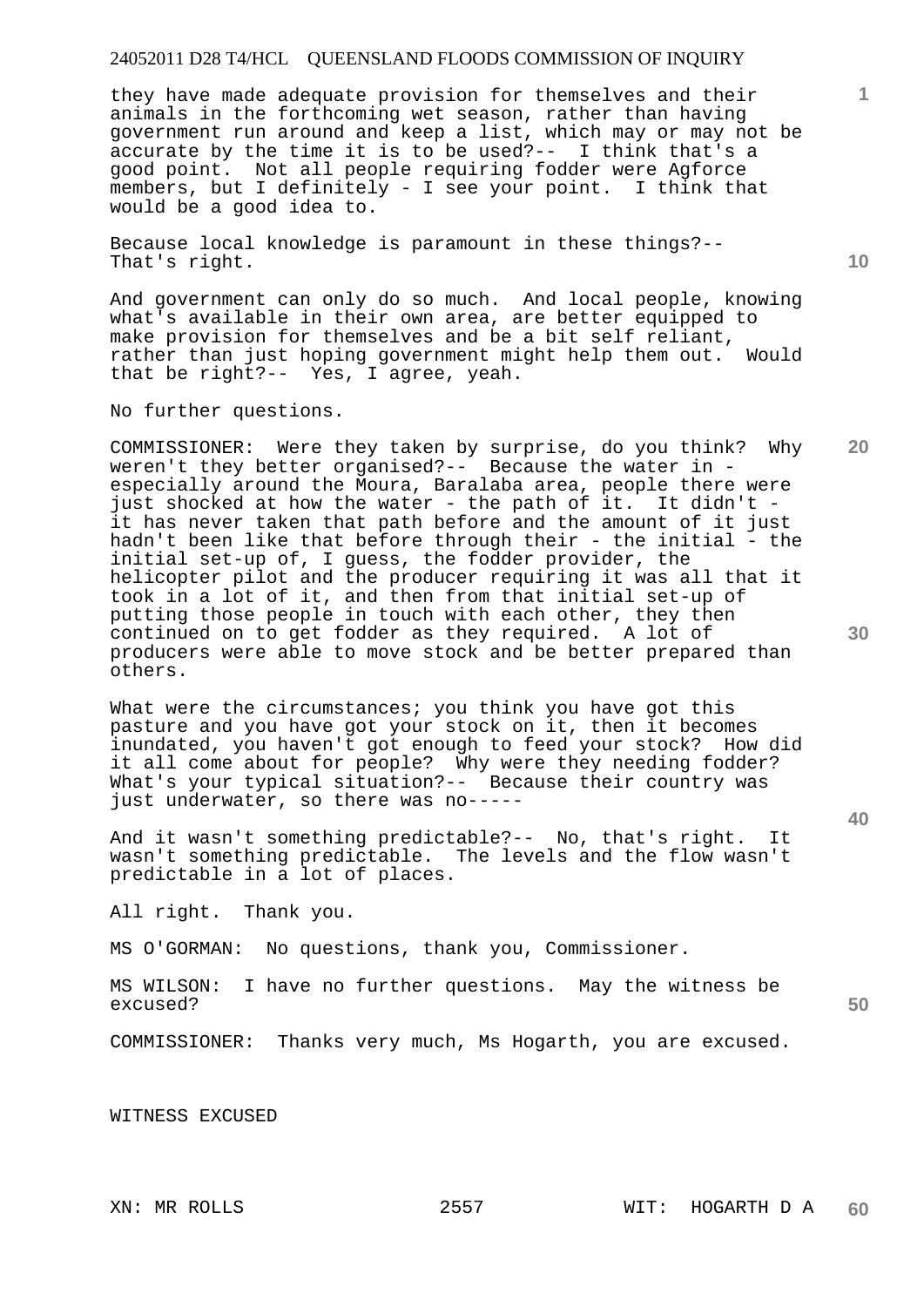MS WILSON: I call Gail Nixon.

GAIL ELIZABETH NIXON, SWORN AND EXAMINED:

MS WILSON: Is your full name Gail Elizabeth Nixon?-- Correct.

And you are a councillor of the Central Highlands Regional Council?-- Correct.

And you are the Deputy Chairperson of the LDMG?-- Correct.

You provided a statement to the Queensland Floods Commission of Inquiry?-- I did.

Can you have a look at this document, please?-- That's it.

Is that your statement?-- Yes, thank you.

Madam Commissioner, I tender that document. I have just provided you a copy of that so you can refer to that.

COMMISSIONER: That's Exhibit 474.

ADMITTED AND MARKED "EXHIBIT 474"

MS WILSON: Now, you state that the activities undertaken by you during the floods were often a combination of your role in the LDMG and as an SES member. During the flood events where were you located?-- At home in my own-----

Where is home?-- My business office in Springsure.

Were you also performing your roles with the LDMG at the same time?-- Yeah, I was in contact touch with the LDMG in Emerald. I sent Sitreps over on most days.

On most days?-- Yes.

And as an SES member, which group are you an SES member?-- Springsure.

Can you tell us the membership of Springsure SES?-- Yeah, it is about nine, I think, and there would have been eight probably on duty at that flood time.

What about Rolleston?-- Rolleston has a lot more members but probably eight or nine in the town proper on duty.

**10** 

**30** 

**20** 

**40**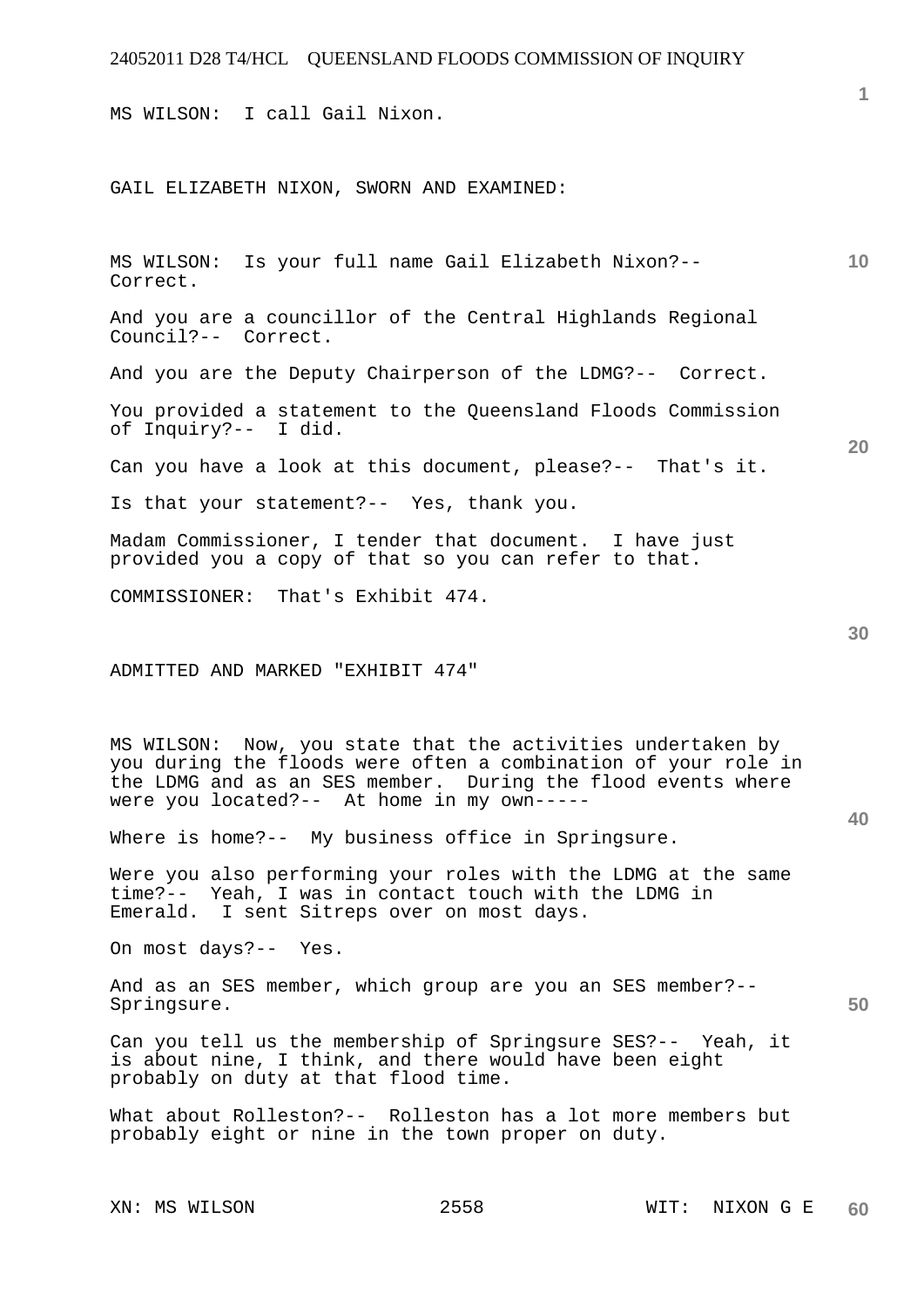As a lot more members has got members in outlying properties?-- They have what is called an ESU. They have a combined SES and Rural Fires. That's called the SEU - ESU, I should say.

ESU?-- But the SES members are trained in flood boat operation and they were the ones that were assisting.

And when you say they have a lot more, is that taking into account the additional members of the ESU?-- Yes, yes.

But in terms of members who have been trained for flood boats, it would be around about the eight mark?-- Probably about three in Rolleston and two or three in Springsure.

Okay. Is there any demarkation in relation to the roles that the SES perform in Rolleston and the - being part of the wider ESU group?-- Oh, they have different roles, they have different training, yeah, and the SES are more into the flood situation.

Now, last year the organisation of the SES was restructured to some degree, is that the case?-- Yeah, well, not really. We have still kept our own individual SES groups in each community.

Was it the case that there was four local controllers and now there is one and three deputies?-- Yeah, we're still sorting through some of those things in this region, but in the main each SES group has remained virtually the same.

So there was a restructuring, but the effects of it really remain the same?-- Yeah, yeah.

Have you got a local controller in the Springsure SES?-- Yes, we did.

In the Rolleston?-- Yes.

And what is his or her relationship with the one local controller that it seems now to be appointed?-- We haven't actually got that one appointed-----

Yet?-- -----yet for the whole region because we're all acting individually at this stage.

Well-----?-- Springsure and Rolleston work together.

With reference to the experience and observations that you saw of the SES working in Rolleston and Springsure, what do you think is the best system to have the one controller with the three deputies or for each organisation?-- We have an acting controller over the region for the moment but no appointed one at the present.

Was there an acting controller appointed during the flood event? Was that structure in play?-- Through the - yeah, in between the flood event, yeah, around that time.

**10** 

**20** 

**1**

**40**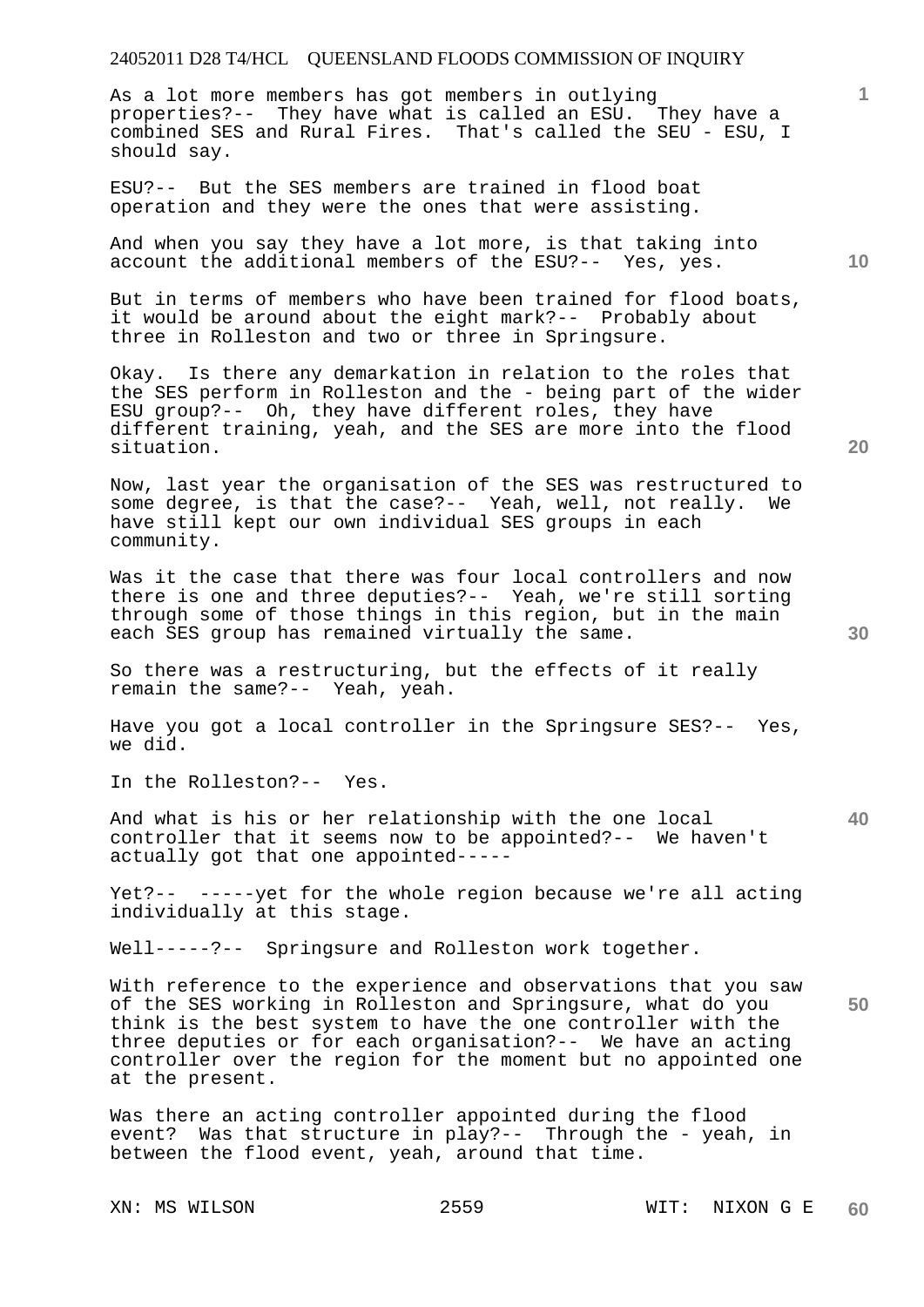So that acting controller, the one overarching acting controller, was that position in operation during the flood event?-- Well, yes, but in different areas. She was overarching the lot but The Gemfields were probably acting individually.

Springsure was?-- Springsure and Rolleston, yeah.

I am just trying to work out the relationship that the overarching one has of these local SES organisations?-- Well, normally if it wasn't such a widespread flood, I guess they would have more control and be in touch more often, but because it was such a huge area that was covering the flooding, I think we just all did what we had to do individually.

Each group just bunkered down and did what it had to do?-- Yeah.

Based on its previous structures?-- Previous structures and previous knowledge, yeah.

Which comes back to my earlier question: based on your experience and observations of what you saw, what do you think is the best system for this area?-- Well, we probably haven't given it a really good enough chance to have a look at that, but certainly we need - I think we need those individual on-the-ground controllers because they know their areas, they know the people and they are volunteers.

In terms of funding, does the Central Highlands Regional Council provide any funding to the SES organisation?-- Yes, yeah.

Can you give us any idea what that funding is?-- I wouldn't have figures available but it would be considerable because the SES have been in major operations over the last probably 12 months.

We talked about that overarching local controller, is that a paid position?-- Yep. I believe so.

Full-time paid position?-- No, not full-time, I wouldn't imagine.

Okay. What about the local controllers on the ground?-- The local controllers only get a pittance for out-of-pocket expenses.

In terms of training, does the regional council have any input into training?-- Not really. The EMQ do that and we've we've had lots of flood boat operations here in Emerald on the lake out here and Springsure and Rolleston people come to that, as do The Gemfields and Emerald.

So the training is done in this region?-- Yep, yep.

**20** 

**10** 

**40**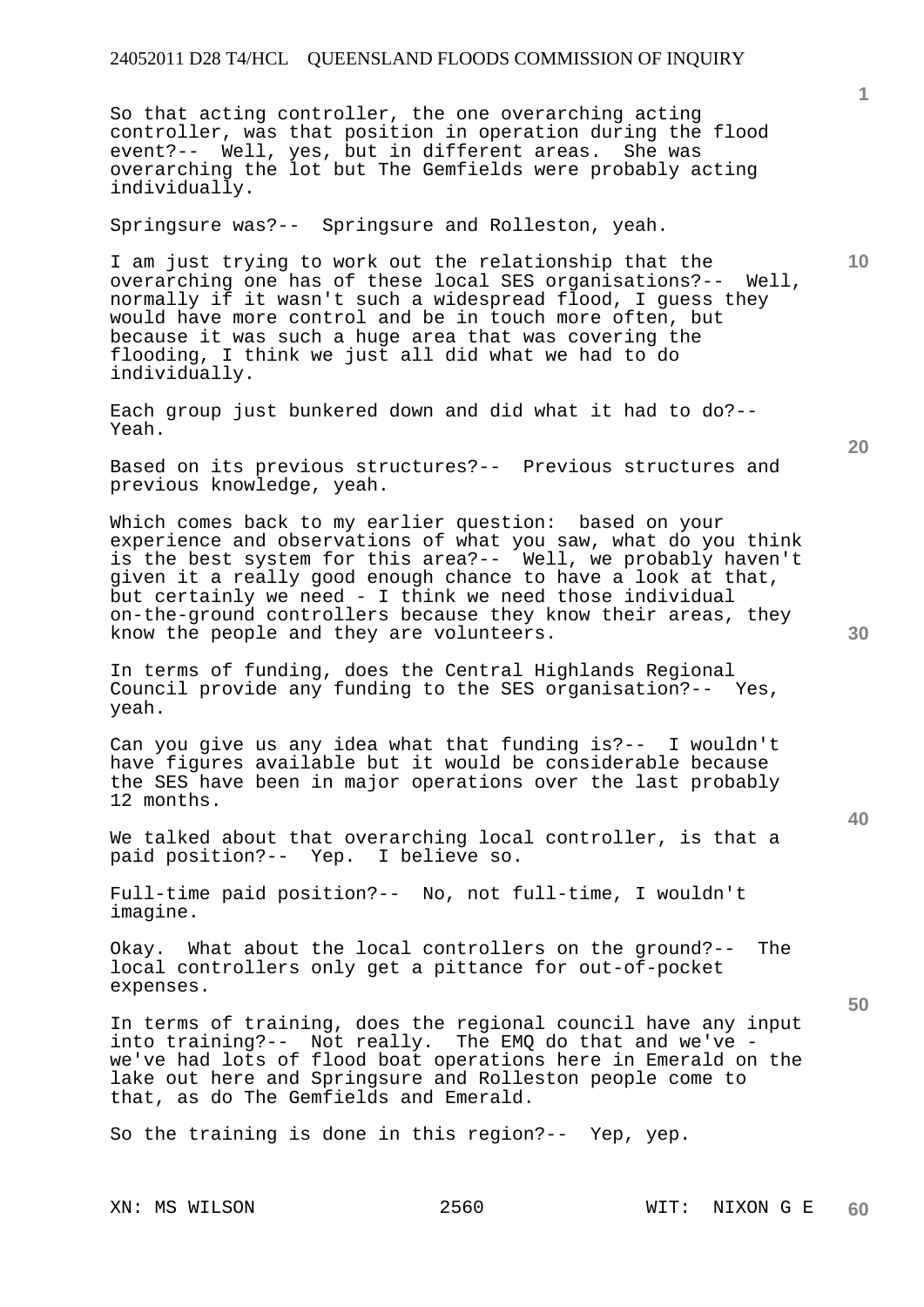And is that seen as an advantage to have the training so localised?-- Oh, people couldn't get there if it wasn't. People don't have the time and the expertise, and also the thing is they are volunteers and you can't expect people to give up, you know, every weekend to go training for certain things.

Was there ever an occasion when the training wasn't as localised and that your members had to travel some distance to get to their training?-- Only for certain things. Mostly it has been delivered on site. Like, even in Rolleston they have training, and in Springsure we have training.

On the ground in Rolleston?-- On the ground.

And in Springsure?-- Yep.

If I can take you to some matters that you have raised in your statement-----?-- Yep.

-----one of the issues that you refer to is the Guardian software system?-- Yep.

Now, can you give me any idea of how it worked from your own experience?-- Well, unfortunately I never had Guardian in my office.

Because of-----?-- Because it was in my laptop and my laptop was in Emerald.

Right?-- So I never had access to Guardian.

Do you know from other people's experience how Guardian performed?-- I have been trained in it. I have done a few days' training in it.

What do you think of it?-- I think it is good.

**40**  What are the advantages of having it ?-- I think it keeps everything in order. I think that - like, if some information comes in-----

Can you give us an example, like some information?-- Well, if someone has, say, in a storm a tree falls down and that is related to the Guardian and then it is allocated to the appropriate person, like to the SES or to Ergon Energy, who is our power supplier here, and then there is a record kept. So it is very good, because then whoever carries out that job comes back and signs off on it so that it is the full circle.

One of the issues that you raise - and in fact in your final paragraph of your statement - is that "the flood highlighted the need for better contact information in Guardian, and/or a register of personal contact details obtained by council"?-- We're looking at that now to get - like, one of the things that happened was that when I tried to get helicopters to drop food drops, they wanted the GPS readings, phone numbers, number of people on properties, number of houses, and all

**20** 

**10** 

**1**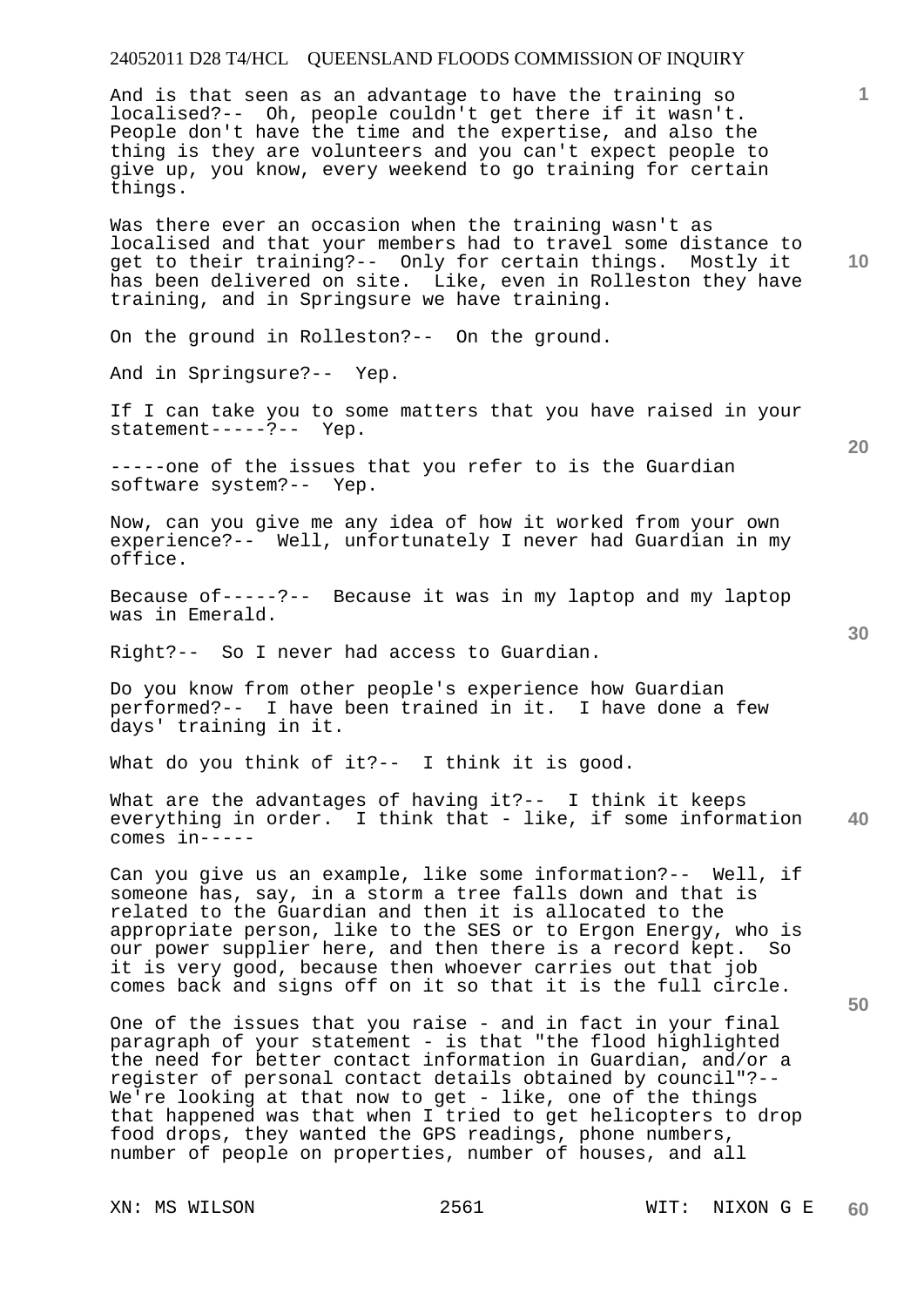those different things. Well, we never had that in Guardian at that time because we have only been on Guardian, what, six months, I think. So all that information we gathered that - I gathered lots of that at the time and lots of the shire did gather that information and that will go into Guardian. So obviously next time if something happens and Joe Bloggs rings up and has something happen, we will know. All his information will be there to know where to go.

So how did you know the GPS coordinates to provide-----?-- Well, I had my son sitting with a computer going into Google Earth and it is slow. It was dreadfully slow. So then after about three days, Telstra came to the party and came and sat in my office and they can actually pinpoint the GPS reading coordinates from the telephone system.

How long did Telstra come and sit in your office for?-- Oh, not very long. Probably a few hours.

**20**  And did that solve all the issues that you had?-- Not all of them. Some people had lines to their phones and they can't get them. It is only for the radio-controlled ones. It is only for the radio-controlled ones.

Who coordinated for Telstra to come and sit in your office?--LDMG.

Okay. The issue of food supply is addressed in your statement?-- Yep.

If I can take you to that?-- Yep.

It is at paragraph 12 on page 2?-- Yep.

You state that you arranged the resupply of food to residents in the area. Did residents personally contact you and request food supplies to be dropped?-- No. I - probably because I have been in local government for a long time, and especially in Springsure-Rolleston area, in the old form Babinda Shire-----

You were the Mayor?-- Yeah. And so I think I get phone calls about everything. Most I can't answer or don't try to but, yeah, I had lots of phone calls come in and I actually emailed - I have a fairly comprehensive email list in my computer and also I used a lady in Rolleston. I have that mentioned in there as well in my statement, Trina Patterson, who had all the Rolleston area covered with email addresses. So I sent out all my contacts, numbers, my phone number and email address and everything to everything.

In the area?-- So we had blanket cover and asked anyone who didn't have emails, they phone through, or text, or whatever.

And that's how residents got your-----?-- Yeah.

-----contact details; either email or telephone number?-- Yep, yep.

**40** 

**50** 

**10**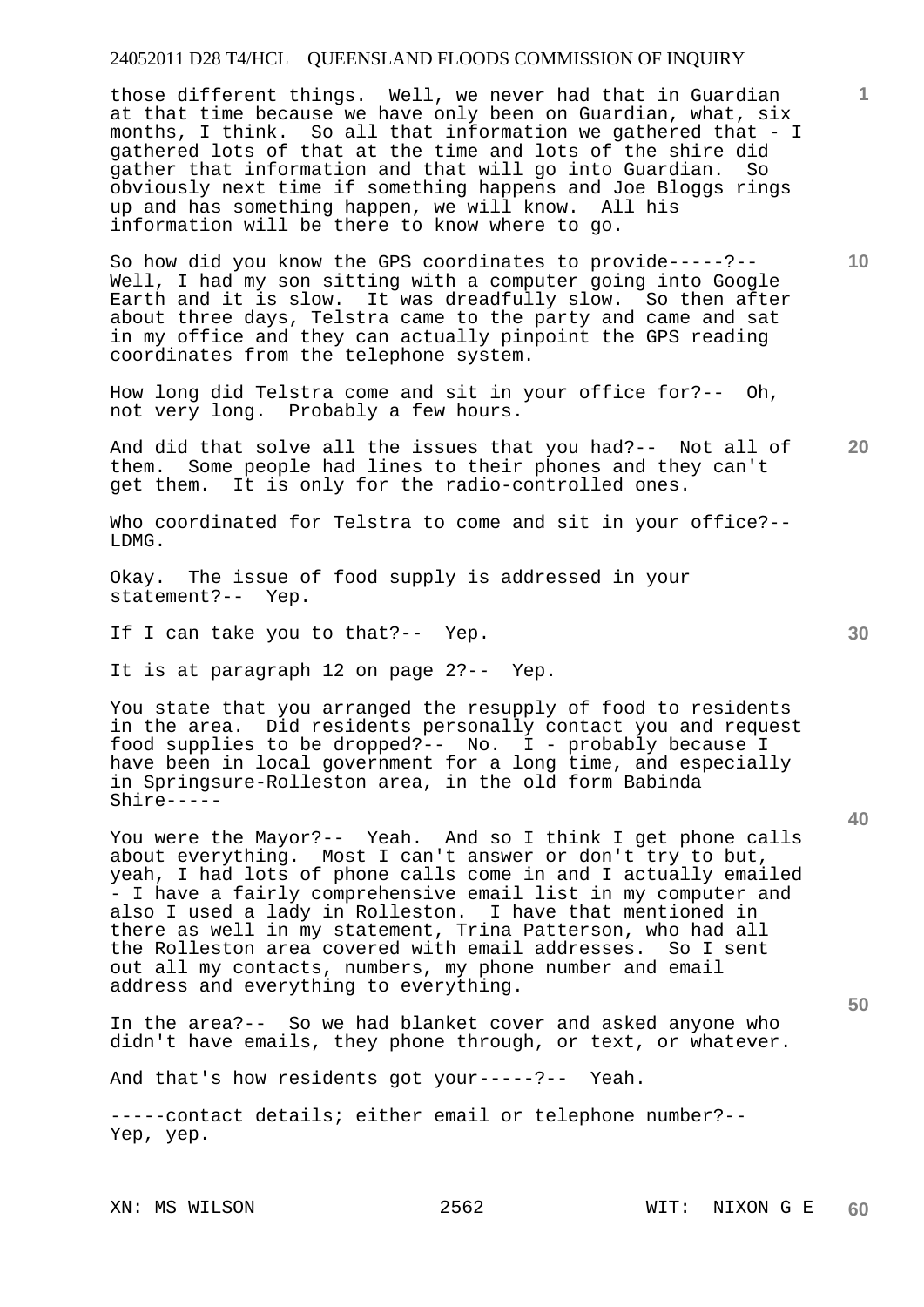Then would they contact you?-- Yeah.

Seeking-----?-- I sent out an email to say that I was going to have one point of delivery for all supply/resupply, and that was the general store in Springsure, so that it was all coordinated. So they actually worked very well with me and they took in the orders for Rolleston and all the property owners, and they combined it and got it altogether for me.

Now, were you working with the LDMG at this point in time?-- I was reporting back to them but most of it I was just doing, because Emerald, by this time, was getting pretty busy themselves.

Okay. And where were you getting the food from?-- From the local general store in Springsure. We had that resupplied twice, on the - oh, 31st was the first drop and on the 4th of January or - yeah, the second resupply.

**20**  Did you have any issues in relation to the supply of food for the area?-- Not for the first one.

What about the second?-- The second one took a bit longer.

Okay. Would you contact - would you ring up someone and say, "Look, we need some food in"-----?-- LDMG - EMQ and LDMG in Emerald here.

So can we just go slowly through that process so I can understand that?-- Yeah.

If you were aware that you needed more food, then how would you process that?-- Well, I would ring up and see if I could get it through. Actually, the police actually delivered my list to the LDMG.

What was on your list?-- The Spar order, and they ordered it from Brisbane, their normal suppliers, and LDMG arranged for plane to bring it to Emerald.

And what was the interplay of EMQ in this process?-- Well, they were very helpful.

What did EMQ do? Did they - how did they participate?-- They - well, they were controlling all the helicopters and also approving everything, and also I had to fill in big lots of forms every time I wanted anything.

**50**  Okay?-- So, yeah, that was good. It was well done. Actually, yeah, I would like to commend them on the job they did here. It was great.

So in terms of the food resuppliers that you were putting through the LDMG, you put it through the LDMG and the LDMG then actioned that?-- Yes, they did.

The first one didn't take long for that to be processed but the second one took a little bit longer?-- We were a bit more

**30** 

**40** 

**10**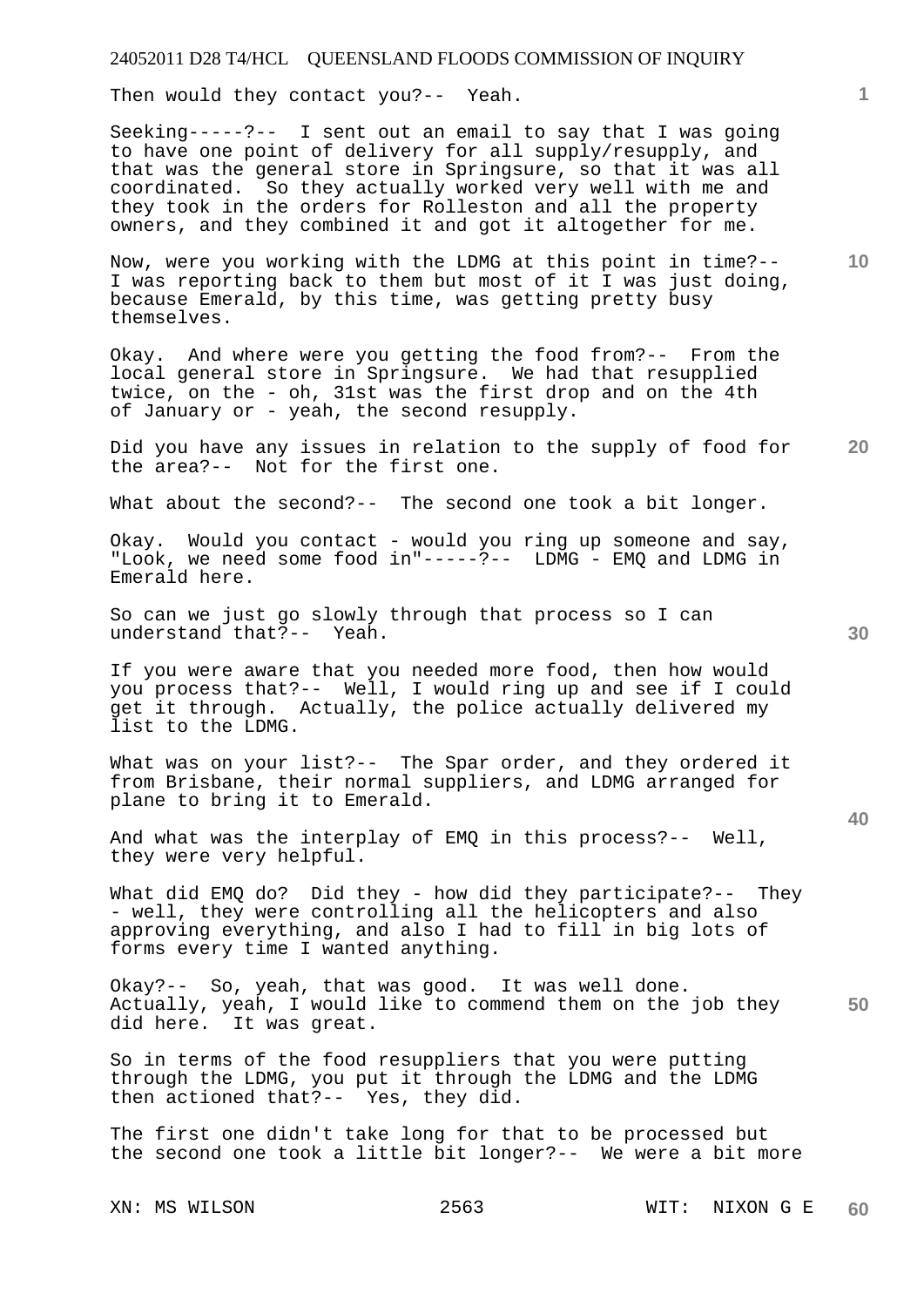on our own in the first instance. The second instance Emerald had been flooded, everything was, you know, just - I probably used a few words that Max could use, but, anyway, yeah.

How long did that process take? You say it took a bit longer?-- Only a couple of days.

You put the process - put the request in, a couple of days?-- Yeah, yeah.

Now, one of the issues that you raise is the issue of getting helicopters through EMQ?-- Well, it was - yeah, what happened, there was some helicopters on the ground but you couldn't access them. It all had to go through a process. Like, LDMG had to go - there was a group out at the airport handling who went where, and it was really difficult, especially if you wanted them in a hurry. So I ended up asking EMQ if I could just get a helicopter on the ground in Springsure so I could get it - all the food delivered, the food drops.

**30** 

**40** 

**50** 

**1**

**10**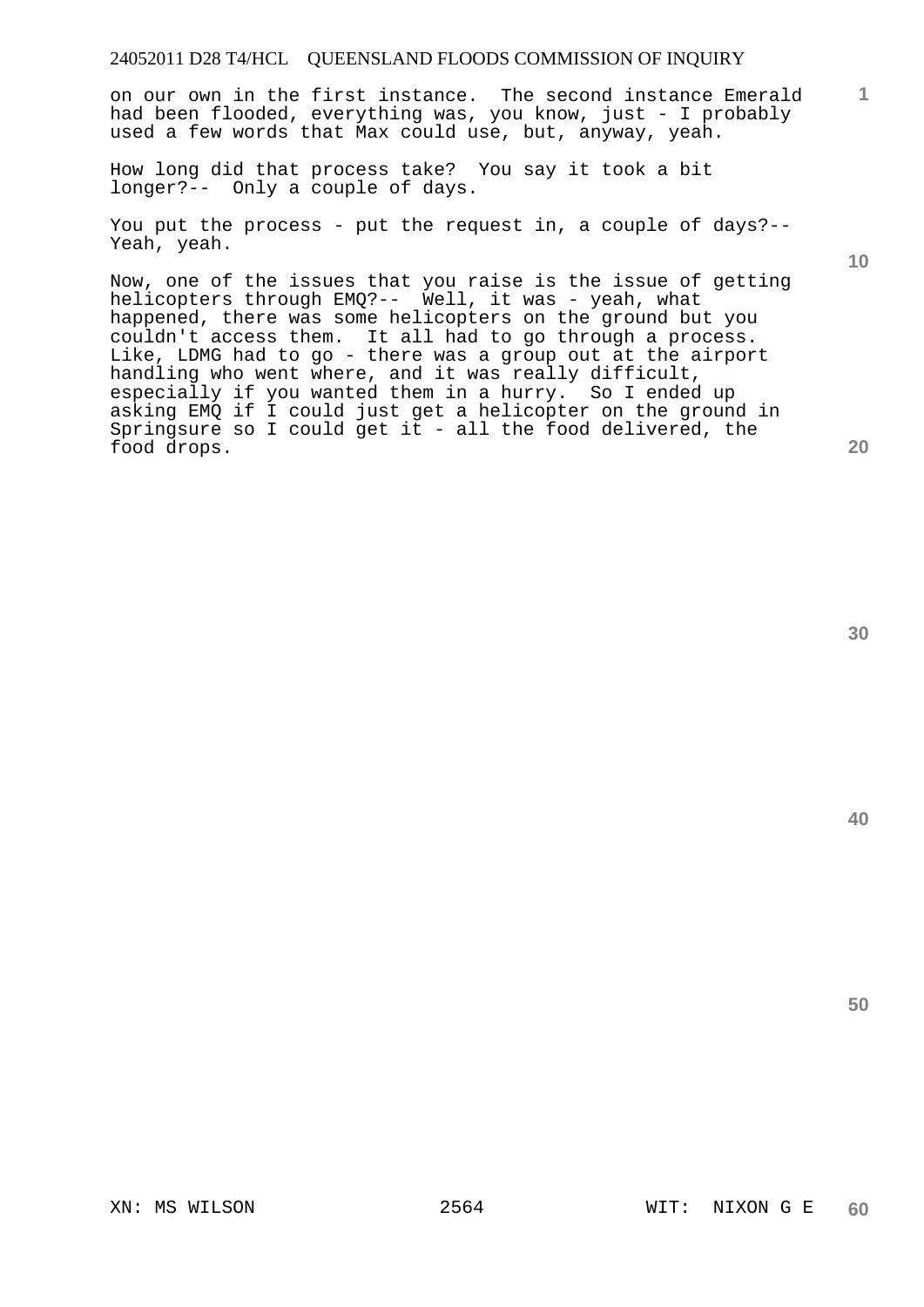### 2452011 T( )5/RGC (QUEENSLAND FLOODS COMMISSION OF INQUIRY) **1 10 20 30 40 50**  So that was the food drops to properties that couldn't come into town?-- Yes. To go to the general store?-- Some people had already been cut off for 16 to 8 days prior to that flood. How were you aware of the needs of these people?-- They rang me. There was a process that I told them that whoever needed anything had to ring me first and then ring the grocery shop to order what they wanted but I had to know who was doing it, so we had a process and it worked very well. The request for a helicopter on the ground in Springsure?-- Yes, done, yes. So a helicopter arrived?-- I might have been a bit insistent to a few people, but yeah. Who were you insistent to?-- A couple of fellows sitting in this room from EMQ. From EMQ, can you tell us who they were?-- Glen Bell. They facilitated a helicopter to be on the ground in Springsure?-- Yes. Do you know-----?-- It was a locally based helicopter. How long was the helicopter on the ground for?-- I used it five times. Over how many days?-- Probably over 10 days. It didn't just sit on the ground in Springsure. It did one food drop - I also used private helicopters going past to take medications out at various times. Was that just by luck you would be able to get them or was arrangement made-----?-- Just like ringing around all the helicopter people. Asking them to come back?-- Asking if they were going through Springsure, where they were heading, west of Springsure or out towards Rolleston. One of the things was there was no insulin in Springsure at the hospital which was a concern. There is quite a lot diabetes in the area and----- Where were you accessing that from?-- We had to come to Emerald to get that. You got that through a helicopter?-- Yep, we actually had to get a helicopter that day to bring a person in from west of Springsure and then he had to fly over here to get the drugs. You state that a local helicopter pilot voluntarily assisted with some food deliveries. Is that Mr Max Mayne?-- Yep. Max did a great job.

Now, one of the suggestions or one of the issues which you

XN: MS WILSON 2565 WIT: NIXON G E **60**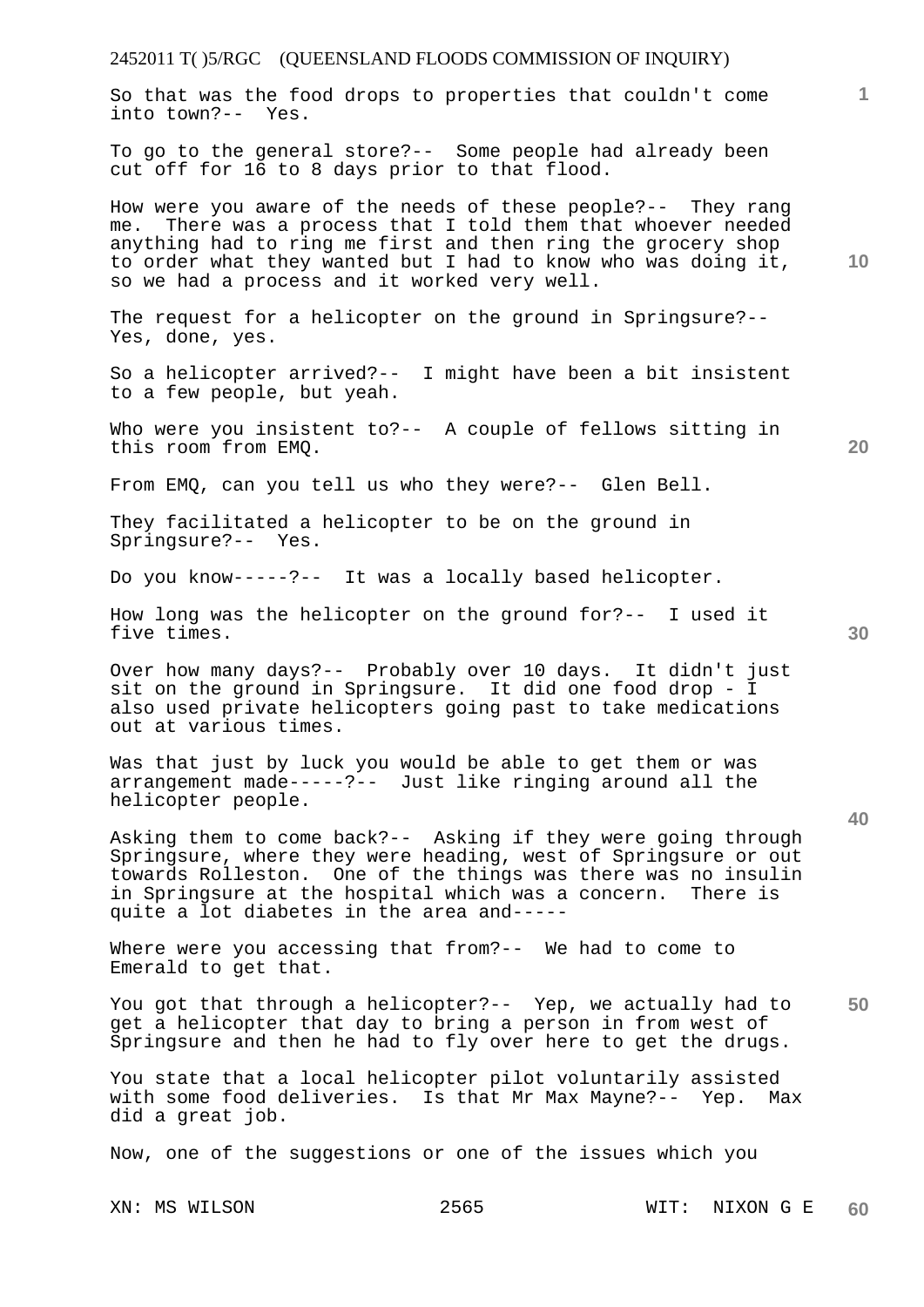combine with a suggestion, is that if you had authority to order a helicopter directly as a Local Emergency Coordinator these problems could have been avoided?-- Yep, just for that timing.

Which brings up the issues of local emergency coordinators. Is there any such groups that exist within the Shire?-- Well, the - I had up the LDMG based in Springsure. The - we can only have one LDMG as such.

That is right?-- But we have these satellite groups in the old original Shire boundaries.

So within - we will use your example in Springsure - you had the local LDMG?-- Yep.

What does that role, what do you do for that local LDMG?-- We meet and get information together from the police and the SES and National Parks, all those people based around Springsure, Rolleston.

Who participates in the local LDMG?-- All the people I named, police from Springsure, Rolleston, National Parks, we have huge amounts of National Parks, fire services and rural fire brigade. Yes, probably a dozen - council.

How often do you meet?-- We meet quarterly.

During the flood events how often did you meet?-- We didn't because there was nobody home, only three. There was the police in Springsure and they sat in my office with me every day and they actually went and looked at the roads and came over to Emerald sometimes with drugs for me. They checked on a lot of people for me. We checked on all the people in the region to make sure they were safe, especially where there was a person living alone. They did that. Yeah, they were most helpful.

What do you see as your role in heading that up?-- I am going to be missing next time.

The question is, is your role and responsibilities defined in any way or do you take on any issue that comes through the door?-- You just take on any issue. I mean, there is people out there and when they turn to someone in need you look after them, don't you?

The-----?-- The LDMG, the chair of the LDMG in a previous occasion when only Rolleston was flooded and not Emerald-----

When only Rolleston was flooded and not Emerald?-- -----I was coordinating the whole thing for Rolleston in Springsure. This time I think it was that I had done it before so I would do it again so that's what happened.

How did the - this local LDMG work with the LDMG structure based in Emerald?-- As I said, I sent SITREPs over and I sent so many emails I annoyed half the staff in Emerald.

**20** 

**10** 

**1**

**30** 

**50**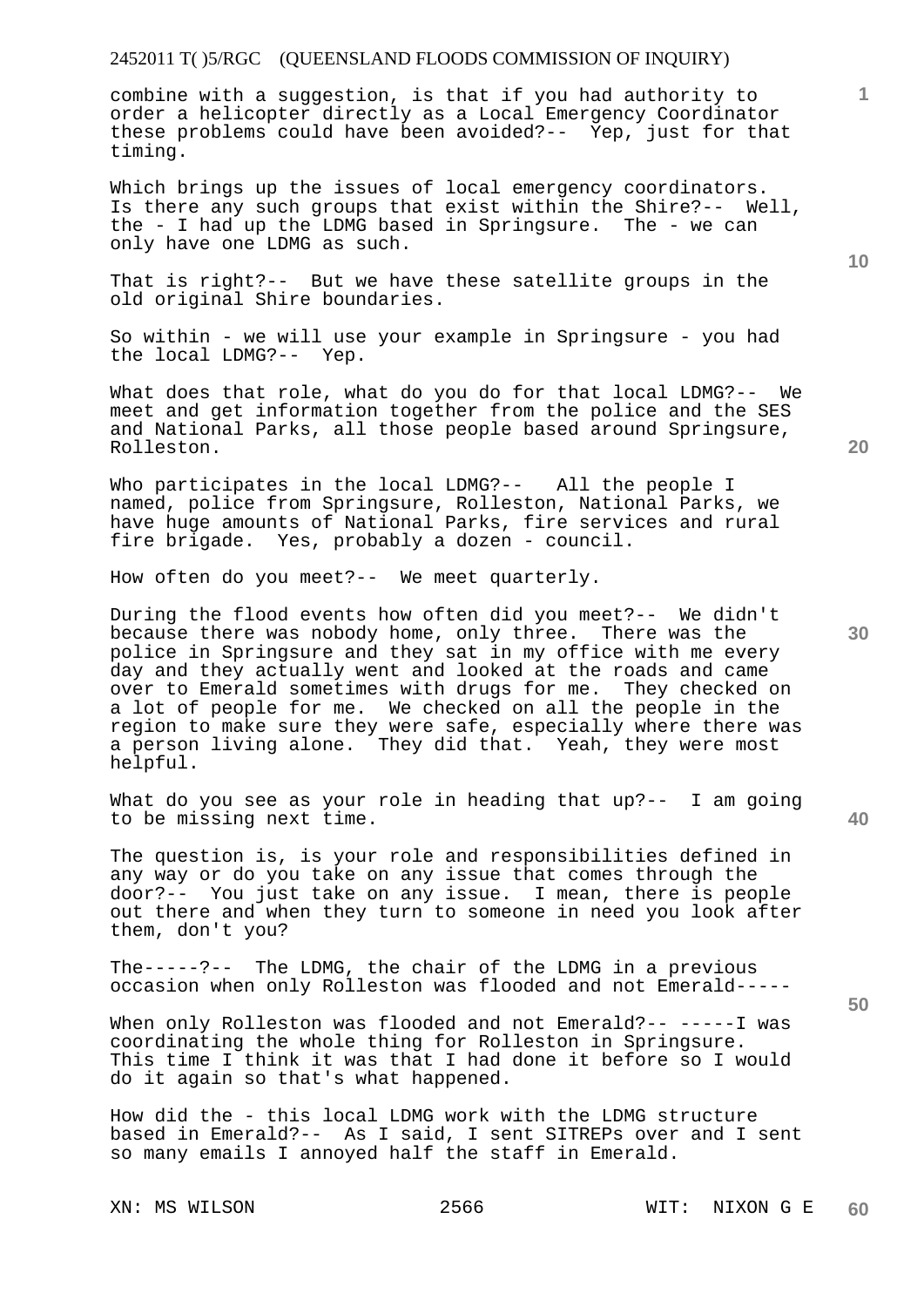What is your view of having these local LDMGs?-- I really think they are necessary. I think that they needed to have a bit more authority. Like, there was - the time frame, like, if you could just order things yourself and have the authority to do things without going through the whole framework with the red tape it would be a lot quicker and safer for people on the ground.

What about the issue of the LDMG having an overarching role and knowing where resources are?-- It has to, yes.

How would that fit in if you had the ability  $to---?--$  Yes, I think you have to be under those guidelines but with more power to do things under those guidelines. I mean, you know, it is not as though you go outside those quidelines but just power to act and then refer rather than wait.

**20**  So the question is when you put in a request, say for a helicopter up through the LDMG you have to wait until that has been actioned?-- One is available or something and it is a long time yes, sometimes.

Whereas you would prefer to tell the LDMG you are requesting a helicopter and for you to action that yourself?-- Mmm.

For the LDMG, I suppose, to approve or not-----?-- Approve of.

-----approve of that action?-- Yes.

Is that how your understanding of how you think that should work?-- I think it would be safer for people on the ground  $and-----$ 

Why do you say it would be safer for the people on the ground?-- Quicker.

Quicker?-- Yes.

Can I take you now to the information that was - that you received in relation to weather forecasts? You refer to this on page 4 of your statement. You state that you had little official data and that a large area had been affected by upstream rainfall resulting in a flood of unexpected magnitude. The next matter you raise are there are very few gauges in this region. Those two issues should be read together?-- Mmm.

Did the fact that you had such few gauges in this region affect the warnings that could be provided to members of the community?-- I don't - I would like to see them there but on that occasion they probably would have been washed away, to be quite candid, because the rainfall was so heavy and extreme that, like, it would have been a fairly good river level and would stay there. I know I say the gauges could have been easily washed away because it was so forceful. That was one of the problems with that whole flooding in this region was

**40** 

**50** 

**10**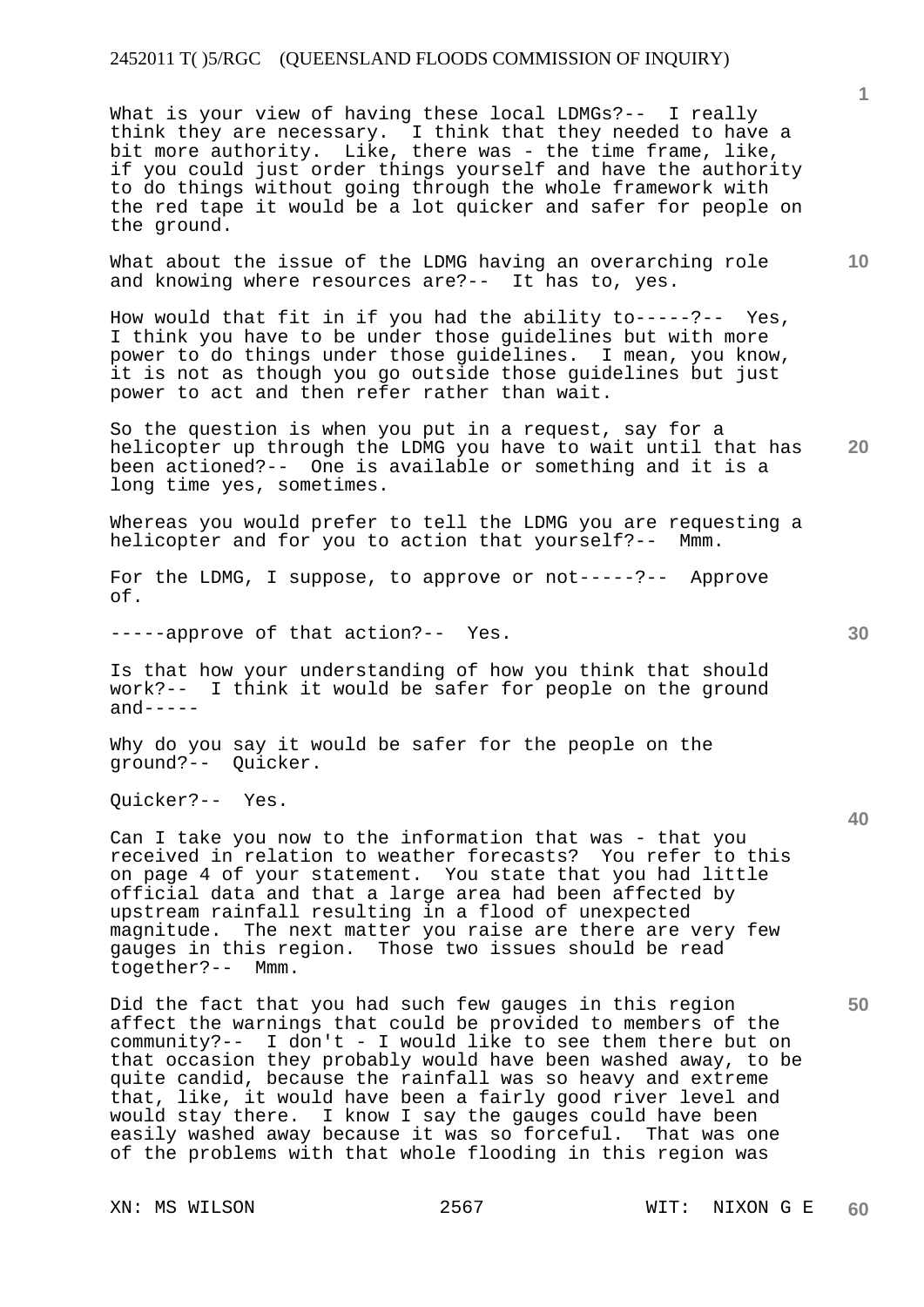that the rain fell so heavily and, like, you know, the people where they got the three or 400 mils that night, they are the ones that had no warning. They just would never have dreamed that kind of rainfall would hit them that night.

So are you saying that even if you had those rain gauges that you suggest it wouldn't have provided any extra warning?-- No, wouldn't have helped the people that were immediately hit with flooding.

Have you got any suggestion for any-----?-- Yeah, I think we should try to get more gauges and, like, also like I suggested mobile phones for the Rolleston area because a lot of that area out there hasn't mobile coverage so you can't send an SMS. I know that, like, the LDMG is now planning to have different sections so we can send SMSs.

What do you mean the LDMG is planning on having different sections?-- Well, Telstra will send them to a post code number.

Yes?-- So we are dividing the whole Shire up into areas of post codes so everybody gets the warnings through SMS.

What about - one of the issues that you raise is that there is very little mobile coverage in these areas?-- That is right, we need to look at that as well.

So those SMS messages will have little impact in the areas?-- That is right, that is why they weren't used in that area because there is not enough mobile coverage.

Do you know whether the council is taking any steps to-----?-- I think we have been talking about that for years and years.

And?-- No results.

Who have you been talking to?-- Telstra over the years.

**40**  In terms of the gauges, you provide suggestions where gauges could be installed. Do you know whether the council is undergoing-----?-- Yes, they are.

-----communications with the Bureau of Meteorology?-- Yes.

About getting more gauges?-- Yes.

Can you tell us about that, please?-- They have got sites, lots of sites picked out since this flood.

Who has lots of sites?-- Bill Wilkinson could probably tell you about that tomorrow.

That is something being moved forward?-- It is definitely something moving forward.

You state that the roads around Rolleston are inadequate in routine flooding events?-- They are not seen, they are under

**20** 

**10** 

**1**

**30**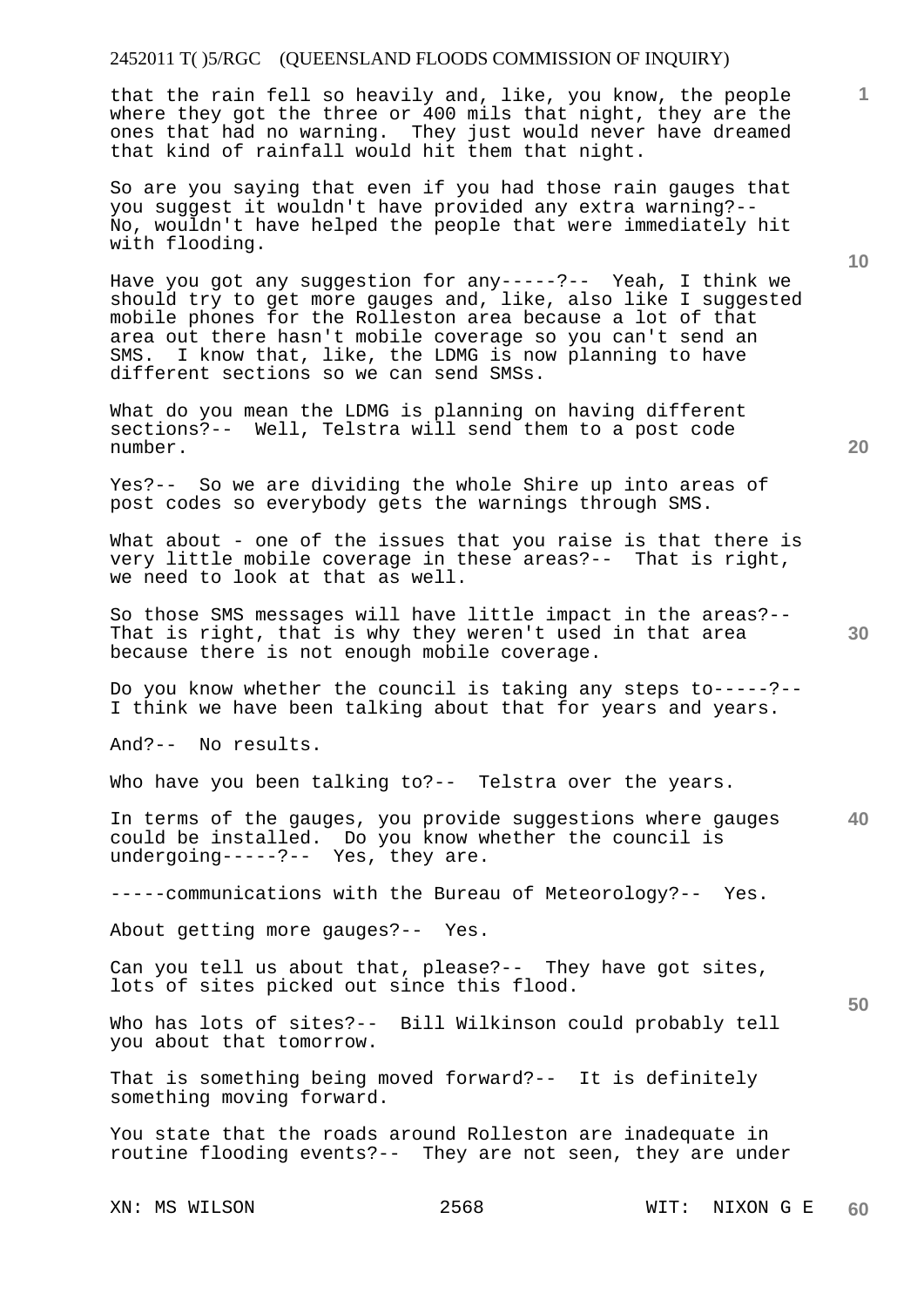water by metres.

How can that be improved then?-- Lots of money.

To do-----?-- It really needs - there is a huge big area outside Rolleston and it is a really vital trucking link from north-south and it just goes under water at the drop of a hat. It is a terrible area.

So for these roads to be flood-proof they have to be raised?-- Raised significantly. At the moment Xstrata have put funding into looking at where the road could be shifted or how it could be raised. Xstrata Coal have done that and also with the council and we have consultants looking at that at the moment but the word from Main Roads is we haven't the money to do it.

One of the issues in conjunction with the poor roads, is getting that information to the public that roads may be cut. You state that the roads - road reports issued by the RACQ are of no help?-- They are often wrong. Quite often wrong.

Is it because they haven't up to date information?-- Yes.

Do you know whose responsibility it is to provide that up to date information?-- I believe the police give it to the RACQ but I don't know whether anyone ever updates their websites because it is one of the complaints that has arisen in this area quite often.

When flood waters isolate Rolleston and council road machinery is unavailable, is that that to fix the roads?-- For the land holders, for those people that can't get access out of their properties, council machinery is usually based in the main areas like in Rolleston or in Springsure and there is no way you can get out to maintain the roads for the community.

So is that on private roads?-- Private roads and council roads. Mainly council roads.

There is no way the machinery can get out there?-- No.

Then you say that such road repairs have to be carried out by local residents?-- That is right.

Are local residents carrying out road repairs on public roads?-- Yes, council got permission and authorised they take - the land holders take photos first-----

**50**  Yes?-- -----do the repairs necessary to actually access to get out of their property and then take other photos and the council refund them for the work they have done.

Do the residents have to seek approval?-- Yes.

Before they carry out the road repairs?-- Yes.

How do they get that approval?-- Email and-----

**30** 

**20** 

**40** 

**10**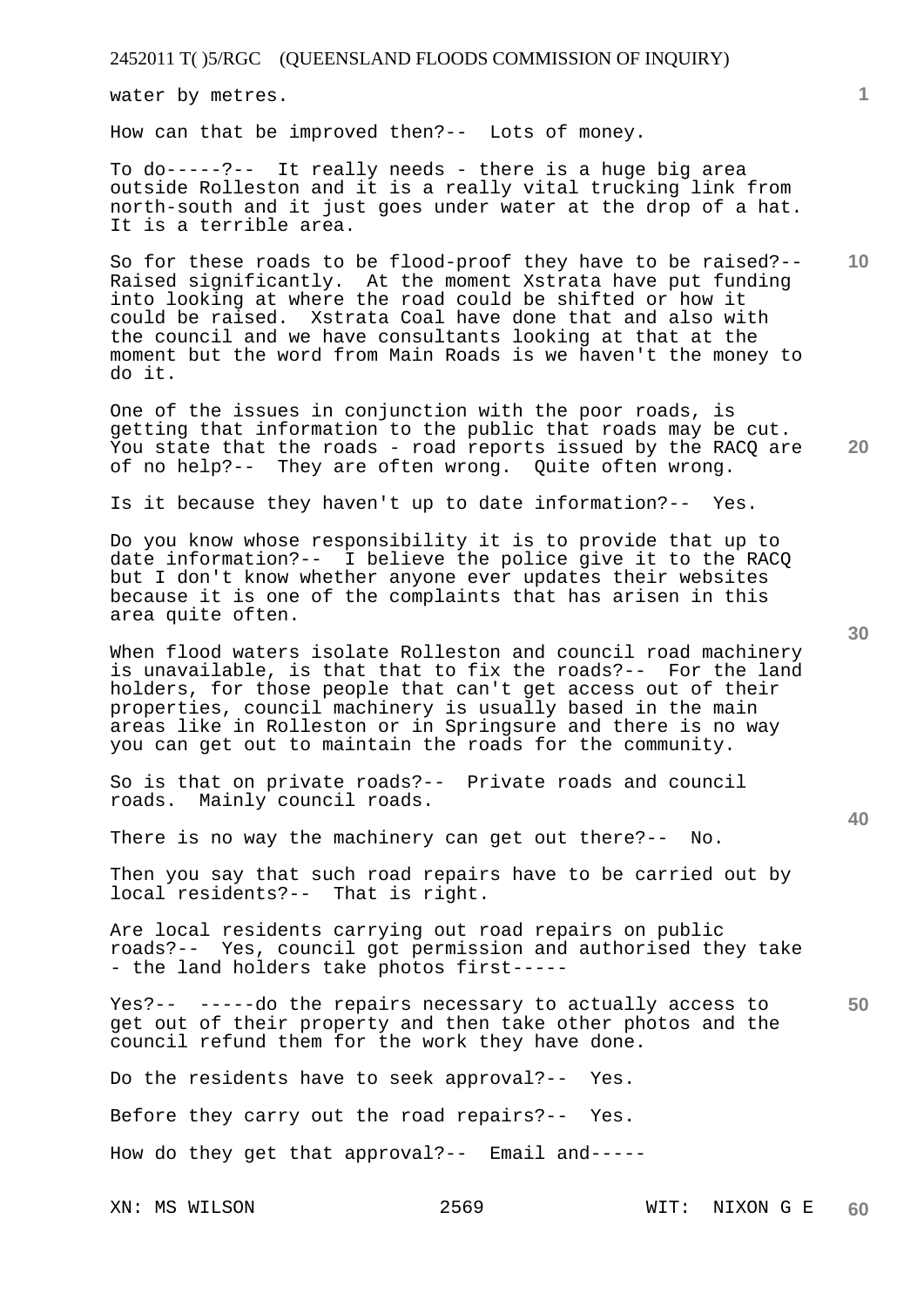They email the photograph and say this is-----?-- Yes.

-----look at this?-- Yes.

"Look at the state of the road. I want to repair it-----?-- It wasn't a huge amount of area but lots of wash out, creeks and things that they couldn't access with 4-wheel drive to make it suitable to get a 4-wheel drive out of their properties.

What sort of machinery do the residents provide to fix these roads?-- A lot of them have graders and loaders and basic machinery they use on their properties.

How is quality control maintained by the council to ensure it is up to standard?-- It is checked later on and most of these people are long term residents and know a fair bit about grading their roads and things.

You say the council reimburses them for any product or resources used?-- Yes, any costs.

COMMISSIONER: How do you assess that?-- Sorry?

How do you assess what to reimburse?-- They send in an account and, yeah.

For labour or just whatever materials were needed or what?-- Mainly they never use materials, just their machinery and how long it took them to actually open up their access road.

You pretty much take their word for it?-- Yeah, I think most of them are pretty honest people. They are mainly long term residents.

Thank you.

MS WILSON: How does that system work?-- Well.

How often would residents be fixing roads?-- Only in major events like that.

After this flood event how many occasions did local residents have to step up and fix roads?-- Probably a dozen. I wouldn't really know how many. Probably about in that vicinity.

You state that, "The community responded quickly"-----?-- Yes.

"And precisely to all the needs of its citizens having been used to the experience of flood in the past."?-- In Rolleston, yes.

To that end you knew from accurate local information the likely extent of the flood?-- Yes.

**20** 

**40** 

**50** 

**10**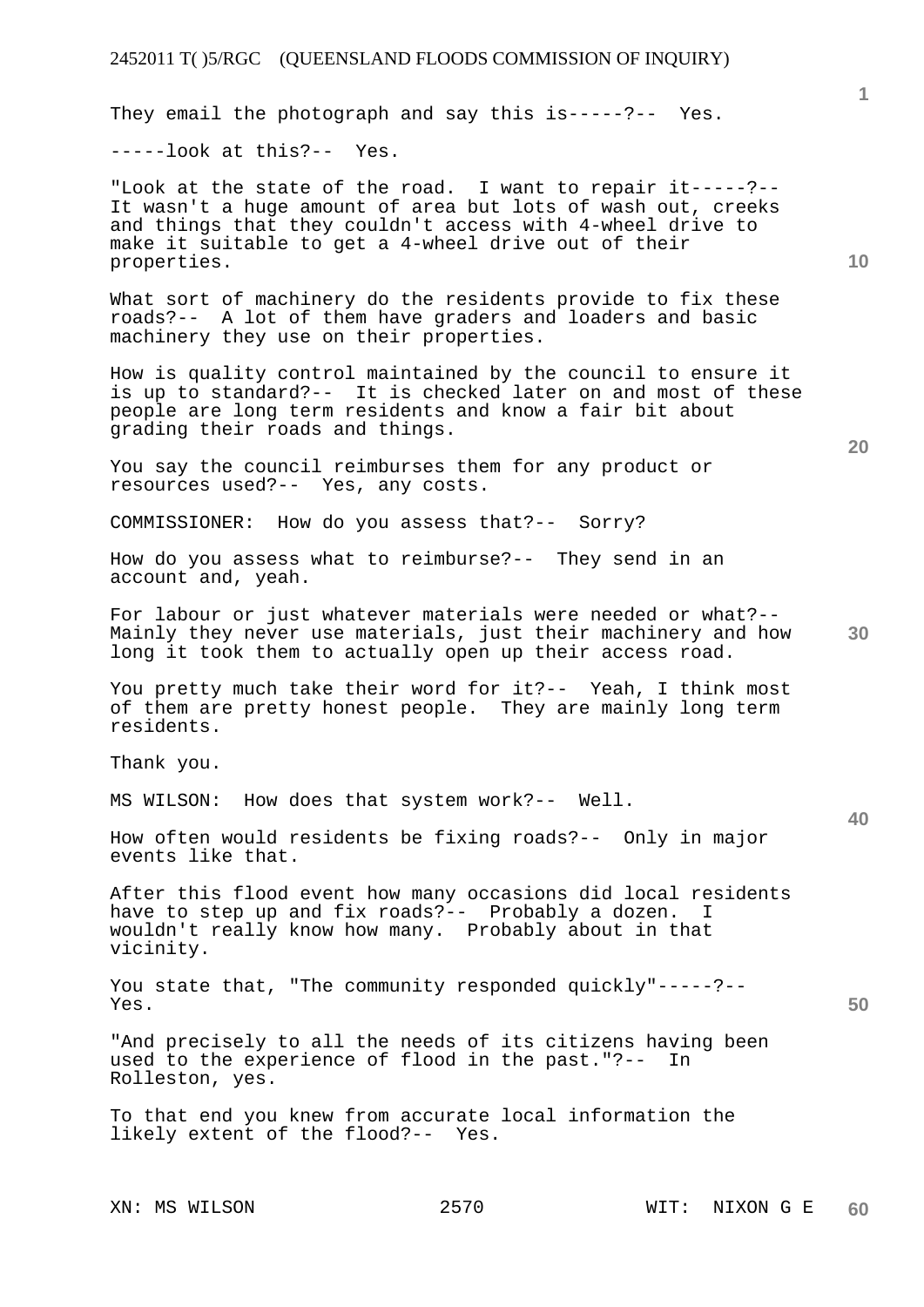Where was the sources of this local information?-- All up the river. I had photos.

How did this network work?-- Bush telegraph, but I had photos on my computer on the 27th before the flood actually peaked to show the damage done to a lot of the rural residences and also the height of rivers and the amount of rainfall all around from the Carnarvons through Rolleston and also down, there was flooding basically the whole of western part of Bauhinia Shire, ex-Bauhinia Shire was really flooded badly.

Is it the case that the bush telegraph just works? They just phone down the creeks and phone down the rivers?-- Very much so.

They just phone one down and the next one phones the rest?-- Yes, yeah. Like emails were something that was pretty spreading fairly quickly. In some places houses were inundated and they never had access to computers or phones, they usually went to neighbours and we got neighbours to check on them and make sure they were right.

You had trigger points for a response?-- How do you mean?

Well, you state that, "We had trigger points for a response and had the capacity to implement an appropriate response."?-- Just with the rising of the water, just, you know, knew how high it was going to come and went in and evacuated the people at that time.

What were your trigger points? When it reached a certain level?-- Yes.

Did you have that level particularised by a number?-- It was only the local Rolleston people knew, like, from all the information that was coming in where it had been last time and where it looked like it would go this time and, yeah, they just-----

**40**  The trigger points weren't really relying on any actual number but relying on past experience?-- Past experience and local knowledge and also the fact that Rolleston is a very small community and everyone kind of watches for each other there.

We discussed the issue of LECCs or LECs as the - that you would be the coordinator. That is one of your suggestions for improvement was to be one single LECC for each of the Springsure Rolleston Emerald and other districts. From your evidence that seems to be the case although it may not be referred to as an LECC is these sub LDMGs?-- Yes, that is right.

Is there any distinction you are wanting to provide?-- No, just as I explained previously.

But when you say a suggestion for improvement is for there to be one single LECC with each of these areas?-- With the authority, the LDMG authority I explained before.

**10** 

**1**

**30** 

**20**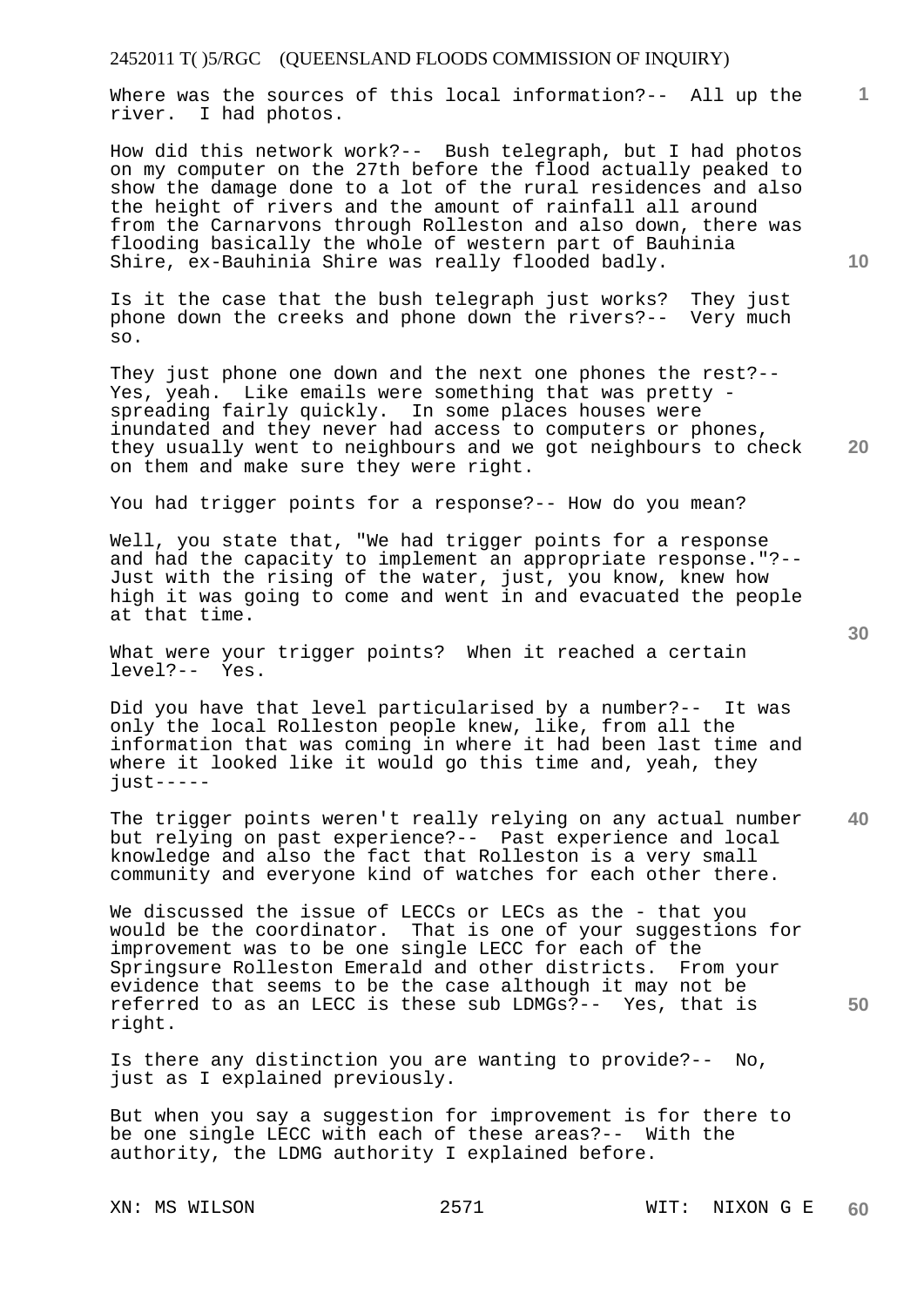Because presently you do have a sub-LDMG?-- Yes, we have had. You want it to have more authority?-- Just more authority. And a name change?-- I don't really care what you call it.

Finally, you state that one point of confusion was fodder drops to stranded livestock. What was the point of confusion in relation to fodder drops?-- I only had one person actually looking for fodder drops but when I phoned through to the LDMG they said, "No, it isn't LDMG council responsibility." They thought - the person I spoke to thought it was AgForce and I rang AgForce and they said no, it was DEEDI. So then I immediately sent out an email to tell everybody it was Ken Murphy, I think is his name, Ken Murphy from DEEDI who would organise the fodder drops.

So the confusion was land holders or-----?-- Obviously didn't know.

-----producers didn't know where to go?-- Yes.

That can be resolved by better planning and preparation?-- I think so. Wouldn't be hard at all.

What about for farmers and producers to be prepared themselves by having more fodder on their properties?-- That is probably easier said than done because I don't think anybody expected the magnitude of flooding that happened last year.

Thank you, no further questions.

MR AMBROSE: We have no questions.

MR URE: Might I go last?

COMMISSIONER: Yes, of course. Mr Rolls?

MR ROLLS: No questions.

MS O'GORMAN: I have no questions.

MR URE: I have no questions.

MS WILSON: I have nothing further. May the witness be excused?

WITNESS EXCUSED

MS WILSON: Madam Commissioner, they are the witnesses that we had planned for today. We have more witnesses tomorrow. Perhaps we can now adjourn until 10 a.m.

**30** 

**20** 

**1**

**10** 

**40**